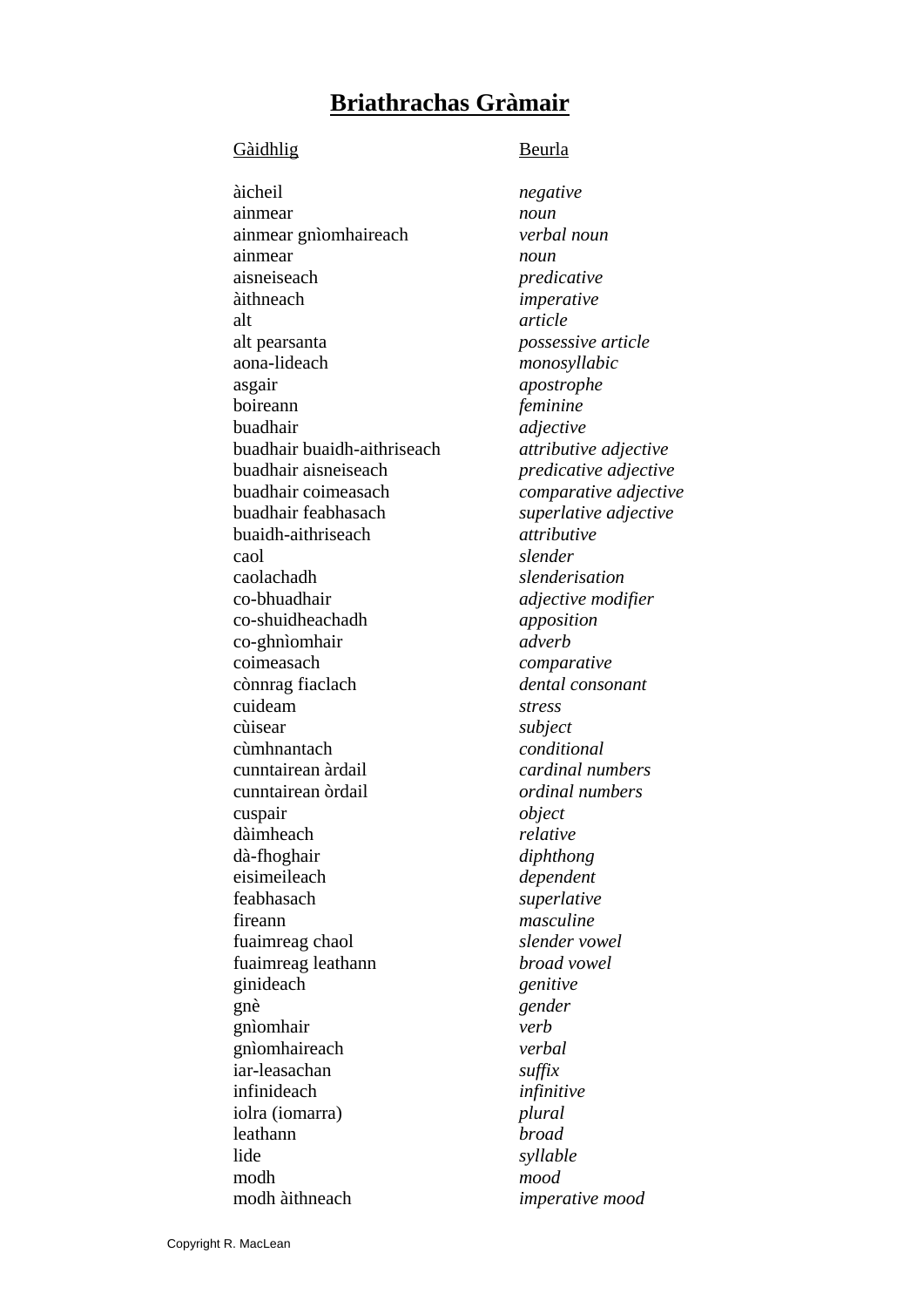modh fulangach *passive mood*  neo-eisimeileach *independent*  neo-riaghailteach *irregular*  pàirtear caithte *past participle*  riaghailteach *regular*  riochdair pearsanta *personal pronoun*  riochdair roimhearach *prepositional pronoun*  roimhear fillte *compound preposition*  roimhear sìmplidh *simple preposition*  ro-leasachan *prefix*  sèimheachadh *lenition*  singilte *singular*  stràc geur *acute accent*  stràc trom *grave accent*  tàthan *hyphen*  teàrnadh *inflexion*  tràth caithte *past tense* tràth cùmhnantach *conditional tense* tràth làthaireach *present tense* tràth làthaireach-gnàthach *present habitual tense*  tràth seachad *past tense* tràth seachad-gnàthach *past habitual tense*  tràth teachdail *future tense*  tuiseal *case*  tuiseal ainmneach *nominative case*  tuiseal gairmeach *vocative case*  tuiseal ginideach (seilbheach) *genitive (possessive) case* tuiseal tabhartach (roimhearach) *dative (prepositional) case* 

# **Clàr-innse**

#### **Latha 1.**

- 1. Gnè ainmearan *(noun gender)*
- 2. Na ceithir tuisealan *(the four cases)*
- 3. An Tuiseal Tabhartach *(the dative case)*
- 4. Litreachadh na Gàidhlig *(Gaelic spelling)*

#### **Latha 2:**

- *1.* An Tuiseal Ginideach *(the genitive case)*
- *2.* Na Tuisealan agus Buadhairean *(cases and adjectives)*
- *3.* Eacarsaichean & ceartachadh mhearachdan *(exercises and correcting errors)*
- *4.* Tuilleadh air Litreachadh na Gàidhlig *(more on Gaelic spelling)*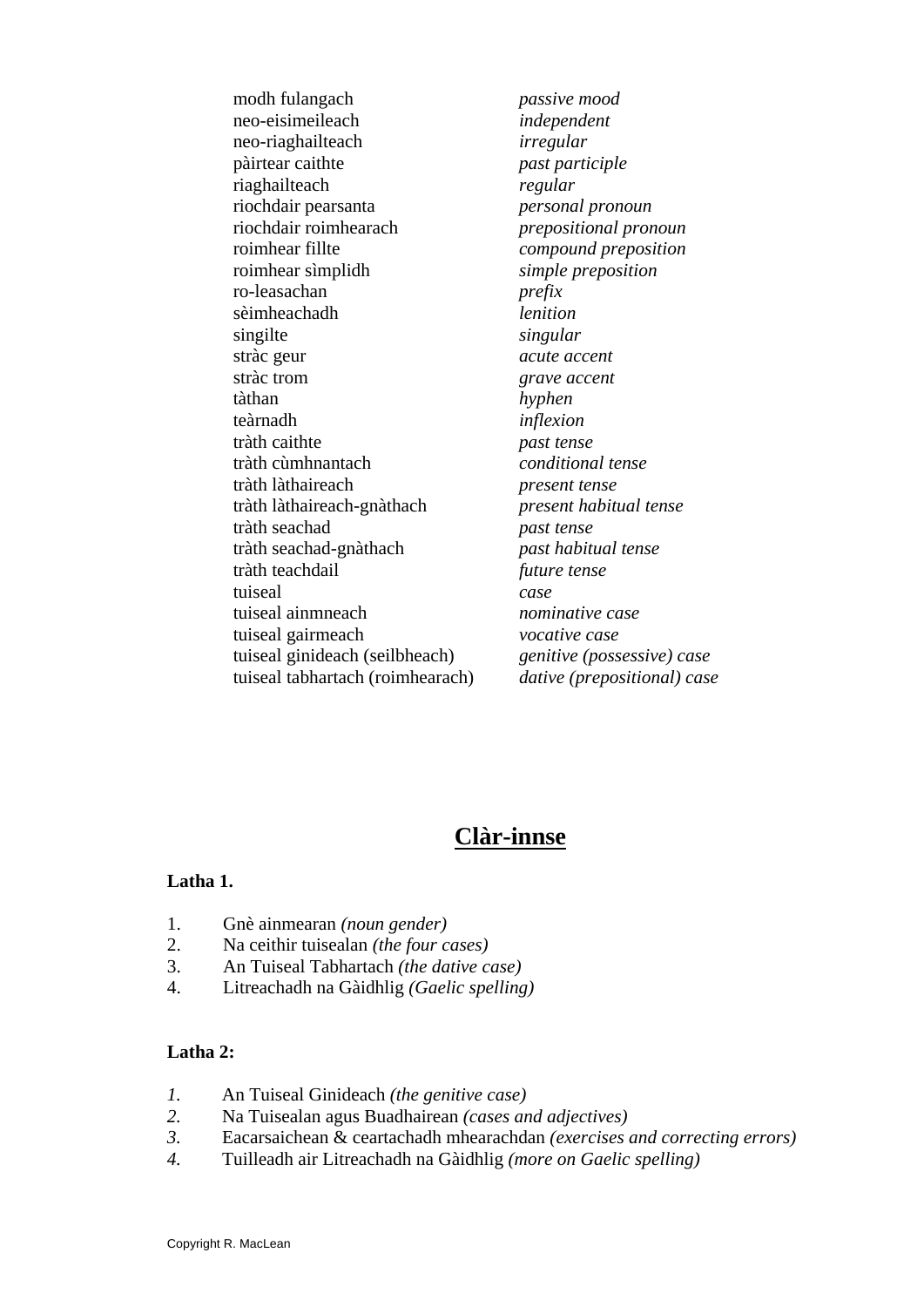## **1. Gnè ainmearan** *(noun gender)*

Mar as trice tha ainmearan de na seòrsaichean a leanas **fireann** *(usually the nouns of the following types are masculine)*:

- a. rudan a tha fireann *(masculine objects)*  **duine, tarbh**
- b. beathaichean òga *(young of animals)* **uan, cuilean, isean, laogh**
- c. rudan a th' air an dèanamh nas lugha leis an iar-leasachan "-an" *(diminutives with the suffix "-an")* – **bodachan, toman**
- d. ainmean chraobhan fa leth *(names of trees as individuals)*  **giuthas, darach**
- e. ainmearan a tha a' crìochnachadh ann an "-as" *(nouns ending in "-as")*  **càirdeas, maitheas**
- f. ainmearan a tha a' crìochnachadh le "-air", "-iche" agus "-ear", a' ciallachadh gu bheil iad an sàs ann an gnìomh *(nouns ending in "-air", "-iche" and "-ear", indicating that they are an agent or doer)* - **sealgair, sgeulaiche, tàillear**

Mar as trice tha ainmearan de na seòrsaichean a leanas **boireann** *(usually the nouns of the following types are feminine):* 

- a. rudan a tha boireann *(feminine objects)*  **bean, cearc**
- b. ainmean dhùthchannan *(names of countries)*  **Alba, an Spàinn, an Fhraing**
- c. ainmean chraobhan còmhla *(names of trees as collectives)*  **coille, iùbhrach**
- d. ainmean ionnstramaidean-ciùil *(musical instruments)*  **clàrsach, fidheall**
- e. ainmean ghalairean *(names of diseases)*  **a' bhreac, a' ghriùthrach**
- f. ainmean rudan anns na speuran *(names of heavenly bodies)*  **grian, gealach**
- g. rudan a th' air an dèanamh nas lugha leis an iar-leasachan "-ag" *(diminutives ending in "-ag")* – **bànag, luchag**
- h. ainmearan a tha a' crìochnachadh le "-achd" *(nouns ending in "-achd")*  **rìoghachd, mealltachd**
- i. ainmearan a tha a' crìochnachadh le "e", a' comharrachadh comas/dìth-chomais *(nouns ending in "e" which denote an ability or lack thereof)* – **doille, buidhre**

#### **Ach thoiribh an aire**:

- *a.* tha **boireannach** fireann.
- b. tha **sgalag** boireann.
- c. atharraichidh cuid de dh'fhaclan an gnè bho thuiseal gu tuiseal me bidh cuid ag ràdh **an talamh** [fireann anns an tuiseal ainmneach], ach **na talmhainn** [boireann anns an tuiseal ghinideach] *(some words can change their gender from case to case eg talamh).*

#### **Eacarsaich: a bheil na h-ainmearan seo fireann no boireann? Sgrìobh "f" no "b":**

| each      | làir       | eilean     |
|-----------|------------|------------|
| planaid   | roinn      | riaghaltas |
| pàrlamaid | prìomhaire | buidheann  |
| rìoghachd | muc        | airgead    |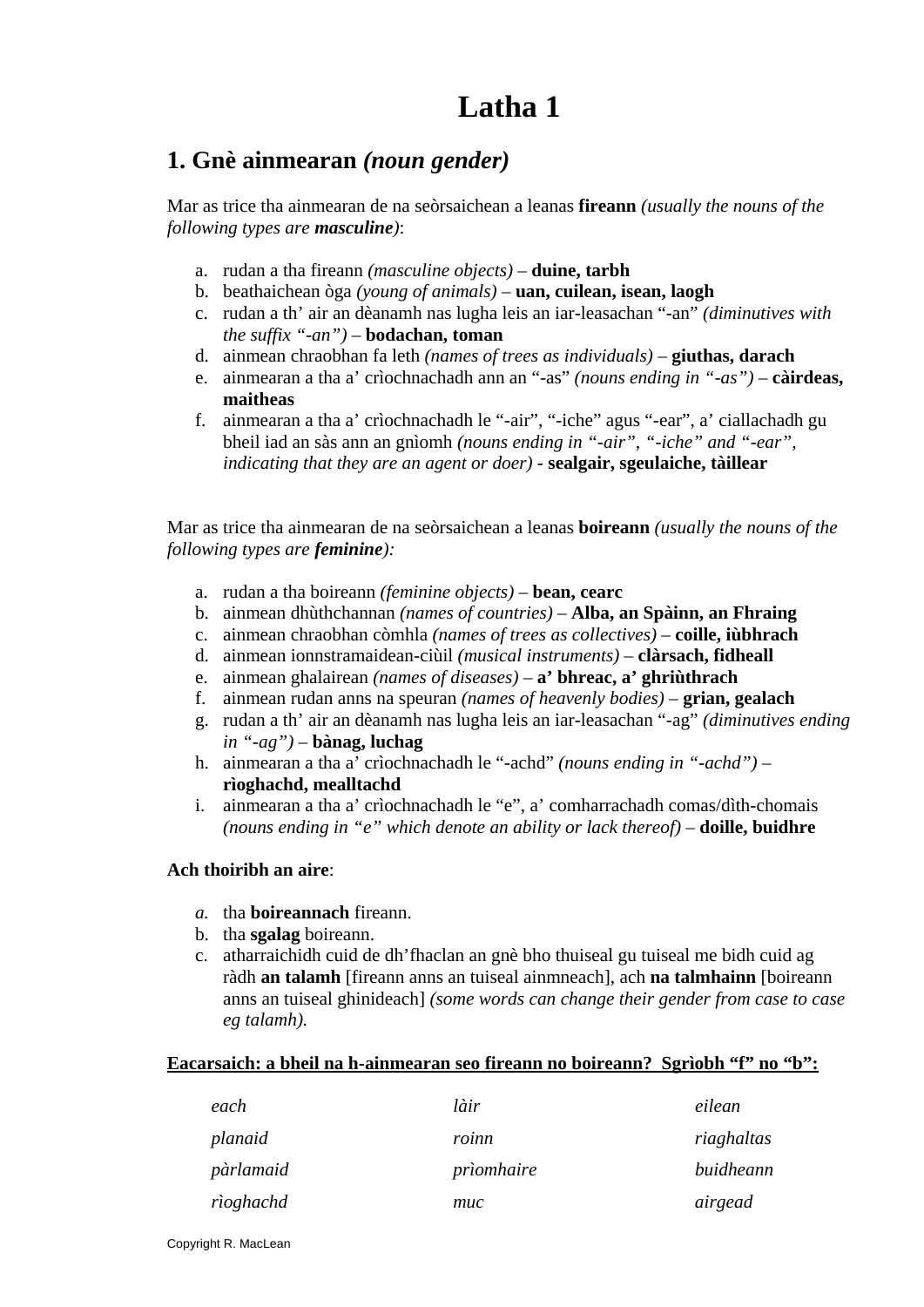#### **An t-alt anns an tuiseal ainmneach**

#### *(The article in the nominative case)*

Airson tuigsinn mar a chuireas sibh na riaghailtean seo an cèill, feumaidh fios a bhith agaibh co-dhiù tha an t-ainmear fireann no boireann

#### **Buidheann 1: Ainmearan a tha a' tòiseachadh le fuaimreag** *(Group 1: Nouns which start with a vowel)*

#### **Fireann**: bidh **an t-** ann romhpa

an t-eilean, an t-eilean mòr an t-airgead, an t-airgead mòr

#### **Boireann**: bidh **an** ann romhpa

an aithisg, an aithisg mhòr an aois, an aois mhòr

#### **Buidheann 2: Ainmearan a tha a' tòiseachadh le "s"**  *(Group 2: Nouns which start with "s"):*

#### **Fireann**: bidh **an** ann romhpa

an saoghal, an saoghal mòr an solas, an solas mòr

**Boireann**: tha iadsan ann an dà bhuidhinn a rèir na thig as dèidh an "s": *(feminine nouns are in two groups according to what follows the "s")* 

a. Far a bheil an "s" air a leantainn le fuaimreag no"l", "n" no "r", 's e an t-alt **an t-** *(where the "s" is followed by a vowel or "l", "n" or "r", the article is an t-:* 

an t-seirbheis, an t-seirbheis mhòr an t-sìde, an t-sìde mhath

b. Far a bheil an "s" air a leantainn le "g", "m", "p" no "t", 's e an t-alt **an** *(where the "s" is followed by "g", "m", "p" or "t" the article is an*):

an sgeulachd, an sgeulachd mhòr an spèis, an spèis mhòr

#### **Dè a' Ghàidhlig a th' air?:**

**the big nose:** 

**the black eye:** 

**the yellow soap:**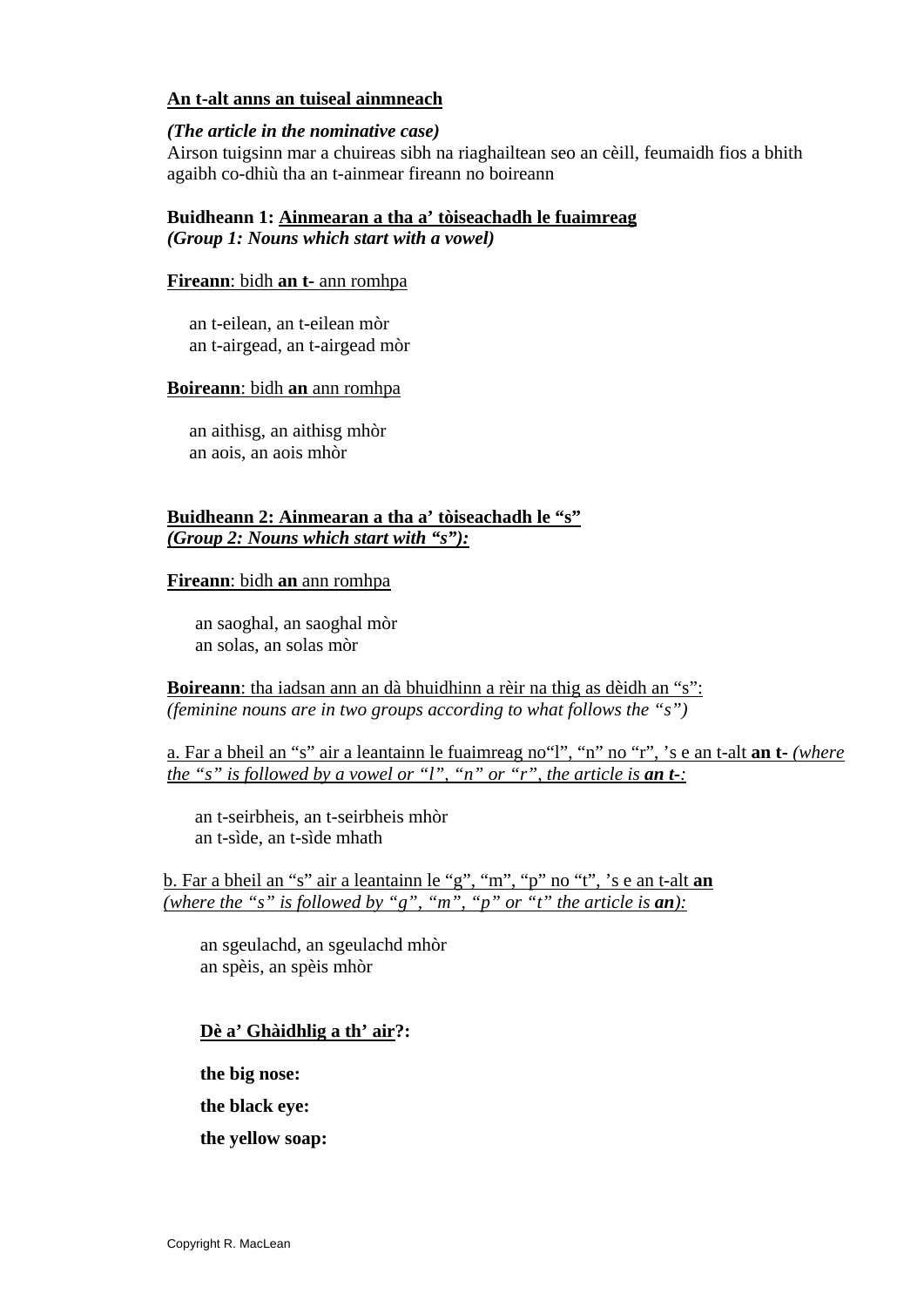#### **Buidheann 3: Ainmearan a tha a' tòiseachadh le connragan bileach – b, m, p**  *(Group 3: nouns which start with labial consonants – b, m, p):*

a. Fireann: 's e an t-alt **am** is chan eil sèimheachadh ann *(the article with masculine nouns is am and there is no lenition):*

am bainne, am bainne math am pàipear, am pàipear beag

b. Boireann: 's e an t-alt **a',** is tha a' chiad litir air a sèimheachadh *(feminine nouns are lenited and preceded by the article a' ):*

a' bheàrn, a' bheàrn mhòr a' phoit, a' phoit dhubh

#### **Buidheann 4: Ainmearan a tha a' tòiseachadh le "f"** *(nouns which start with "f"):*

a. Fireann: 's e an t-alt **am** is chan eil sèimheachadh ann *(masculine nouns are preceded by am and there is no lenition):*

am faclair, am faclair mòr

b. Boireann: 's e an t-alt **an,** is tha a' chiad litir air a sèimheachadh *(feminine nouns are lenited and preceded by the article an ):*

an fhuil, an fhuil dhearg

#### **Buidheann 5: Ainmearan a tha a' tòiseachadh le "c" no "g"** *(nouns which start with "c" or "g"):*

a. Fireann: 's e an t-alt **an**, is chan eil sèimheachadh ann *(masculine nouns are preceded by the article an and there is no lenition):*

an ceum, an ceum mòr an geamhradh, an geamhradh fada

b. Boireann, 's e an t-alt **a'**, is tha a' chiad litir air a sèimheachadh *(feminine nouns are lenited and preceded by the article a' ):*

a' chabhag, a' chabhag mhòr a' gheàrr, a' gheàrr bhàn

#### Buidheann 6: Ainmearan a tha a' tòiseachadh le "d", "n", "r" no "t": *(nouns which start with "d", "n", "r" or "t"):*

Chan eil e gu diofar co-dhiù tha an t-ainmear fireann no boireann. 'S e an t-alt **an** agus **chan eil a' chiad litir air a sèimheachadh** *(it makes no difference if the noun is masculine or feminine – it is unlenited and the article is an):*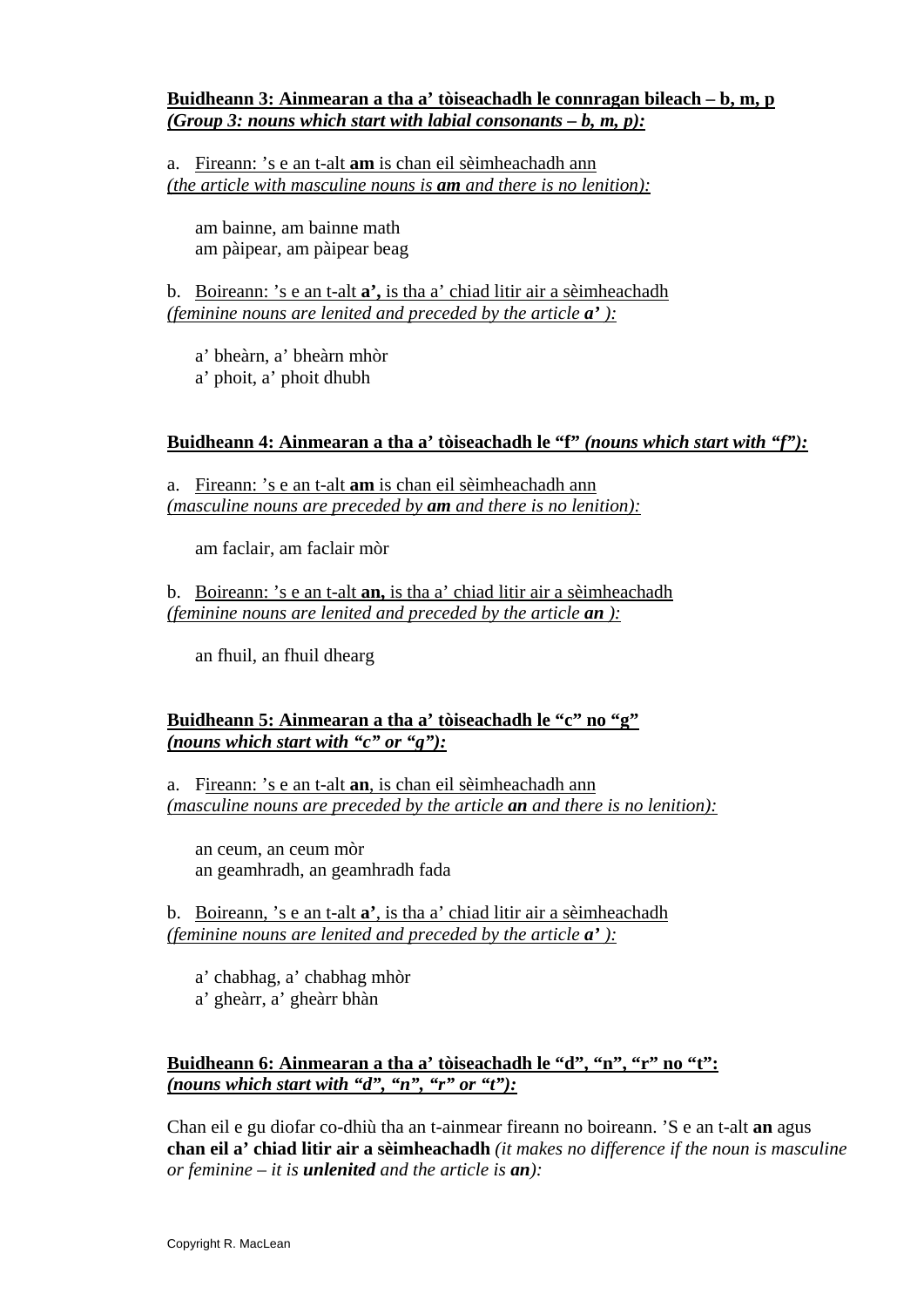| an doras $(f)$   | an drochaid (b) | an naomh $(f)$   |
|------------------|-----------------|------------------|
| an nathair $(b)$ | an rabhadh (f)  | an rionnag $(b)$ |

#### **Eacarsaich: Ath-sgrìobh na faclan a leanas leis an alt an sàs** *(rewrite each of the following words with the article)*

me: pàrlamaid > a' phàrlamaid eilean aois uinneag ìm ionad uireasbhaidh uidheamachd saoghal sluagh mòr-shluagh sìde fuil ceum cabhag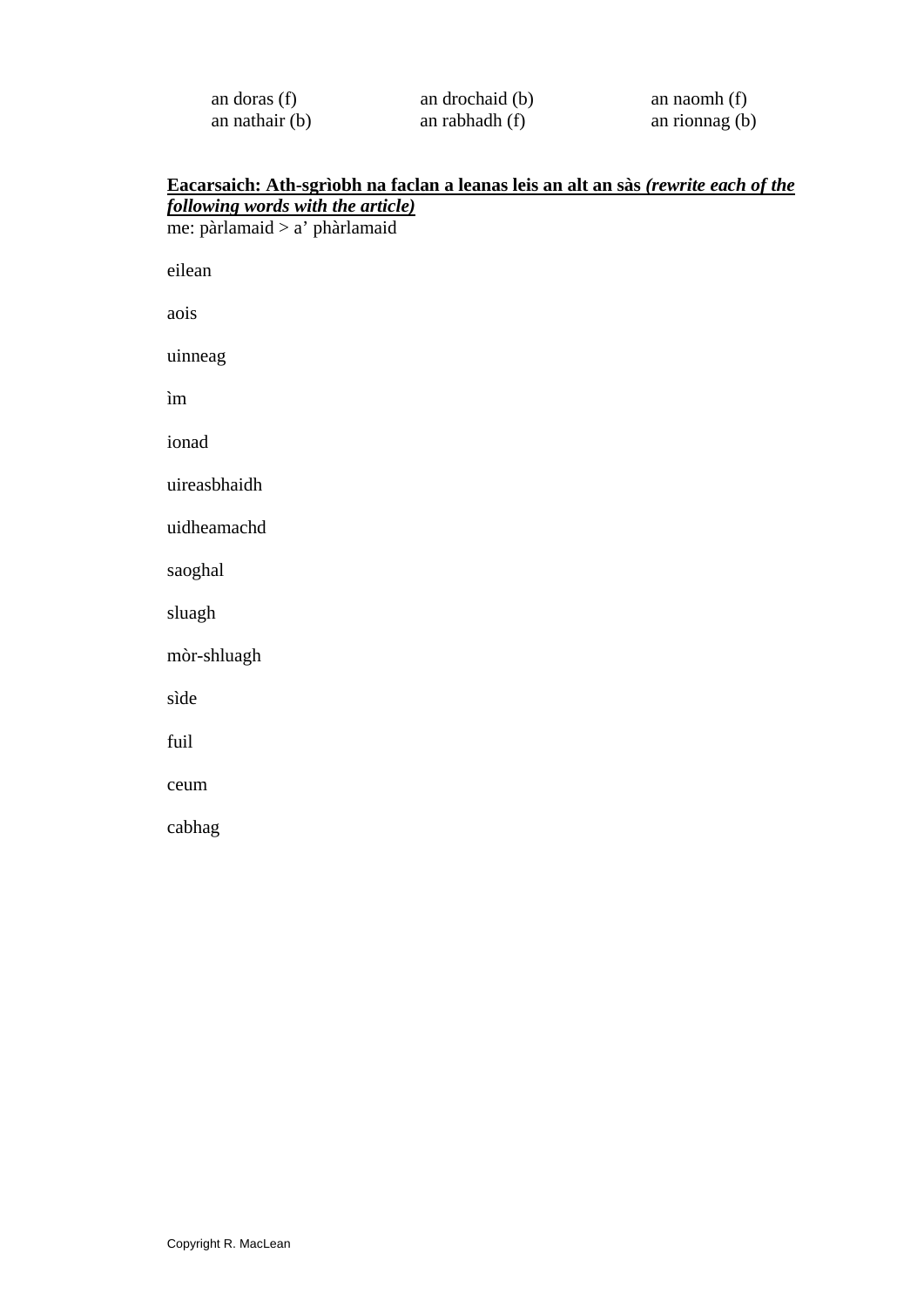# **2. Na Ceithir Tuisealan (the four cases)**

### **Eisimpleirean singilte:**

Coimhead air an t-seantans seo:

#### **Chuir an gille ball a bhràthar fon chraoibh, a mhamaidh.**

Tha còig ainmearan ann, a' riochdachadh nan ceithir tuisealan ann an Gàidhlig *(there are 5 nouns, representing the four cases in Gaelic):* 

- 1. **Ainmneach** *(Nominative/Nominal)***:** *gille + ball*
- 2. **Tabhartach/Roimhearach** *(Dative/Prepositional):* Bidh ainmearan a' dol don tuiseal seo às dèidh roimhear sìmplidh *(nouns go in this case following a simple preposition) me air, le, ri, fo. Craobh.*
- 3. **Ginideach/Seilbheach** *(Genitive/Possessive):* Bidh ainmearan a' dol don tuiseal ghinideach airson [a] sealbh a shealltainn ('s ann leis a' bhràthair a tha am ball), [b] às dèidh roimhear fillte (roimhear le barrachd air aon eileamaid me airson), [c] uaireannan às dèidh ainmear gnìomhaireach *nouns go in the genitive case to [a] show ownership (the ball belongs to the brother),*

*[b] following a compound preposition (a preposition with more than one element, eg airson), [c] sometimes following a verbal noun. Bràthair.* 

4. **Gairmeach** *(Vocative):* Thèid ainmear don tuiseal seo ma tha cuideigin a' bruidhinn ris is ga ainmeachadh me "thig a-steach **a Dhòmhnaill**." *A noun goes in this case if somebody is addressing it and naming it eg "thig a-steach a Dhòmhnaill." Mamaidh.* 

#### *Ainmich na h-ainmearan anns na seantansan a leanas. Dè an tuiseal anns a bheil gach fear? (Identify each noun in the following sentences. What case is each in?)*

- *a. Trobhad, a Mhàiri.*
- *b. Chunnaic am poileas am mèirleach anns an togalach.*
- *c. Chan fhaca am poileas aodann a' mhèirlich.*
- *d. Greas ort mus bàsaich thu, 'ille.*
- *e. Bha airgead anns an sporan aige.*
- *f. Tapadh leat airson a' bhainne.*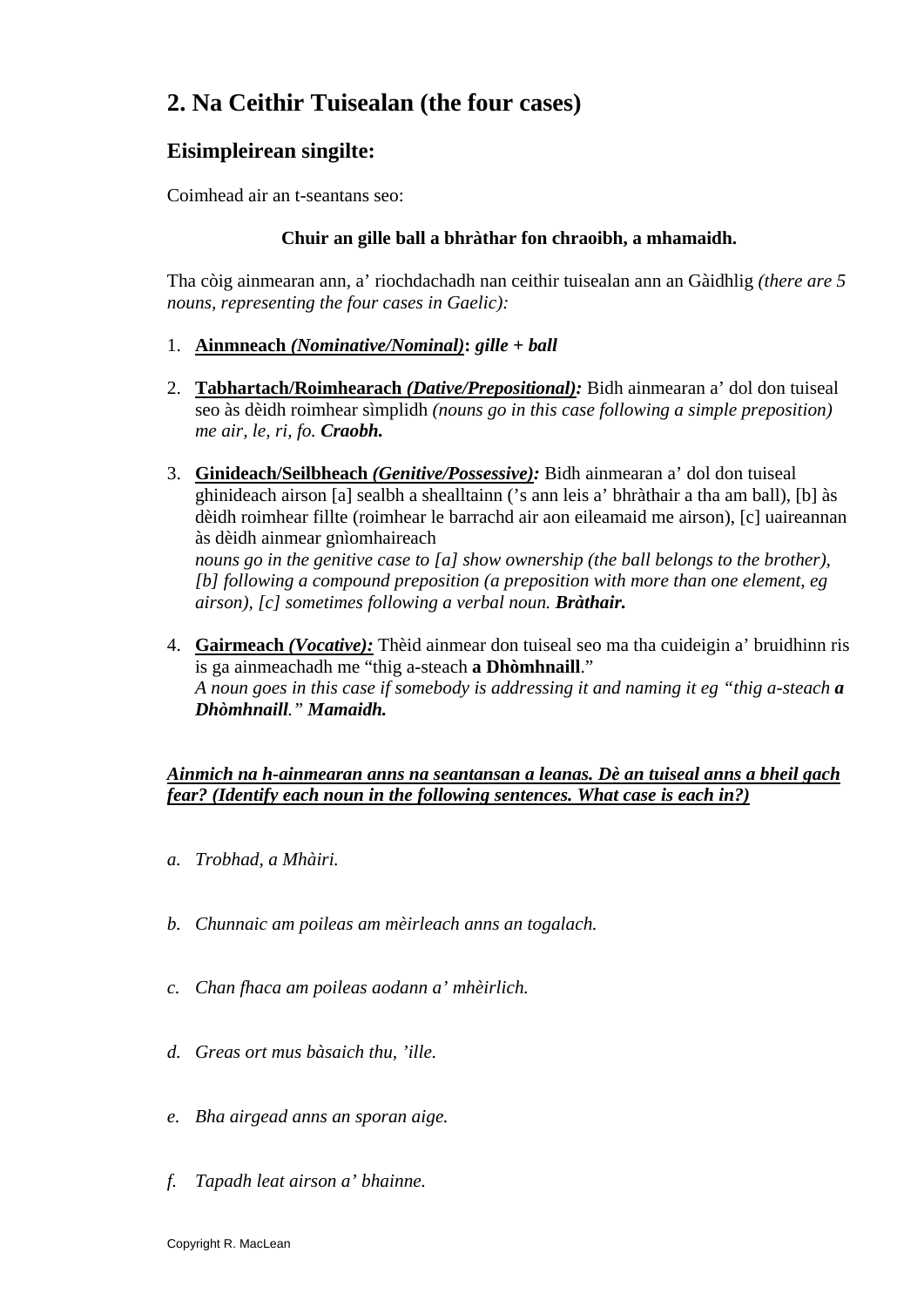- *g. Tha e a' glanadh na h-uinneig.*
- *h. Tha e a' glanadh uinneag a' chàir.*

### **Eisimpleirean iolra:**

Coimhead air an t-seantans seo:

#### **Chuir na gillean buill am bràithrean fo na craobhan, a chàirdean.**

#### *Ainmich na h-ainmearan anns na seantansan a leanas. Dè an tuiseal anns a bheil gach fear? (Identify each noun in the following sentences. What case is each in?)*

*a. Trobhadaibh, a bhalachaibh. b. Chunnaic na poilis na mèirlich anns na togalaichean. c. Is e seo "Rathad nam Mèirleach". d. Greasaibh oirbh, a chàirdean. e. Bha saighdearan gu leòr anns na caistealan aige. f. Tapadh leat airson nan cupannan. g. Tha e a' glanadh nan càraichean le uisge teth. h. Tha e a' glanadh uinneagan nan càraichean.*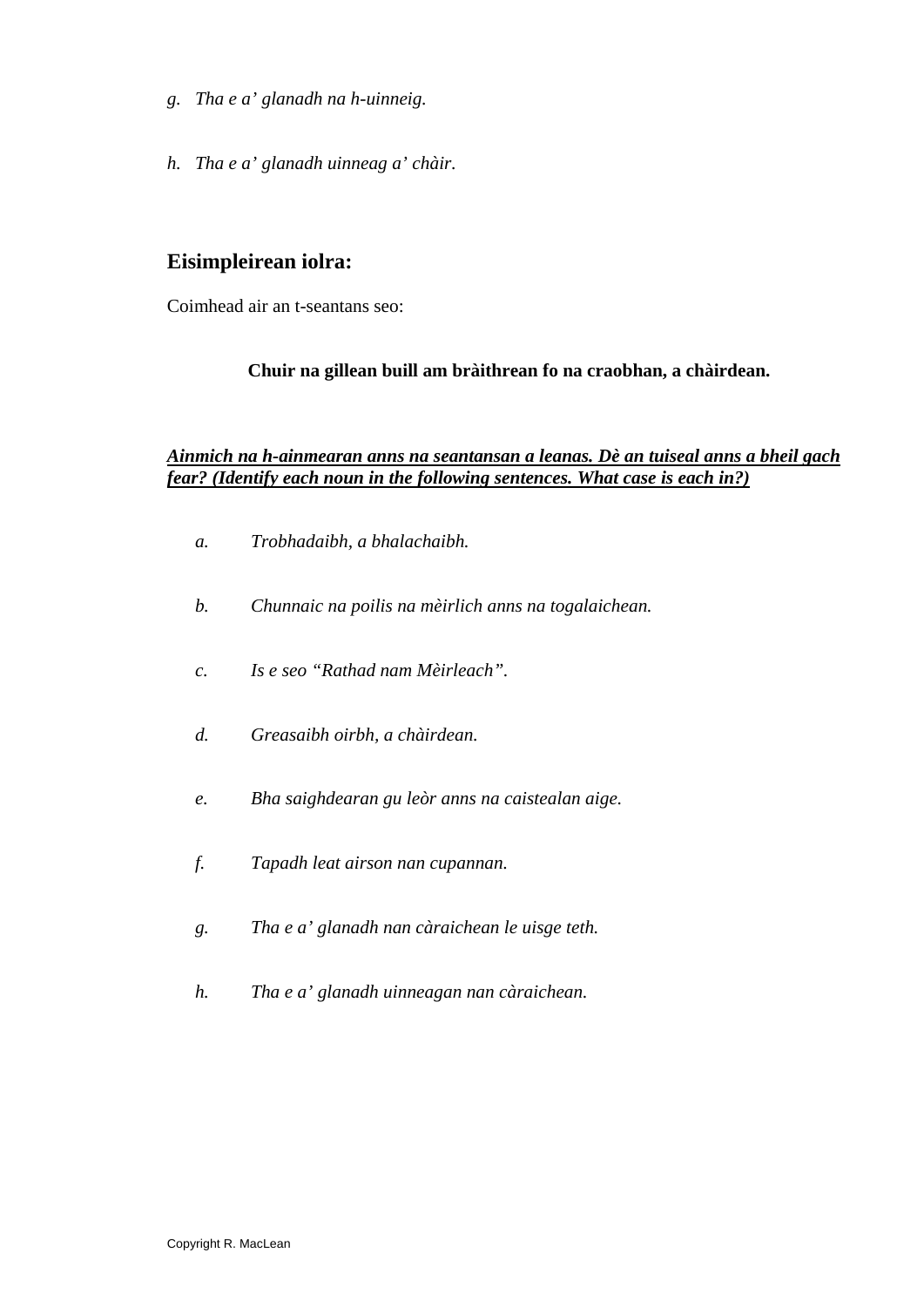# **3. An Tuiseal Tabhartach/Roimhearach** *(Dative/Prepositional Case in nouns)*

'S e an t-ainm eile a th' air an tuiseal thabhartach *an tuiseal roimhearach* air sgàth 's gur ann as dèidh roimhear sìmplidh mar as trice a chithear e *(the dative case is also known as the prepositional case because nouns most commonly appear in this case following a simple preposition).* 

### **Roimhearan sìmplidh le ainmear, ach gun alt**  *(simple prepositions with nouns, but without the article):*

Tha na roimhearan sìmplidh ann an dà bhuidhinn: *(the simple prepositions are in 2 groups):* 

| Roimhearan a tha ag<br>adhbharachadh sèimheachadh | Roimhearan nach eil ag<br>adhbharachadh sèimheachadh |
|---------------------------------------------------|------------------------------------------------------|
| <i>(those which cause lenition)</i>               | <i>(those which do not cause lenition)</i>           |
| a                                                 | $\hat{a}$ ( $\hat{a}s$ )                             |
| bho(0)                                            | aig                                                  |
| fо                                                | air                                                  |
| do                                                | ann an (ann am)                                      |
| de                                                | dha*                                                 |
| mu                                                | gu                                                   |
| ro                                                | -le                                                  |
| tro                                               | ri                                                   |

Mar sin, tha sinn a' faighinn:

| a Phort Rìgh             | à Glaschu       |
|--------------------------|-----------------|
| bho bhalaich             | aig bòrd        |
| fo chùram                | air beanntan    |
| do chailleachan          | ann am pailteas |
| de dhaoine               | gu madainn      |
| mu dheich                | le dùrachd      |
| ro mhadainn              | ri dotairean    |
| tro mheadhan na Gàidhlig |                 |

Chan eil e gu diofar co-dhiù tha an t-ainmear fireann no boireann, singilte no iolra *(it makes no difference if the nouns are masculine or feminine, singular or plural)* 

Cha bhi alt pearsanta air a shèimheachadh as dèidh roimhear sìmplidh *(a possessive article is never lenited by a simple preposition):* **fo mo chasan, fo do chùram, bho mo chàirdean, ro mo bhracaist.**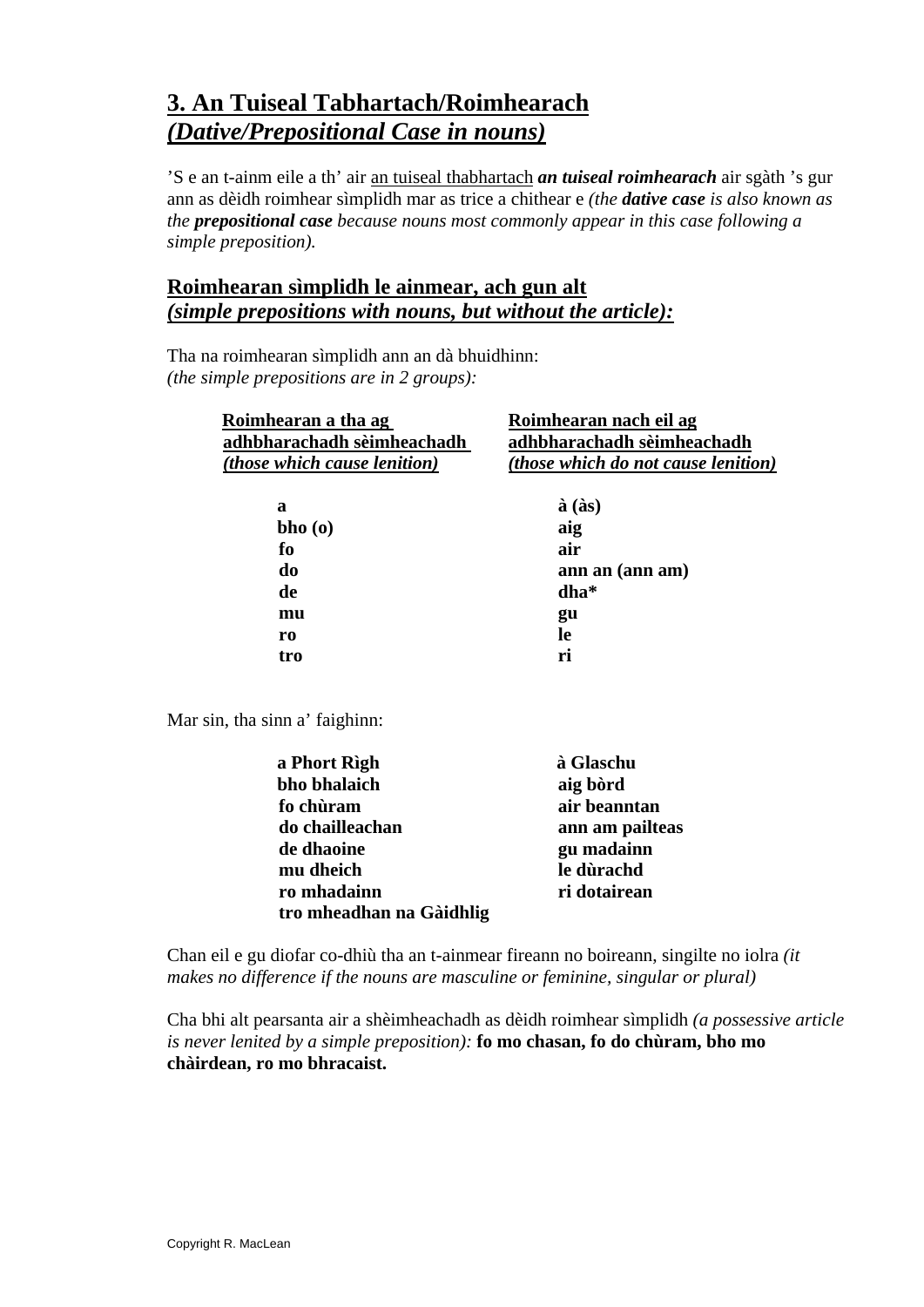### **An tuiseal tabhartach: an riochd singilte leis an alt**  *(the dative singular with the article):*

#### **Ainmearan fireann (gu lèir) agus ainmearan boireann a tha caol** *(all masculine nouns and slender feminine nouns):*

Buidheann 1: A' tòiseachadh le **fuaimreag** *(Group 1: starts with a vowel):*

#### **[an]** no **[roimhear + n]**

 bhon allt, fon earball, don/dhan oifis, dhen uile-bheist, mun àm, tron ùrlar, air an uaireadair, às an Òban, anns an eaglais, ris an àireamh, leis an òstair.

Buidheann 2: A' tòiseachadh le **"f"** *(Group 2: starts with "f"):*

#### $\lceil$ an] no  $\lceil$ roimhear + n $\rceil$  +  $\lceil$ sèimheachadh $\rceil$

 bhon fhear, don fhleasgach, dhen fhìrinn, mun fhàsach, tron fhalt, aig an fheansa, air an fheur, às an fhàsach, anns an fhreagairt, leis an fhradharc, ris an fhear.

*cuideachd bhon an fhear, don/dhan an fhleasgach, dhen an fhìrinn, mun an fhàsach, tron an fhalt*

Buidheann 3: A' tòiseachadh le connrag bhileach (**b, m, p**) no **c** no **g** *(if it starts with a labial consonant [b, m, p] or c or g):*

#### **[an]** no **[roimhear + n] + [sèimheachadh]**

bhon bhaile, fon bhòrd, don/dhan mhonadh, dhen phost, mun chuspair, ron Mhòd, tron ghrinneal, aig a' phrìs, air a' chliathaich, às a' phasgan, anns a' chlòsaid, ris a' ghnothach, leis a' bhogsa.

*cuideachd bhon a' bhaile, fon a' bhòrd, don/dhan a' mhonadh, dhen a' phost, mun a' chuspair, ron a' Mhòd, tron a' ghrinneal* 

Buidheann 4: A' tòiseachadh le **d, l, n, r** no **t** *(if it starts with <i>d*, *l***,** *n***,** *r or t)*:

#### $\lceil$ **an**] no  $\lceil$ **roimhear** + **n**]

bhon doras, fon làr, don/dhan nead, dhen rabaid, mun truinnsear,

*cuideachd: bhon an allt, fon an earball, don/dhan an oifis, dhen an uile-bheist, mun an àm, tron an ùrlar …*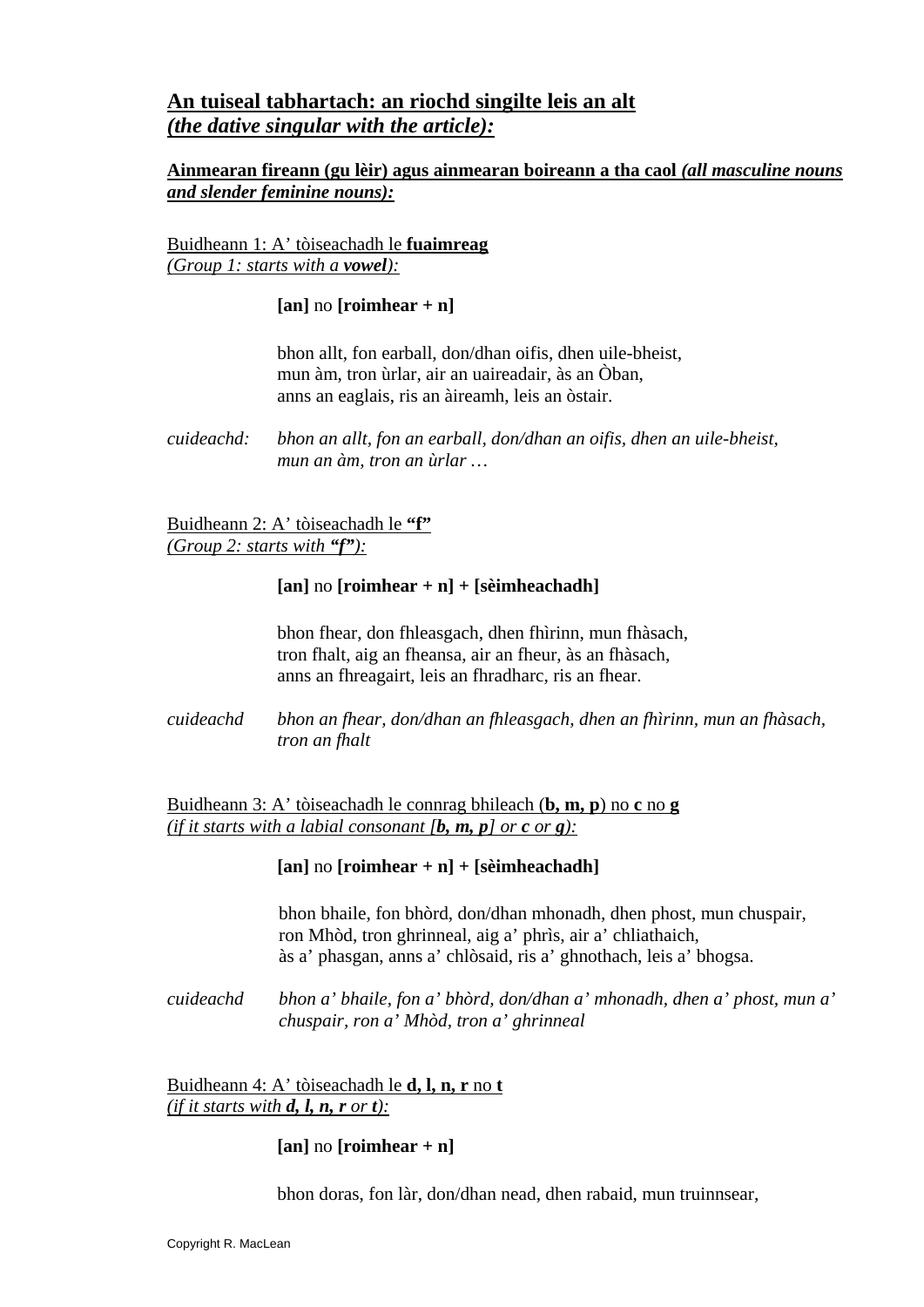ron latha, tron radan, aig an taigh, air an làr, às an nead, anns an rathad, ris an deasbad, leis an lìon.

#### *cuideachd bhon an doras, fon an làr, don/dhan an nead, dhen an rabaid, mun an truinnsear, ron an latha, tron an radan*

#### Buidheann 5: A' tòiseachadh **le "s", ach a-mhàin sg, sm, sp** no **st** *(if it starts with "s", except sg, sm, sp or st):*

 $\lceil$ **an t-** $\rceil$  no  $\lceil$ **roimhear** + **n** + **t-** $\rceil$ 

bhon t-solas, fon t-sàbh, don/dhan t-seirbheis, dhen t-salm, mun t-sàl, ron t-samhradh, tron t-searmon, air an t-slaod, às an t-sìthe, anns an t-sràid, ris an t-sruth, leis an t-sràbh, air an t-saoghal

*cuideachd bhon an t-solas, fon an t-sàbh, don/dhan an t-seirbheis, dhen an t-salm, mun an t-sàl, ron an t-samhradh, tron an t-searmon* 

NB: Nuair a tha buadhair ann ron ainmear, bidh sin a' leantainn nan riaghailtean me anns an **t-seann** aimsir, leis an **t-sàr**-chluicheadair.

#### Buidheann 6: A' tòiseachadh le **sg, sm, sp** no **st** *(if it starts with sg, sm, sp or st):*

#### $\lceil$ **an**] no  $\lceil$ **roimhear** + **n** $\rceil$

 bhon sgoil, fon smùid, don/dhan sporan, dhen stòras, mun sgadan, ron smuain, tron smugaid, aig an spùinneadair, anns an stèisean, air an spiris, às an smiogaid, anns an sporan, ris an stòl, leis an sglèat

*cuideachd bhon an sgoil, fon an smùid, don/dhan an sporan, dhen an stòras, mun an sgadan, ron an smuain, tron an smugaid* 

### **Caolachadh ann an ainmearan boireann singilte** *(slenderisation of feminine nouns in the dative singular):*

**NB Is e seo cleachdadh traidiseanta. Chan eil a h-uile duine a' cumail ri seo idir anns an latha an-diugh. Bidh cuid dìreach ga chur an sàs le pàirtean paidhrichte dhen bhodhaig, me cluas, làmh.** 

Tha na h-ainmearan air an caolachadh mura h-eil iad caol mu thràth, nuair a tha an t-alt ann*. (Feminine nouns are slenderised if they are not already slender, in the presence of the article in the dative singular case).*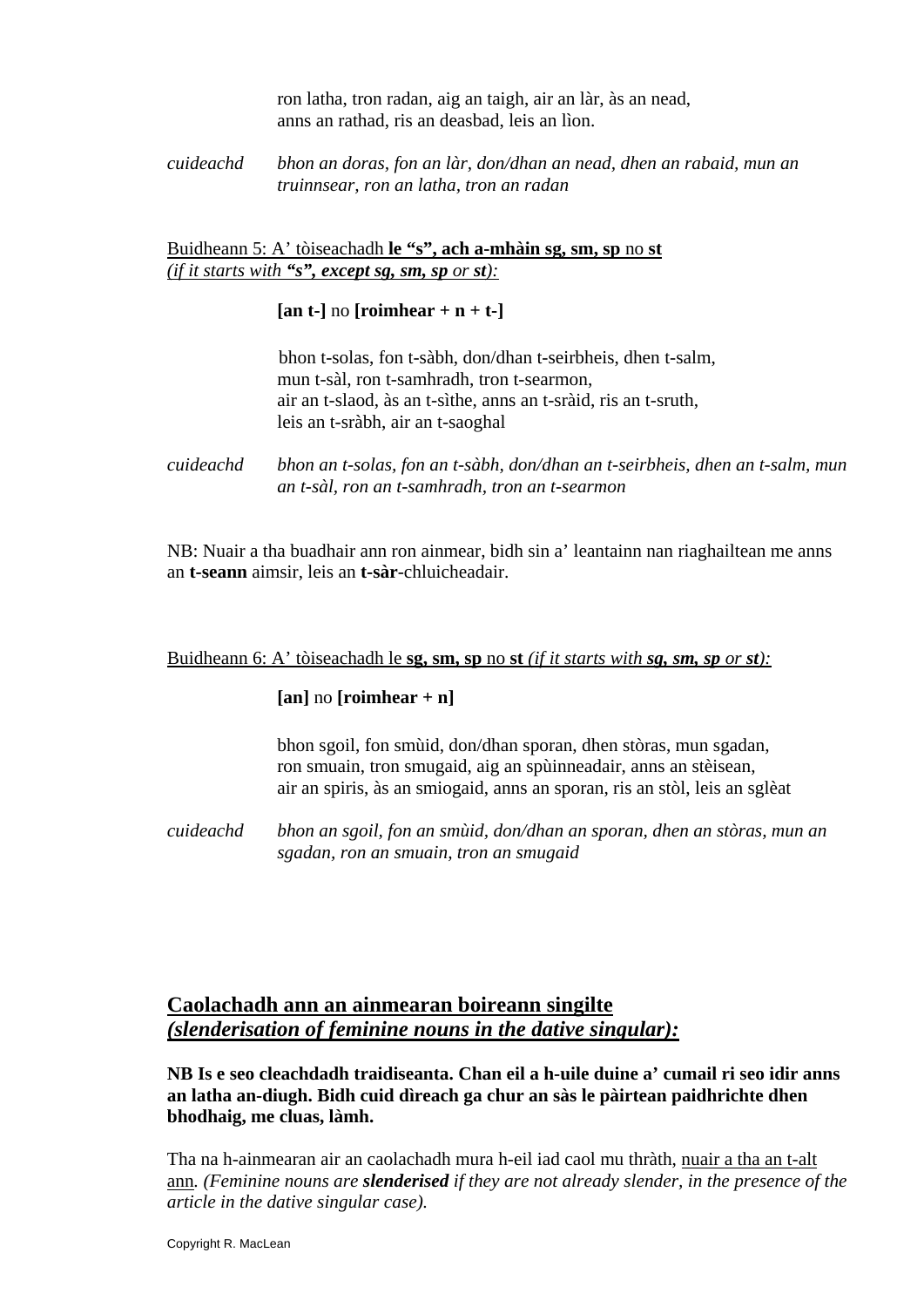| Tuiseal ainmneach | Tuiseal tabhartach gun alt | Tuiseal tabhartach le alt |
|-------------------|----------------------------|---------------------------|
| a' chaileag       | bho chaileag               | bhon chaileig             |
| a' chrùbag        | fo chrùbag                 | fon chrùbaig              |
| a' chluas         | air cluas                  | air a' chluais            |
| an làmh           | air làimh*                 | air an làimh              |
| an òrdag          | air òrdag                  | air an ordaig             |
| an uinneag        | aig uinneag                | aig an uinneig            |
| a' chailleach     | aig cailleach              | aig a' chaillich          |
| a' ghealach       | air gealach                | air a' ghealaich          |
| an nighean        | le nighean                 | leis an nighinn           |

Ann an cuid de shuidheachaidhean, tha riochd sònraichte air an ainmear anns an tuiseal thabhartach shingilte *(there are some special cases of slenderisation):* 

| Tuiseal ainmneach | Tuiseal tabhartach gun alt | Tuiseal tabhartach le alt     |
|-------------------|----------------------------|-------------------------------|
| a' bhò<br>a' chas | le bò<br>air cas/air cois* | leis a' bhoin<br>air a' chois |
| a' chlach         | fo chlach                  | fon chloich                   |
| a' chlann         | do chlann/do chloinn*      | don chloinn                   |
| a' ghrian         | fo ghrian/fo ghrèin*       | fon ghrèin                    |

\* Ann an cuid de dh'fhaclan bithidh caolachadh ann eadhaon às aonais alt *(in some circumstances the historical slenderisation is retained in modern usage even without the article) me* an cois/*by beside;* ri làimh/*to hand.*

#### **Eacarsaich: eadar-theangaich na seantansan seo gu Gàidhlig:**

- *1. He gave it to the children.*
- *2. The old woman had it.*
- *3. It was in the sermon.*
- *4. It was hidden in the school.*
- *5. Neil Armstrong walked on the moon.*
- *6. The boat went with the current.*
- *7. He was in the pulpit.*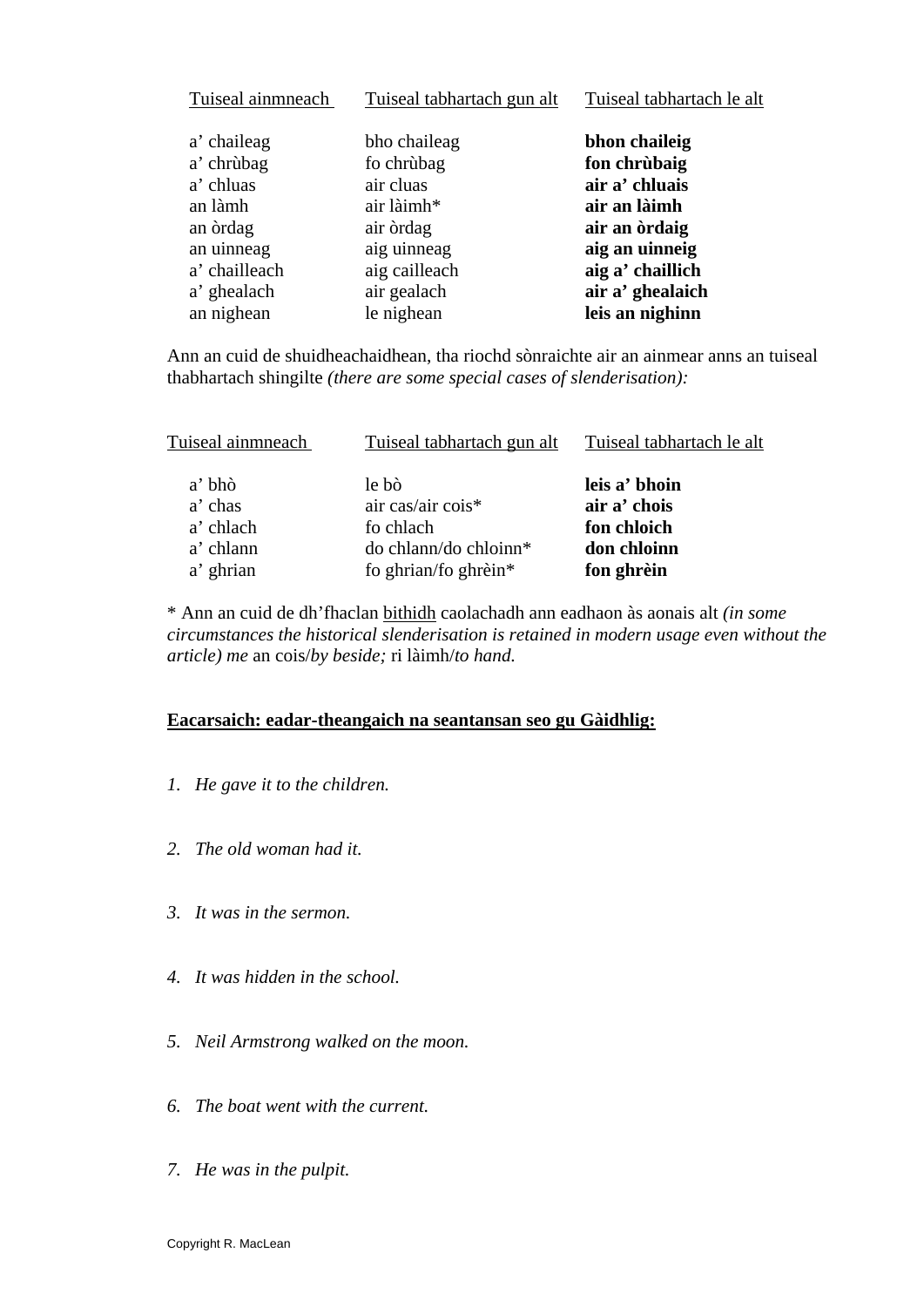- *8. I'll see you about ten o' clock.*
- *9. You can hear it in the music.*
- *10. The pipe was under the road near the church.*

### **An tuiseal tabhartach: an riochd iolra leis an alt:** *(the dative plural with the article):*

Tha seo coltach ris an tuiseal ainmneach iolra. 'S e an t-alt **na** agus chan eil an t-ainmear **air a shèimheachadh**. Tha **h-** ann ro fhuaimreag. Chan eil e gu diofar co-dhiù tha an tainmear fireann no boireann *(The dative plural is like the nominative plural. The article is na and it does not lenite the following noun. It takes an h- before a vowel. It makes no difference whether the noun is masculine or feminine):* 

> bho na caileagan, fo na dorsan, do na balaich, dhe na bailtean, mu na leabhraichean, ro na h-amannan, tro na h-uinneagan, aig na daoine, air na togalaichean, às na h-eileanan, anns na puirt, ris na duilgheadasan, leis na boireannaich.

Airson fiosrachadh: Ann an seann bhàrdachd is òrain, chithear an seann tuiseal tabhartach iolra anns an robh "-(a)ibh" aig an deireadh me "guma slàn do na fear**aibh**", "bha na heòin anns na crann**aibh**". Tha sin air a dhol à bith.

#### **An tuiseal tabhartach agus aithneachadh** *(the dative and identification):*

an àite an gnìomhair is, faodar an tuiseal tabhartach a chleachdadh.

tha mi nam (na mo) phoileas tha thu nad (na do) thidsear, nach eil? tha iad nam peathraichean tha sinn nar saighdearan ciamar a chanadh tu? when we were children: when you were a baby: they were rugby players: when I was a fisherman: you will be leaders:

Copyright R. MacLean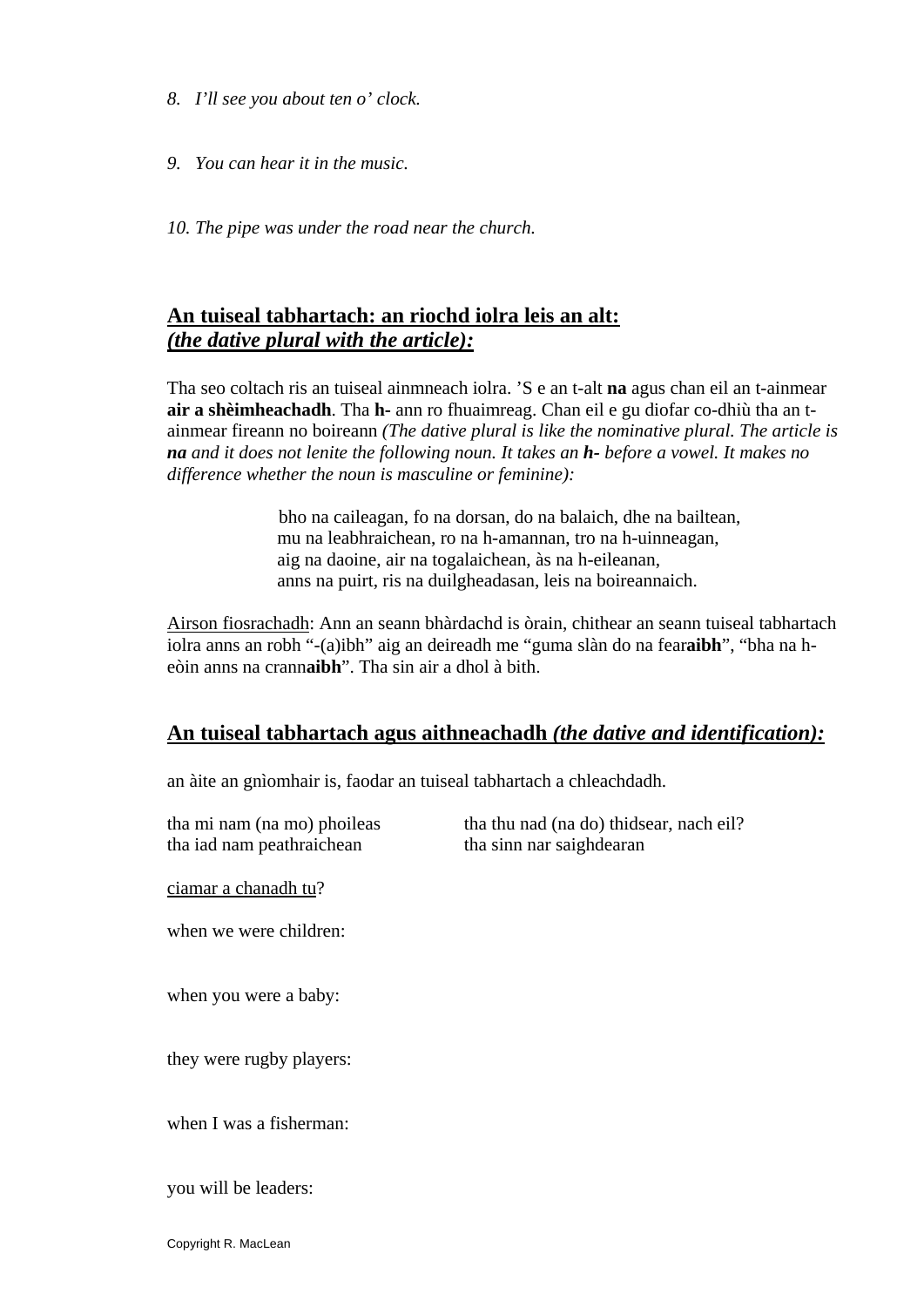#### **Eacarsaich: comharraich gach facal a tha anns an tuiseal thabhartach. Ma tha càil ceàrr air, cuir ceart e (***identify the nouns in the dative case and, if they are wrong, correct them):*

Bha Alasdair a' fuireach anns am baile mhòr airson trì bliadhna, ach cha do chòrd e ris. Bha e na croitear gu chùl agus b' fheàrr leis a bhith ri obair an fhearainn. Bha gu leòr a' tachairt anns a' cathair-bhaile, ceart gu leòr, ach cha robh càil na b' fheàrr a chòrdadh ris anns an saoghal mhòr ach a bhith na shuidhe air a thòin air tractar agus a bhith a' treabhadh na talmhainn. Bha e fhèin is a bhràthair fìor mhath air treabhadh, eadhon nuair a bha iad nan cloinne.

 Thuirt Eachann 'ic Iain gun robh gun robh e air an slighe dhachaigh bho obair latha a bha seo, nuair a chunnaic e bràthair Alasdair a' dràibheadh an tractair leis fhèin. Cha robh e ach còig bliadhna a dh'aois. Saoil an robh fios aig na ùghdarrasan? Bha dìreach aon phoileas anns a' sgìre agus tha e coltach gun robh esan coma. 'S e "Leisgear" a chanadh muinntir an àite ris am fear sin.

Thogadh Alasdair anns an seann taigh faisg air a' chladach ann am Baile na Tràghad. Bidh sibh eòlach air an t-àite sin, tha mi cinnteach. Bha an taigh uaireigin na taigh-tughaidh, ach a-nise 's e taigh spaideil sglèatach a th' ann. An ath-dhoras bha seann taigh eile. Chaidh a leagail agus tha fear beartach ag iarraidh taigh ùr a thogail air an làrach.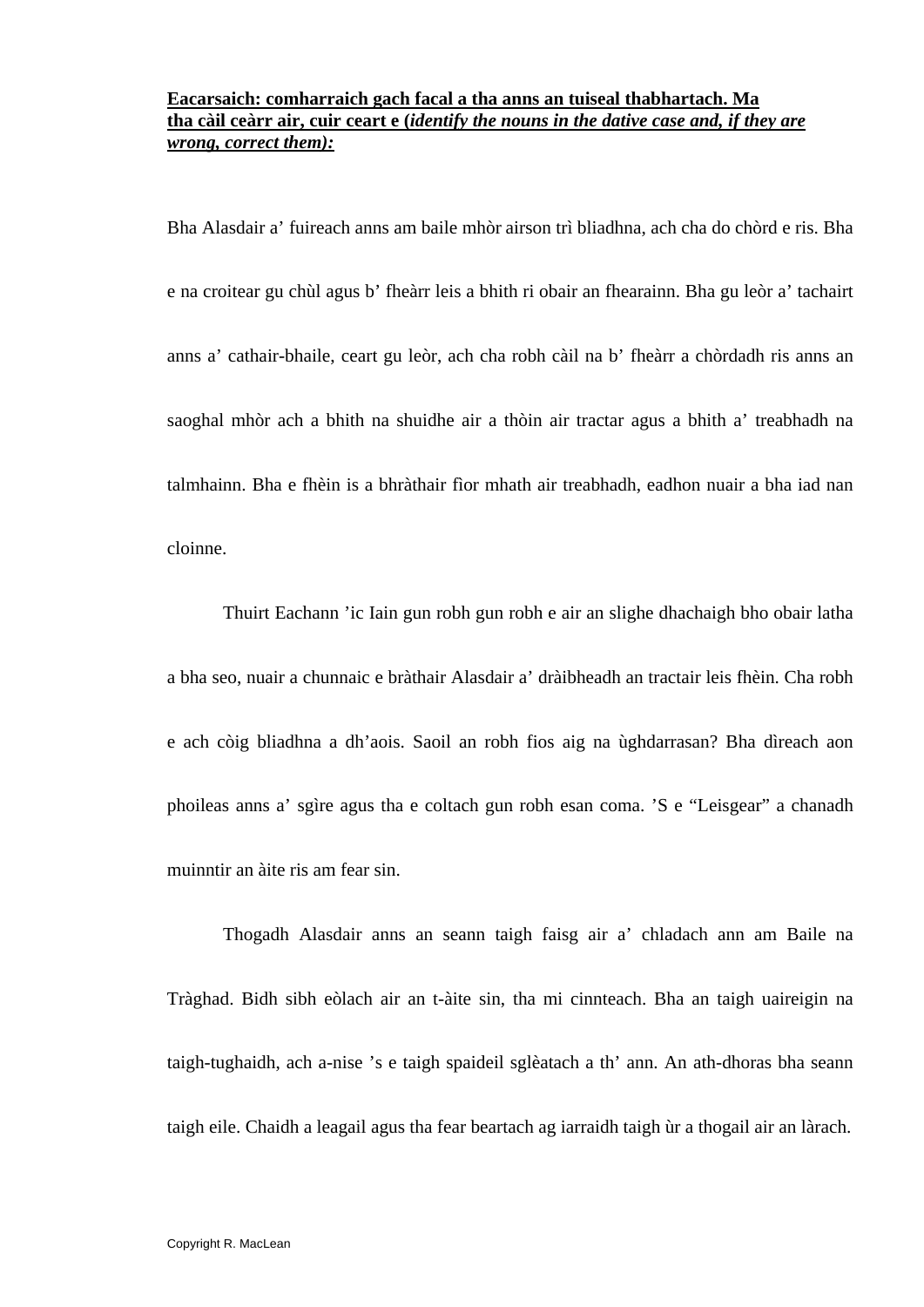# **4. Prionnsabalan litreachaidh** *(principles of modern Gaelic spelling)*

#### **Prionnsabalan cudromach:**

Bidh sinn a' leantainn nam prionnsabal a chuireadh an cèill le GOC (Gaelic Orthographic Conventions, 2006) *(we will follow the principles outlined by GOC):* 

#### **1. Stràcan:**

'S e an stràc trom a-mhàin a thathar a' cleachdadh airson sìneadh ann am fuaim fuaimreig a shealltainn. Tha an stràc geur air a dhol à bith. Thathar a' cur stràcan a-nise air ceannlitrichean *(the grave accent is the only one used to denote a lengthened vowel sound. The acute accent has been eliminated. Accents are now used on capital letters):* 

FACLAIR NA PÀRLAMAID FÀILTE

#### **2. Leathann ri leathann is caol ri caol:**

Thathar a' cumail fhathast ris a' phrionnsabal seo. Ann an cuid de shuidheachaidhean, getà, chan eil e iomchaidh *(this principle is still adhered to. But in some situations, it is not appropriate):* 

- a. Le pàirtearan caithte *(with past participles):* dèante togte
- b. Le cuid de dh'fhaclan dà-eileamaideach *(with some words which contain two elements):* rudeigin badeigin banrigh mocheirigh
- c. Le cuid de dh'fhaclan-iasaid ùra *(with some modern loan words):* ba**i**dhs**a**gal min**i**b**u**s

#### **3. "comh-" gu "co-":**

Tha an ro-leasachan **comh-**, a chithear ann am faclair Dwelly, air atharrachadh gu **co-** andiugh, co-dhiù far a bheil an cuideam air an darna eileamaid. Far a bheil an cuideam air co- , tha e sgrìobhte mar aon fhacal gun tàthan *(the prefix comh-, which one will see in Dwelly's dictionary, is now co-, at least where the stress is on the second element. Where the stress is on co-, it is written as a single word without a hyphen):* 

| Mar a bha e                 | A-nis          |
|-----------------------------|----------------|
| comh-cheangal               | co-cheangal    |
| comh-chòrdadh               | co-chòrdadh    |
| comh-èigneachadh            | co-èigneachadh |
| comh-thional (coimhthional) | coitheanal     |
| comh-lionta (coimhlionta)   | coileanta      |
| comh-meas                   | coimeas        |
| ACH                         | còmhradh       |
|                             | còmhstri       |
|                             | còmhnard       |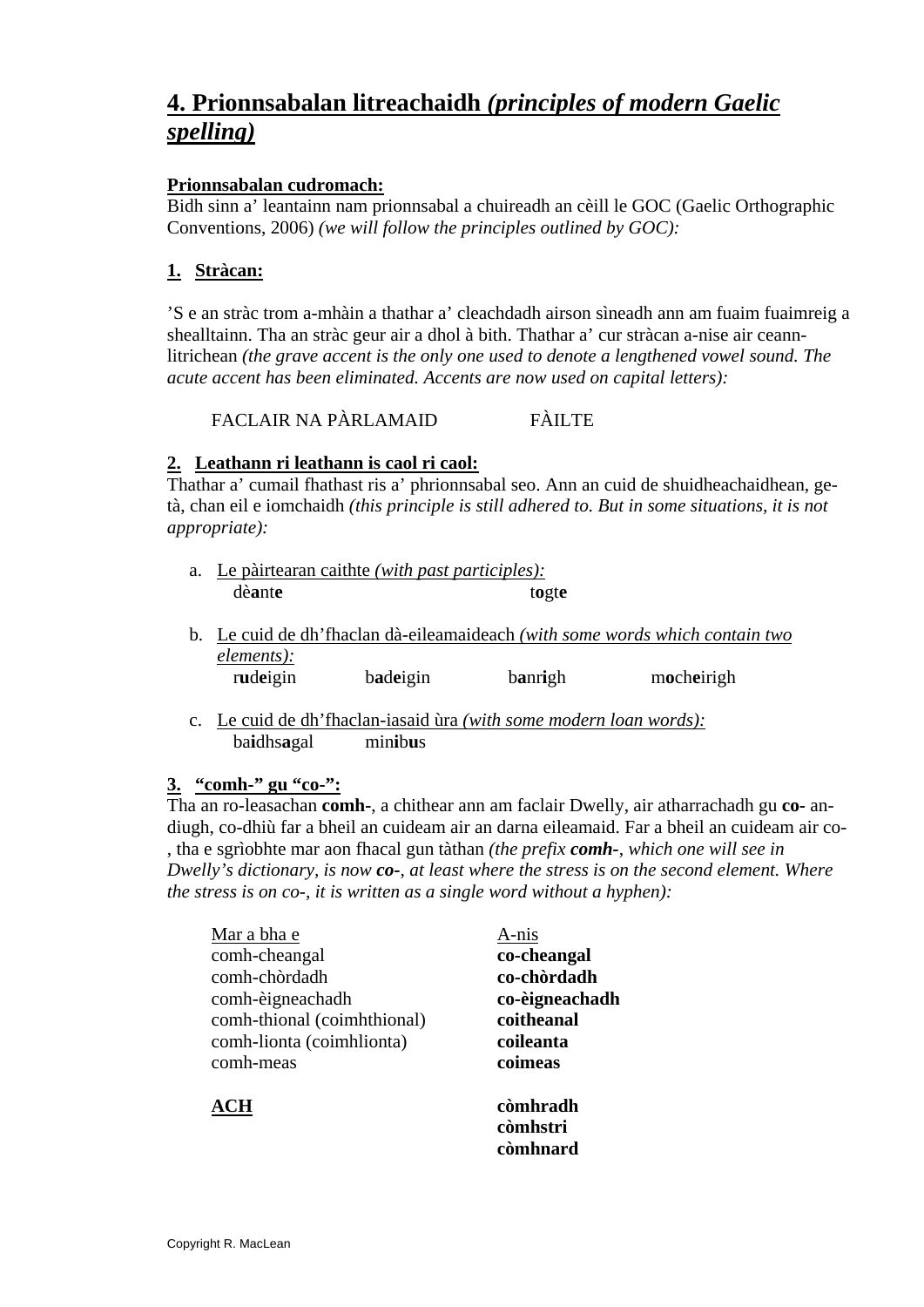#### **4. "io" gu "ea":**

Ann an (3) suas, chithear gu bheil an "io" ann an **coimhthional** air atharrachadh gu "ea" ann an **coitheanal.** Sin atharrachadh a thathar a' moladh far nach eil cuideam air an lide sin *(in [4] above, the "io" in coimhthional has changed to an "ea" in coitheanal. That change is recommended where there is no stress on that syllable):* 

| Mar a bha e  | A-nis      |
|--------------|------------|
| airgiod      | airgead    |
| coimhlionadh | coileanadh |
| coithional   | coitheanal |
| boirionn     | boireann   |
| firionn      | fireann    |
| timchioll    | timcheall  |

#### **5. "eu" agus "ia":**

Air sgàth an fhuaimneachaidh eadar-dhealaichte ann an diofar dhualchainntean, tha leithid **beul, ceud, meud, feur** a' fuireach mar a bha iad.

| ceud = $100$ ; ciad = $1^{st}$ | feur = grass, fìor = true |
|--------------------------------|---------------------------|
|                                |                           |

Tha **fìon** agus **mìos** a' fuireach mar a bha iad: mìos = *month*; mias = *basin* 

#### **6. "ao" gu "adh":**

Tha fuaimreag, a bha tric air a riochdachadh le "ao", a-nise air a riochdachadh le "adh" *(a vowel sound which was often represented by "ao" is now represented by "adh"):* 

| Mar a bha e | A-nis    |
|-------------|----------|
| aobhar      | adhbhar  |
| aobrann     | adhbrann |
| aoradh      | adhradh  |

**ach** thathar a' dèanamh sgaradh eadar sin agus am fuaim a th' air a riochdachadh le "ao" ann am **faobhar, saor, daor, gaoth…** 

#### **7. "u" gun chuideam gu "a":**

| Mar a bha e | A-nis          |
|-------------|----------------|
| àluinn      | àlainn         |
| altrum      | altram         |
| Bìobull     | <b>Bioball</b> |
| dorus       | doras          |
| fallus      | fallas         |
| maduinn     | madainn        |
| solus       | solas          |
| turus       | turas          |
| comunn      | comann         |

**ACH** tha ainmean air am fàgail a rèir toil an duine/na buidhne fhèin – **An Comunn Gaidhealach**, **Dòmhnull/Dòmhnall** 

**AGUS** leis gu bheil e cho cumanta, tha **agus** air fhàgail mar a bha e.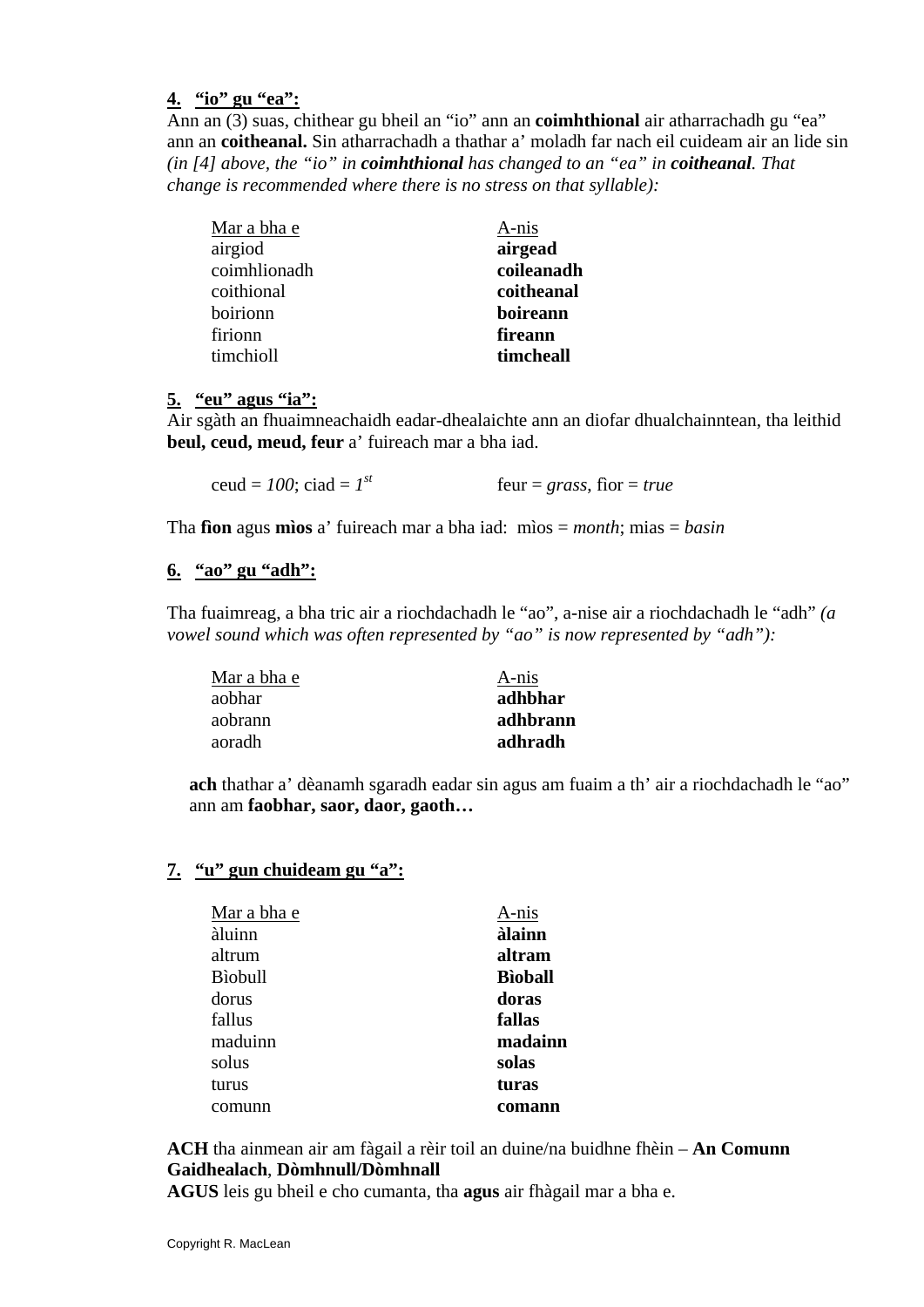#### **8. "àm" is "cam":**

Tha litreachadh an dà-fhoghair ro m ann am faclan mar **cam, lom, lampa** air a chumail mar a bha e, ach thathar a' litreachadh **am** ("time") mar **àm** airson a dhèanamh eadardhealaichte bho **am** mar a nochdas e ann an seaghan eile *(the spelling of the diphthong before m in words such as cam, lom, lampa is retained, but am ("time") is now àm to differentiate it from other am forms).* 

#### **9. "sd" gu "st":**

Bu chòir **st** a chleachdadh aig toiseach, am broinn agus aig deireadh fhaclan *(st should be used in initial, internal and final positions):* 

| Mar a bha e        | A-nis       |
|--------------------|-------------|
| trusdar            | trustar     |
| seileasdair        | seileastair |
| furasda            | furasta     |
| colaisde           | colaiste*   |
| èisdeachd          | èisteachd   |
| pàisde             | pàiste      |
| an dràs <b>d</b> a | an-dràsta   |

#### **ACH Iosa Crìosd,** seach Crìost

#### **10. "sg" seach "sc":**

Bu chòir **sg** a chleachadh anns a h-uile àite seach **sc** *(sg should be used in all positions instead of sc):* 

brio**sg**aid, ba**sg**aid, **sg**itheadh, an a**sg**aidh, am mea**sg, Sg**alpaigh.

#### **11. "sp" seach "sb"**

Bu chòir **sp** a chleachdadh an àite **sb** *(sp should be used instead of sb):* 

 *BUT "because of their frequency and familiarity" the following retain sb:* 

dea**sb**ad**,** ea**sb**aig**,** Gillea**sb**aig**,** tai**sb**eanadh

#### **1.4.2 Sgrìobh an litreachadh ceart Gàidhlig anns gach cùis:**

| <b>Beurla</b> | Gàidhlig |
|---------------|----------|
| mosquito      |          |
| house         |          |
| circus        |          |
| wages         |          |
| Lochboisdale  |          |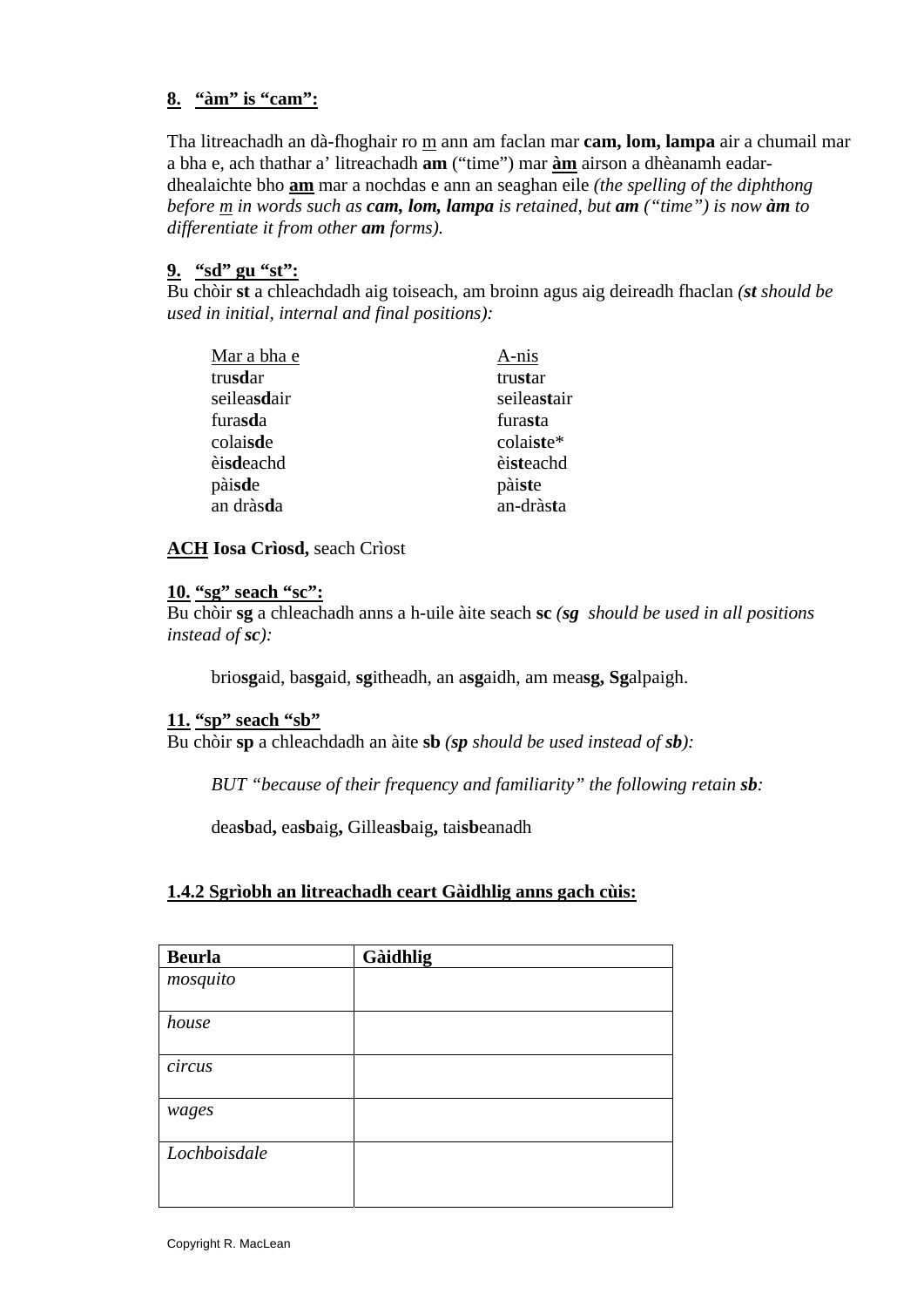| important   |  |
|-------------|--|
| contemplate |  |
| education   |  |

#### **1.4.3 An tàthan** *(the hyphen):*

Tha mì-chleachdadh an tàthain gu math cumanta. Feuch ris na prionnsabalan a leanas ionnsachadh.

**1.** Tha faclan **dà-** no **iomadh-eileamaideach**, far a bheil an **cuideam air a' chiad lide**, air an sgrìobhadh mar aon fhacal, **gun tàthan** *(words of two or more elements, where the stress falls on the first syllable, are written as one word, without a hyphen):* 

#### **banrigh, banaltram, atharrais, dìochuimhnich, eatarrasan, anabarrach, eucoir, aoidionach**

**2.** Tha faclan **dà-** no **iomadh-eileamaideach**, far **nach eil** an cuideam air a' chiad lide, air an sgrìobhadh **le tàthan.** Mar as trice, thèid an tàthan ron lide air a bheil an cuideam *(words of two or more elements, where the stress does not fall on the first syllable, are written with a hyphen. Usually, the hyphen goes before the stressed syllable):* 

#### **cas-chrom, ban-diùc, bana-phrionnsa, co-fharpais, co-labhairt, mìthoileachas, mì-riaraichte, neo-eisimeileach**

**3.** Far a bheil iar-leasachan a' leantainn air riochdair roimhearach, air nach eil cuideam, bu chòir am facal a sgrìobhadh gun tàthan *(where there is an unstressed suffix on a prepositional pronoun, the word should be written without a hyphen):*

> **agamsa, agadsa, aigesan, aicese, againne, agaibhse, acasan dhòmhsa, dhutsa, dhàsan, dhìse, dhuinne, dhuibhse, dhaibhsan leamsa, leatsa, leathase, leinne, leibhse, leothasan ormsa, ortsa, airsan, oirrese, oirnne, oirbhse, orrasan**

 **ach: leis-san, ris-san** (air sgàth an dà "s" còmhla)

**4.** Far a bheil iar-leasachan a' leantainn air ainmear, ainmear gnìomhaireach, roimhear fillte no buadhair, bu chòir tàthan a bhith ann *(where a suffix follows a noun, verbal noun, compound preposition or adjective, it should include a hyphen):*

#### **mo chòta-sa, gam bhualadh-sa, ri a taobh-se, do leabhar dearg-sa**

**5.** Far a bheil **–eigin** a' leantainn air connrag, cha bu chòir tàthan a bhith ann, Ach tha an tàthan a' dol ann as dèidh fuaimreag *(where –eigin follows a consonant, there is no hyphen. But there is a hyphen following a vowel):* 

#### **rudeigin, air choreigin, feareigin, badeigin, latheigin**

#### **ACH tè-eigin**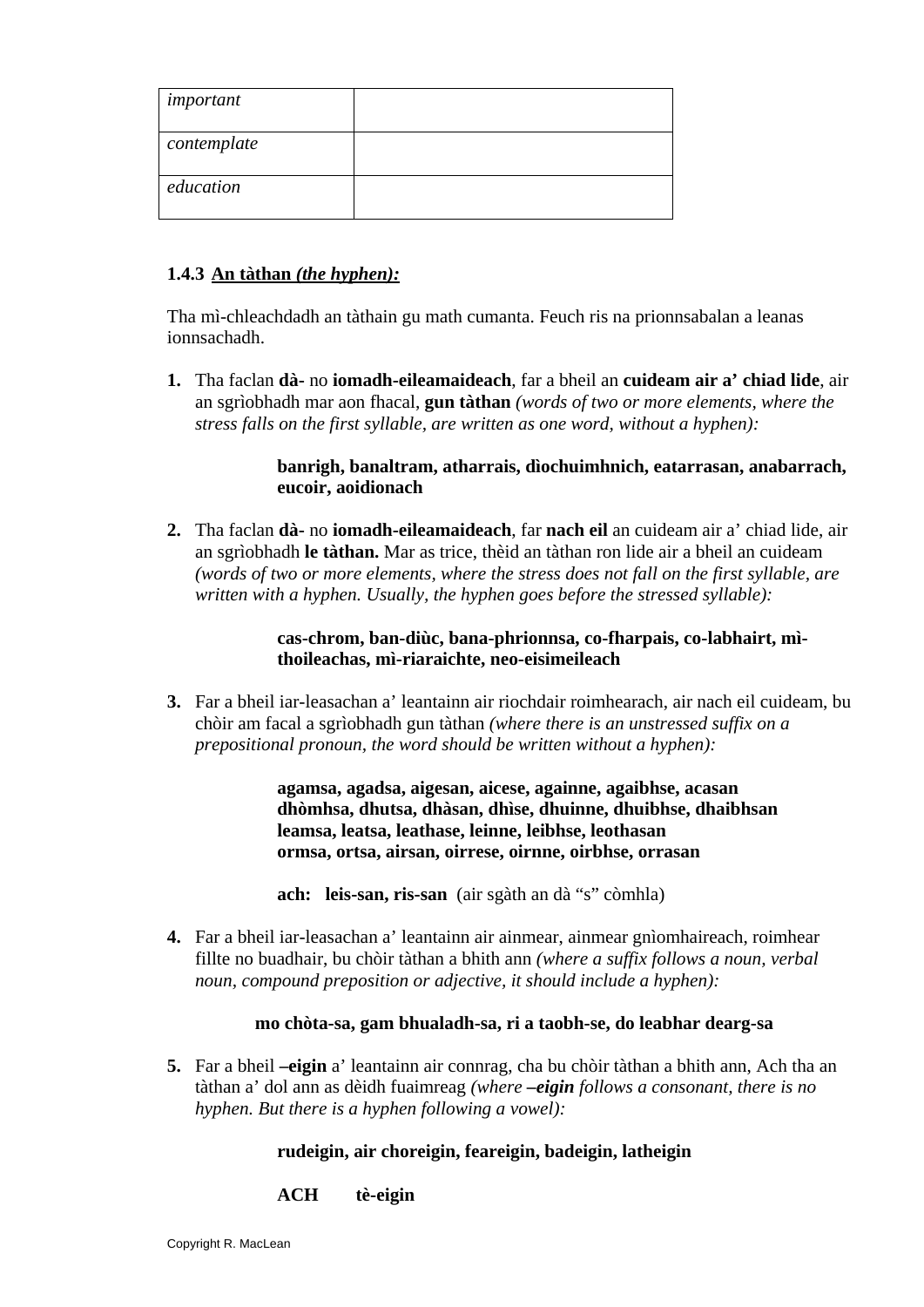**6.** Ann an co-ghnìomhairean mar **a-mach**, far a bheil an cuideam air an dàrna lide, thathar a' cleachdadh tàthan *(in adverbs like a-mach, where the stress is on the second syllable, a hyphen is used):*

> **a-mach, a-steach, a-muigh, a-staigh, a-null, a-nall, a-nuas, a-bhos, a-rithist, a-nis, a-mhàin**

**7.** Tha roimhearan fillte, le cuideam air an dàrna lide, air an sgrìobhadh mar dhà fhacal gun tàthan *(compound prepositions, with the stress on the second syllable, should be written as two words without a hyphen):*

> **am measg, a rèir, a dh'ionnsaigh, os cionn, am broinn, mu dheidhinn, a thaobh, air sgàth, air feadh, an àite**

- **8.** Thathar a' sgrìobhadh **ciamar, carson** agus **airson** mar aon fhacal gun tàthan a dh'aindeoin riochdan mar **air a shon fhèin** *(ciamar, carson and airson are written as one word without a hyphen – despite such forms as air a shon fhèin).*
- **9.** Tha **làithean na seachdaine** air an sgrìobhadh mar aon fhacal, gun tàthan agus gun cheann-litrichean nam broinn *(days of the week are written as a single word, without a hyphen and without internal capitalisation):*

#### **Diluain, Dimàirt, Diciadain (**chan e Diciadaoin)**, Diardaoin, Dihaoine, Disathairne, Didòmhnaich**

**10.** Ann an **ainmean-àite**, faodaidh tàthan a bhith ann an cuid de sheann ainmean m.e. **Earra-Ghàidheal, Gall-Ghàidhealaibh**. Ach tha a' chuid as motha às aonais tàthan. Agus far a bheil còrr is aon eileamaid Ghàidhlig ann, bu chòir an t-ainm a bhith sgrìobhte mar dhà fhacal *(with place names, hyphens might be employed in old names like Earra-Ghàidheal, Gall-Ghàidhealaibh. But most are hyphen-free. Where two or more Gaelic elements exist, the name should be written as two words):* 

| Inbhir Nis           | Dùn Èideann | <b>Obar Dheathain</b> |
|----------------------|-------------|-----------------------|
| <b>Druim Chapall</b> | Dùn Bheagan | Port Rìgh             |

**11.** Chan eil tàthan eadar riochdair pearsanta agus **fhìn/fhèin** *(there is no hyphen between a personal pronoun and fhìn/fhèin):*

#### **mi fhìn, thu fhèin, e fhèin, i fhèin, sinn fhèin, sibh fhèin, iad fhèin**

**12.** Bidh tàthan ann far a bheil facal fillte, le **neach, fear, bean, tè, luchd**, co-cheangailte ri dreuchd *(compound words concerning profession containing the elements neach, fear, tè, luchd, will be hyphenated):*

| neach-sgrùdaidh | neach-labhairt | neach-togail     |
|-----------------|----------------|------------------|
| fear-bùtha      | fear-cathrach  | fear-deasachaidh |
| bean-chèile     | bean-chiche    | bean-ghlùin      |
| luchd-èisteachd | luchd-ciùil    | luchd-leughaidh  |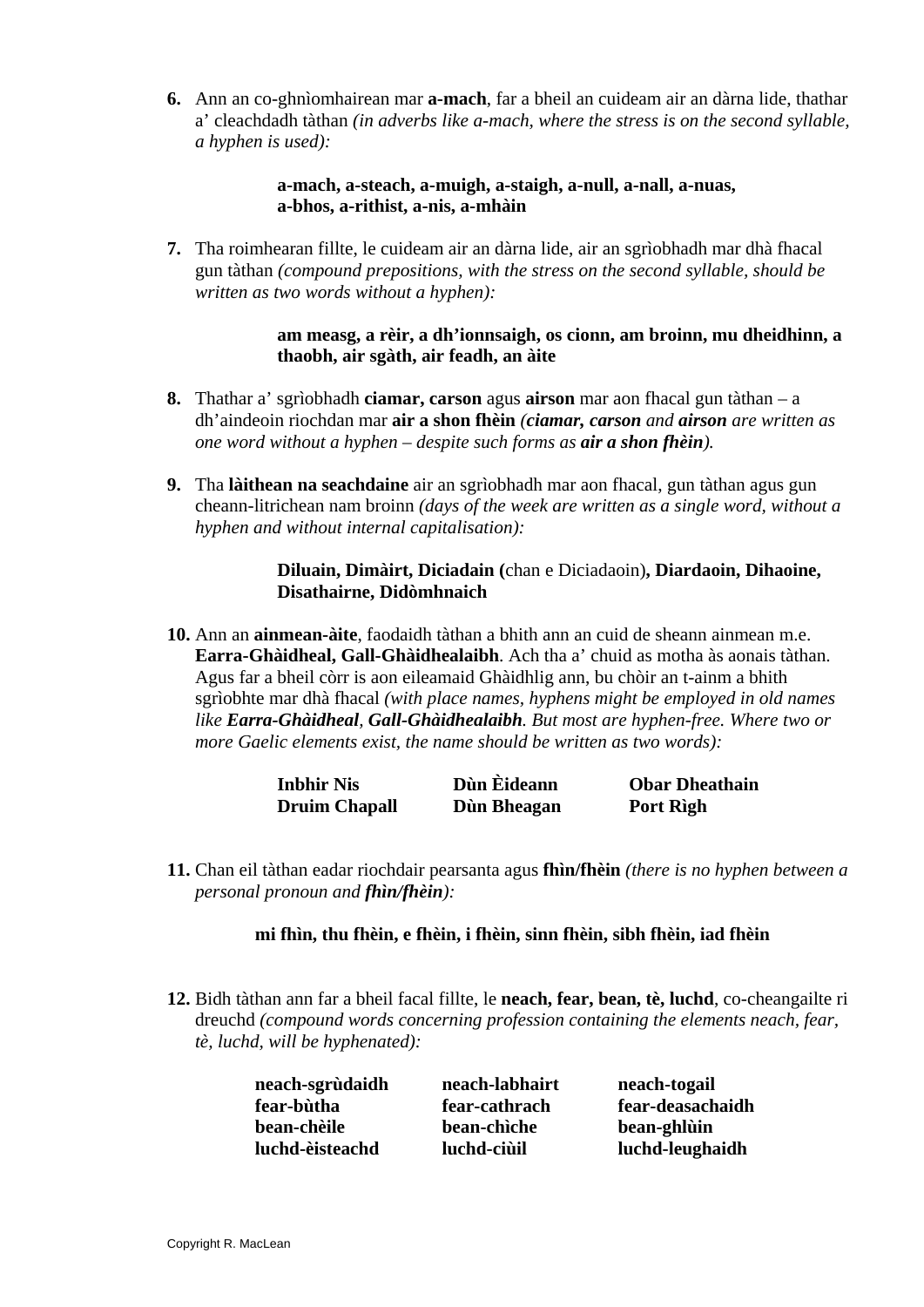**13.** Bidh tàthan ann an ainmearan is co-ghnìomhairean fillte as dèidh **ath** *(there is a hyphen in compound nouns and adverbs, following ath):*

| ath-leasachadh   | ath-sgrìobhadh | ath-sgrùdadh |
|------------------|----------------|--------------|
| an ath-bhliadhna | an ath-dhoras  | an ath-mhios |

**14.** Bidh tàthan ann an ainmearan fillte as dèidh **àrd** *(there is a hyphen in compound nouns, following àrd):*

| àrd-easbaig | àrd-ollamh | àrd-sgoil |
|-------------|------------|-----------|
|             |            |           |

**15.** Co-ghnìomhairean cumanta a dh'fheumar ionnsachadh *(common adverbs which must be learned):*

| a-nochd    | a-raoir      | an-diugh     |
|------------|--------------|--------------|
| an-dè      | an-ceartuair | an-uiridh    |
| an-dràsta  | an-earar     | an-còmhnaidh |
| a-màireach |              |              |

**16.** Àirdean na combaist *(points of the compass):*

**an ear, an àird an ear** *ach an ear-thuath, an earra-dheas*  **an iar, an àird an iar** *ach an iar-thuath, an iar-dheas*  **an àird a tuath an àird a deas** 

#### **Eacarsaich: an tàthan.**

| <b>Beurla</b>  | Gàidhlig |
|----------------|----------|
| rejuvenate     |          |
| imitation      |          |
| fifty          |          |
| potato         |          |
| it's mine      |          |
| our money      |          |
| someone        |          |
| tomorrow night |          |
| without        |          |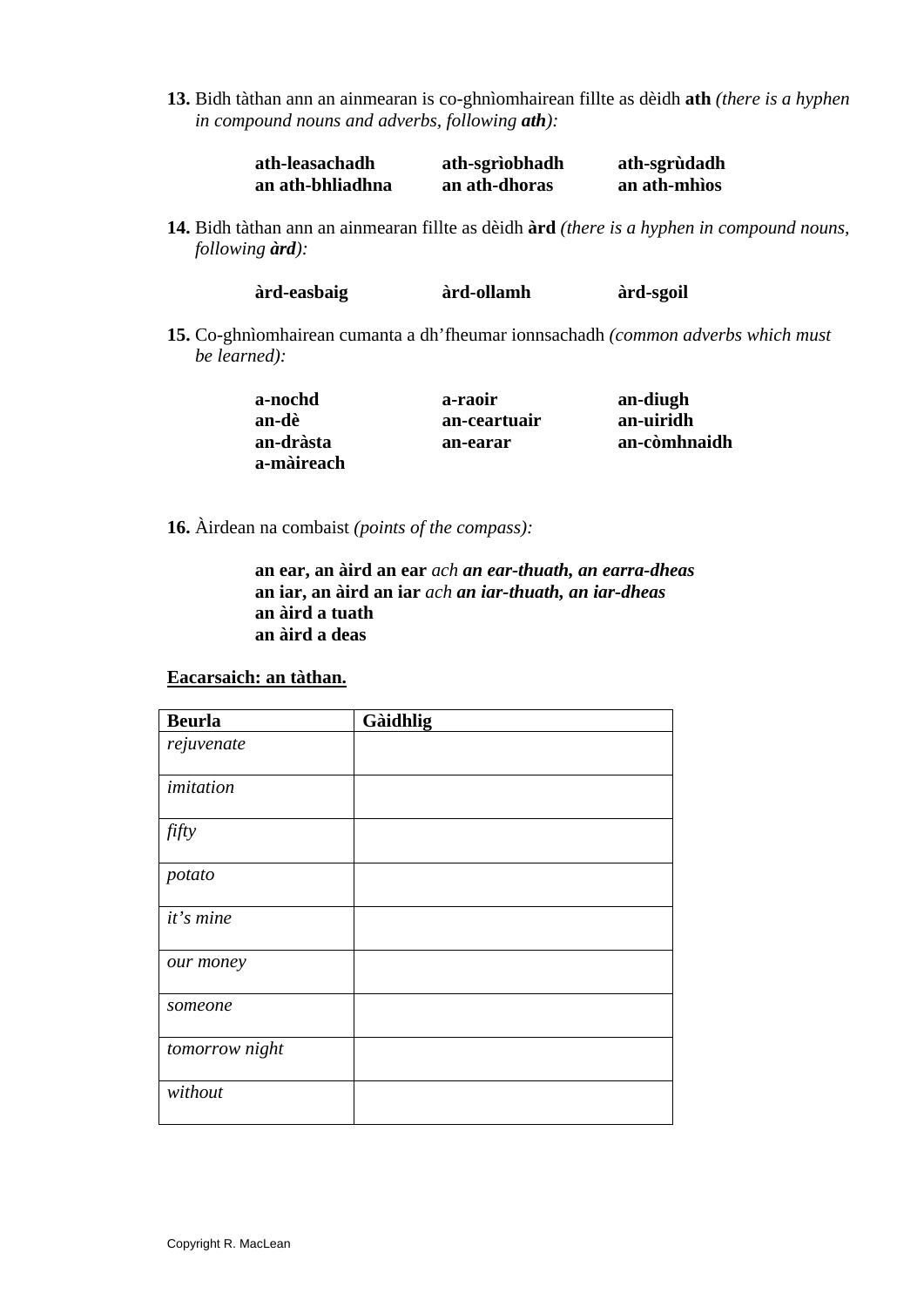#### **Oidhcheannan na Seachdaine**

Tha GOC a' moladh mar a leanas:

Oidhche Luain Oidhche Mhàirt Oidhche Chiadain Oidhche Ardaoin/Dhiardaoin Oidhche Haoine Oidhche Shathairne Oidhche Dhòmhnaich/ Oidhche na Sàbaid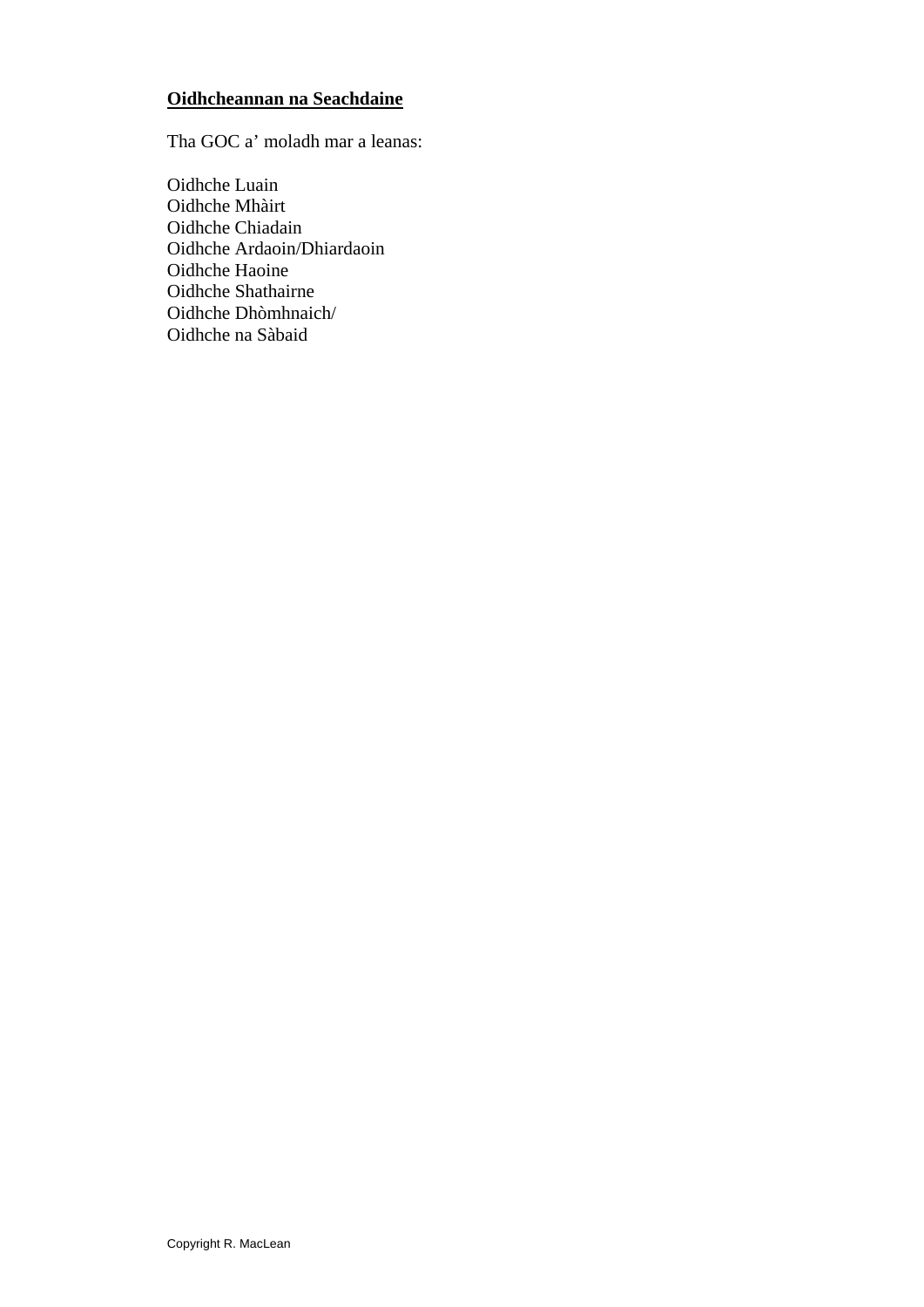# **Latha 2**

# **1. An Tuiseal Ginideach** *(Genitive Case in nouns)*

'S e an tuiseal ginideach a tha sinn a' cleachdadh airson sealbh no buntanas fhoillseachadh (am measg eile). Mar eisimpleir, ma tha taigh le Seumas, canaidh sinn **taigh Sheumais** ris. 'S e **Sheumais** an dreach ginideach a th' air Seumas *(we use the genitive case to express ownership or belonging [among other things]. For example, if Seumas owns a house, we call it taigh Sheumais. Sheumais is the genitive form of Seumas).* 

Seo eisimpleirean eile, leis na h-ainmearan anns an tuiseal ghinideach ann an litrichean troma *(other examples with the nouns in the genitive case in bold):*:

| leabhar <b>Dhòmhnaill</b> | peann na caileige |
|---------------------------|-------------------|
| earball a' chait          | mullach beinne    |

Faodaidh ainmearan anns an tuiseal ghinideach a bhith air an cleachdadh mar bhuadhairean *(nouns in the genitive may be used as adjectives):* 

| seillean meala    | baga sgoile      |
|-------------------|------------------|
| geansaidh balaich | corp fireannaich |

#### **Ainmearan singilte gun alt** *(singular nouns without the article):*

Buidheann 1: air an cruthachadh le caolachadh "àbhaisteach": *(Group 1: genitives formed by "standard" slenderisation):*

Anns a' mhòr-chuid de dh'ainmearan, thèid deireadh an fhacail a chaolachadh agus, ann am feadhainn bhoireann, thèid "e" a chur air an deireadh – ged nach eil sin cho cumanta andiugh. Far a bheil e caol mu thràth, tha e a' fuireach mar a tha e *(for the majority of nouns, the genitive is formed by slenderising and, in the case of feminine nouns, by adding a terminal e – although this is tending to go out of fashion. Where the noun ending is already slender, it cannot be further slenderised and remains the same):* 

#### **Ainmearan fireann** *(masculine nouns):*

| cat<br>eagal<br>òran | bobhla cait<br>cùis eagail<br>deireadh <b>òrain</b> | a cat's bowl<br>a cause of fear<br>a song's end |
|----------------------|-----------------------------------------------------|-------------------------------------------------|
| ministear            | taigh ministeir                                     | a minister's house                              |
| <b>Gàidheal</b>      | brògan Gàidheil                                     | a Gael's shoes                                  |
| <b>èildear</b>       | dleastanas eildeir                                  | a (church) elder's duty                         |
| baile                | meadhan <b>baile</b>                                | middle of a town                                |
| tancair              | toiseach tancair                                    | a tanker's bow                                  |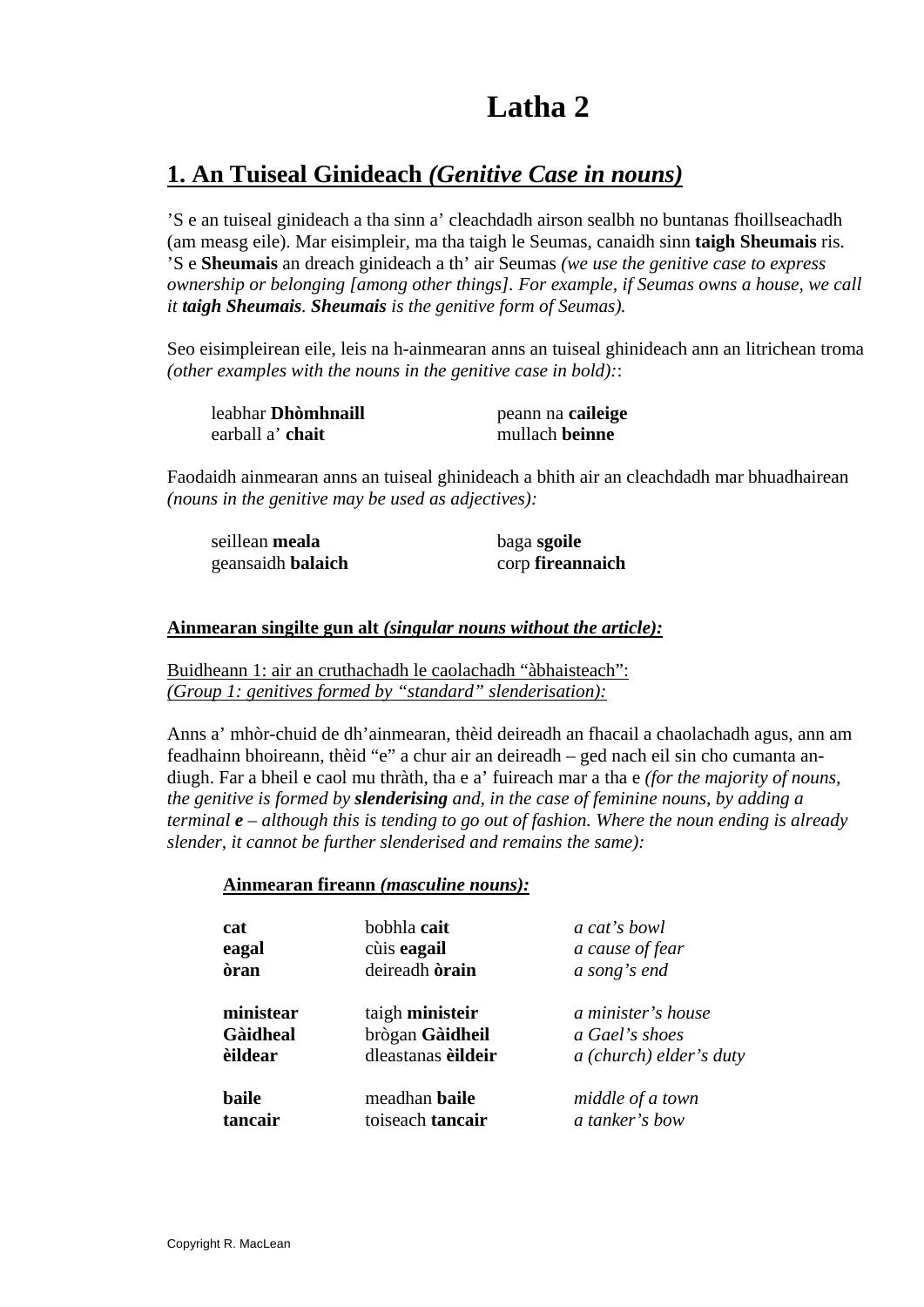| làmh    | fòn làimhe       | a mobile (hand) phone |
|---------|------------------|-----------------------|
| caileag | leabhar caileige | a girl's book         |
| eaglais | mullach eaglaise | a church's roof       |
| sgoil   | maighstir sgoile | a schoolmaster        |

Buidheann 2: air an cruthachadh le caolachadh "neo-àbhaisteach": *(Group 2: genitives formed by non-standard slenderisation):*

| <u>ea gu i:</u>        |       |                |                         |
|------------------------|-------|----------------|-------------------------|
|                        | ceann | coltas cinn    | appearance of a head    |
|                        | fear  | aodach fir     | a man's clothes         |
| <u>o is a gu ui:</u>   |       |                |                         |
|                        | bòrd  | cas buird      | leg of a table          |
|                        | allt  | bruach uillt   | bank of a stream        |
|                        | falt  | dath fuilt     | colour of hair          |
|                        | cnoc  | mullach cnuic  | top of a hill           |
| <u>eo gu iui:</u>      |       |                |                         |
|                        | ceòl  | luchd-ciùil    | musicians               |
| eu gu eoi:             |       |                |                         |
|                        | heul  | coltas beòil   | appearance of a mouth   |
|                        | feur  | dath feòir     | colour of grass         |
| <u>ia gu ei no i</u> : |       |                |                         |
|                        | fiadh | ceann fèidh    | head of a deer          |
|                        | sgian | faobhar sgeine | cutting edge of a knife |
|                        | biadh | taigh bìdh     | restaurant              |
|                        | grian | solas grèine   | sunlight                |
|                        | iasg  | ceann èisg     | a fish's head           |
|                        |       |                |                         |

Buidheann 3: air an cruthachadh le "a" aig an deireadh: *(Group 3: genitives formed by adding a terminal "a"):*

Tha seo a' tachairt le corra fhacal fireann agus boireann *(this occurs in a few masculine and feminine nouns):* 

| piob | ceòl pioba           | bagpipe music       |
|------|----------------------|---------------------|
| loch | bruach <b>locha</b>  | bank of a loch      |
| fuil | dòrtadh- <b>fala</b> | bloodshed           |
| muir | muc-mhara            | whale $("sea-pig")$ |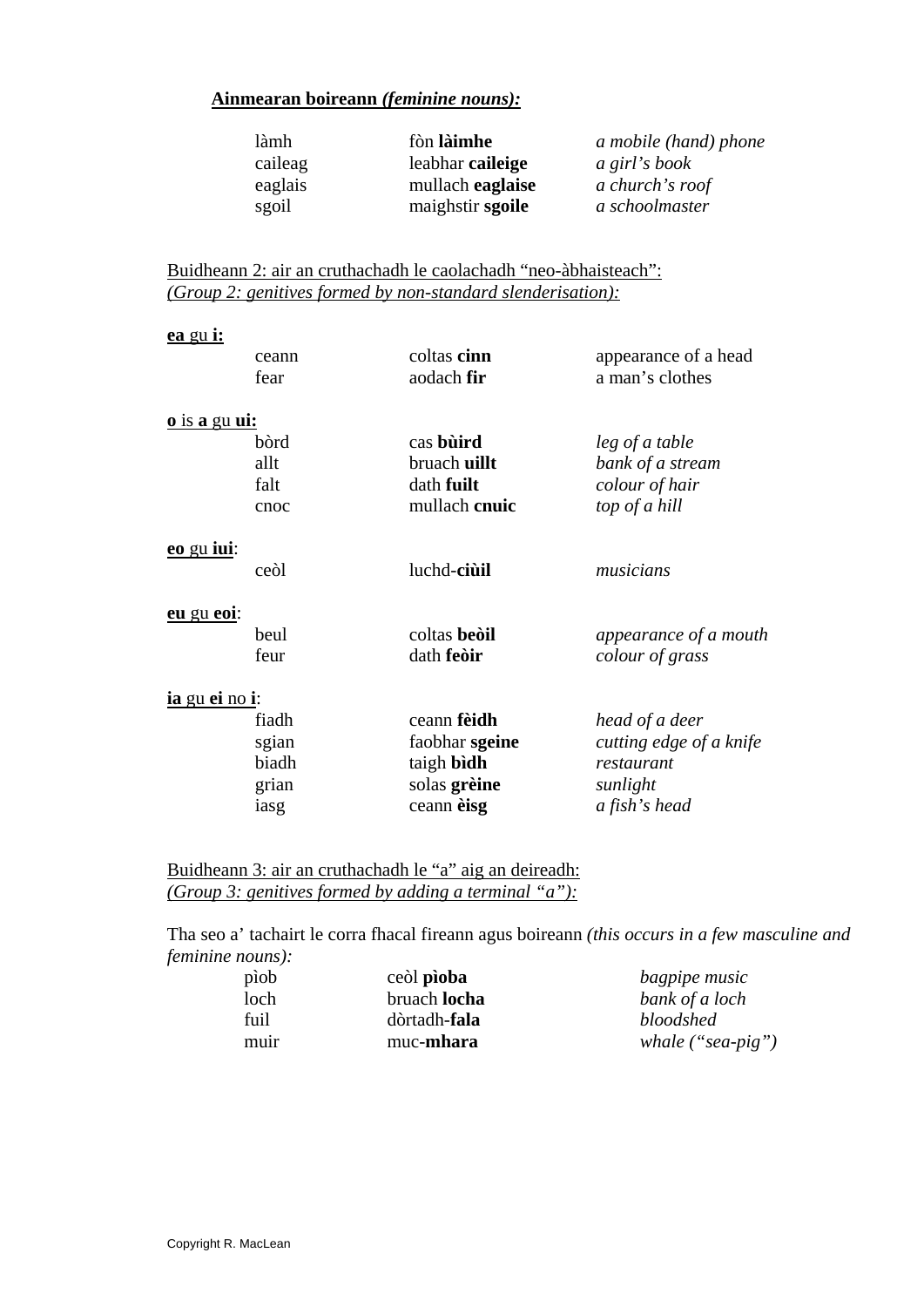Buidheann 4: air an cruthachadh le "ach" aig an deireadh *(Group 4: genitives formed by adding a terminal "ach"):*

Ainmearan boireann a tha gu tric a' crìochnachadh le "ir". Bidh an lide mu dheireadh anns an tuiseal ainmneach a' falbh uaireannan *(this happens with feminine nouns, which often terminate in "ir". The final syllable in the nominative often disappears):* 

| obair   | luchd-obrach      | workers (people of work) |
|---------|-------------------|--------------------------|
| litir.  | toiseach litreach | start of a letter        |
| cathair | fear-cathrach     | a chairman               |
| caora   | ceann caorach     | a sheep's head           |
|         |                   |                          |

#### **Ainmearan singilte leis an alt:** *(singular nouns with the article):*

Ainmearan fireann *(masculine nouns):*

| $a'$ + sèimheachadh  | ro $\mathbf{b}, \mathbf{c}, \mathbf{g}, \mathbf{m}$ agus $\mathbf{p}$ |
|----------------------|-----------------------------------------------------------------------|
| an t-                | ro s, ach a-mhàin sg, sp agus st                                      |
| $an + s$ èimheachadh | ro f                                                                  |
| an                   | a h-uile cùis eile                                                    |

| bainne    | fear a' bhainne      | the milkman                 |
|-----------|----------------------|-----------------------------|
| mathan    | ceann a' mhathain    | the bear's head             |
| pàipear   | dath a' phàipeir     | the colour of the paper     |
| slugan    | meadhan an t-slugain | the middle of the whirlpool |
| saighdear | gunna an t-saighdeir | the soldier's gun           |
| fear      | bonaid an fhir       | the man's bonnet            |
| òran      | deireadh an òrain    | the end of the song         |

#### Ainmearan boireann *(feminine nouns):*

| na h- | ron a h-uile fuaimreag |
|-------|------------------------|
| na    | a h-uile cùis eile     |

| eaglais      | doras na $h$ -eaglais $(e)$   | the door of the church   |
|--------------|-------------------------------|--------------------------|
| <b>ordag</b> | ceann na $h$ -ordaig $(e)$    | the end of the thumb     |
| uinneag      | glainne na $h$ -uinneig $(e)$ | the glass of the window  |
| craobh       | geugan na craoibhe            | the branches of the tree |
| slat         | ceann na slait                | the end of the rod       |
| sràid        | meadhan na $sr\`{aid}(e)$     | the middle of the street |
|              |                               |                          |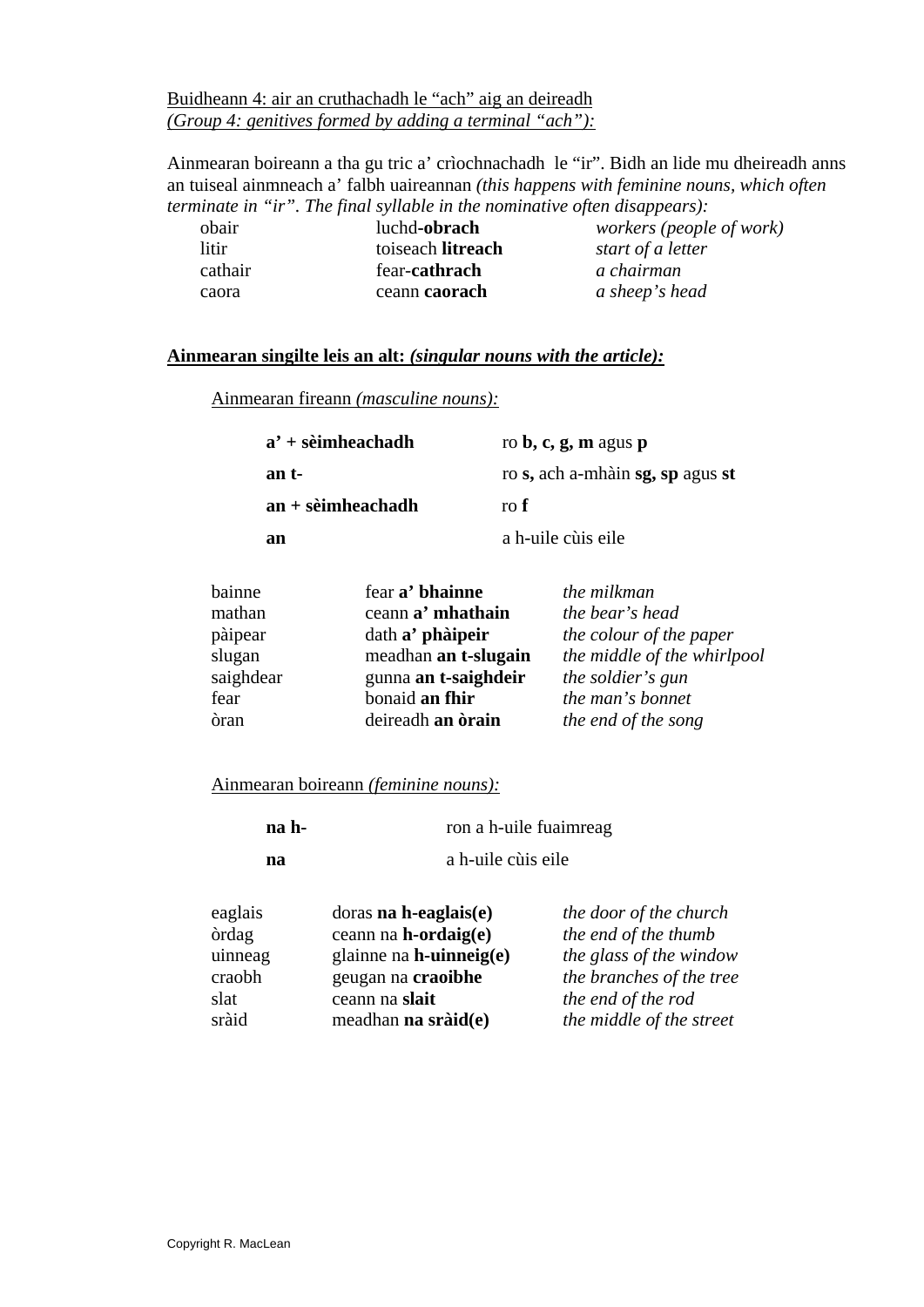#### **Ainmearan le riochd neo-riaghailteach anns an tuiseal ghinideach shingilte:** *(nouns with irregular forms in the genitive singular):*

| <b>Beurla</b>                         | <u>Ainmneach</u> | <b>Ginideach</b> | <b>Eisimpleir</b>   |
|---------------------------------------|------------------|------------------|---------------------|
| river                                 | abhainn (b)      | aibhne           | beul na h-aibhne    |
| father                                | athair $(f)$     | athar            | piuthar m' athar    |
| wedding                               | banais (b)       | bainnse          | bean na bainnse     |
| wife                                  | bean (b)         | mnà              | baga na mnà         |
| $\mathcal{C} \mathcal{O} \mathcal{W}$ | $b\delta(b)$     | bà               | bainne na bà        |
| <i>brother</i>                        | bràthair (f)     | <b>bràthar</b>   | bean mo bhràthar    |
| foot, leg                             | $\cos(b)$        | coise            | bonn na coise       |
| stone                                 | clach(b)         | cloiche          | cuideam na cloiche  |
| children                              | clann $(b)$      | cloinne          | aodach na cloinne   |
| dog                                   | $c\hat{u}(f)$    | coin             | biadh a' choin      |
| back, ridge                           | druim(f)         | droma            | mullach an droma    |
| country                               | dùthaich (b)     | dùthcha          | crìochan na dùthcha |
| bird                                  | eun(f)           | eòin             | gob an eòin         |
| bed                                   | leabaidh (b)     | leapa            | cas na leapa        |
| son                                   | mac(f)           | mic              | taigh a' mhic       |
| mother                                | màthair (b)      | màthar           | bràthair mo mhàthar |
| honey                                 | mil, mel (b)     | meala            | blas na meala       |
| sister                                | piuthar (b)      | peathar          | cù mo pheathar      |
| house                                 | taigh $(f)$      | taighe           | doras an taighe     |
| beach                                 | tràigh $(b)$     | traghad          | sealladh na traghad |

#### **Eacarsaich: eadar-theangaich seo gu Gàidhlig:**

 *a. work b. of the work* 

 *c. workers d. of the workers* 

*The base of the ridge.* 

#### *The beach's sand.*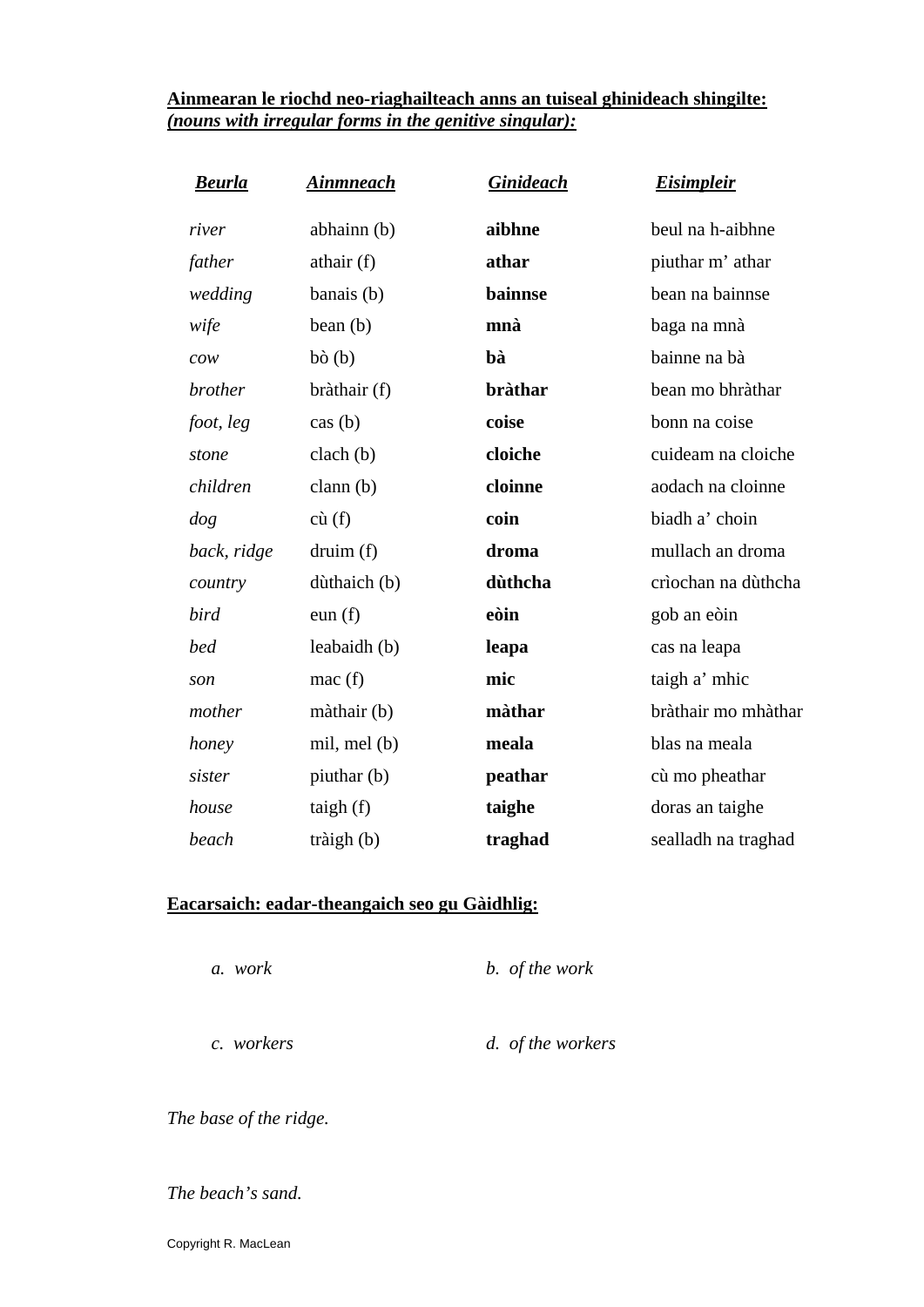*The beginning of the letter.* 

*The joiner's hammer.* 

*The head of the hammer.* 

*The taste of the food.* 

*A mackerel's tail.* 

*The interest rate.* 

### **An tuiseal ginideach iolra** *(the genitive plural):*

#### **Buidheann 1: Co-ionann ris an tuiseal ainmneach shingilte** *(identical to the nominative singular)***:**

'S e an t-alt **nan**,no **nam** ro **b, f, m** no **p.** Far **nach eil alt ann**, tha am facal **air a shèimheachadh.** Tha 4 buidhnean de dh'ainmearan mar seo *(the article is nan, or nam before b, f, m, p and, where there is no article, the word is lenited. There are 4 groups of nouns which operate this way):* 

Ainmearan fireann far a bheil an riochd iolra air a chruthachadh le **caolachadh** me. tha **cat**  [singilte] ag atharrachadh gu **cait** [iolra]; bidh bodach [old man] ag atharrachadh gu bodaich [old men] *(masculine nouns whose plural is formed by slenderisation ):*

|        | Ainmneach sing. Ainmneach iolra | Ginideach iolra                     | Beurla                                        |
|--------|---------------------------------|-------------------------------------|-----------------------------------------------|
| cat    | cait                            | cinn chat<br>cinn nan cat           | cats' heads<br>the heads of the cats          |
| càrn   | cùirn                           | clachan chàrn<br>clachan nan càrn   | stones of cairns<br><i>the cairns' stones</i> |
| each   | eich                            | casan each<br>casan <b>nan each</b> | horses' legs<br>the horses' legs              |
| bodach | hodaich                         | beachd <b>nam bodach</b>            | <i>the old men's opinion</i>                  |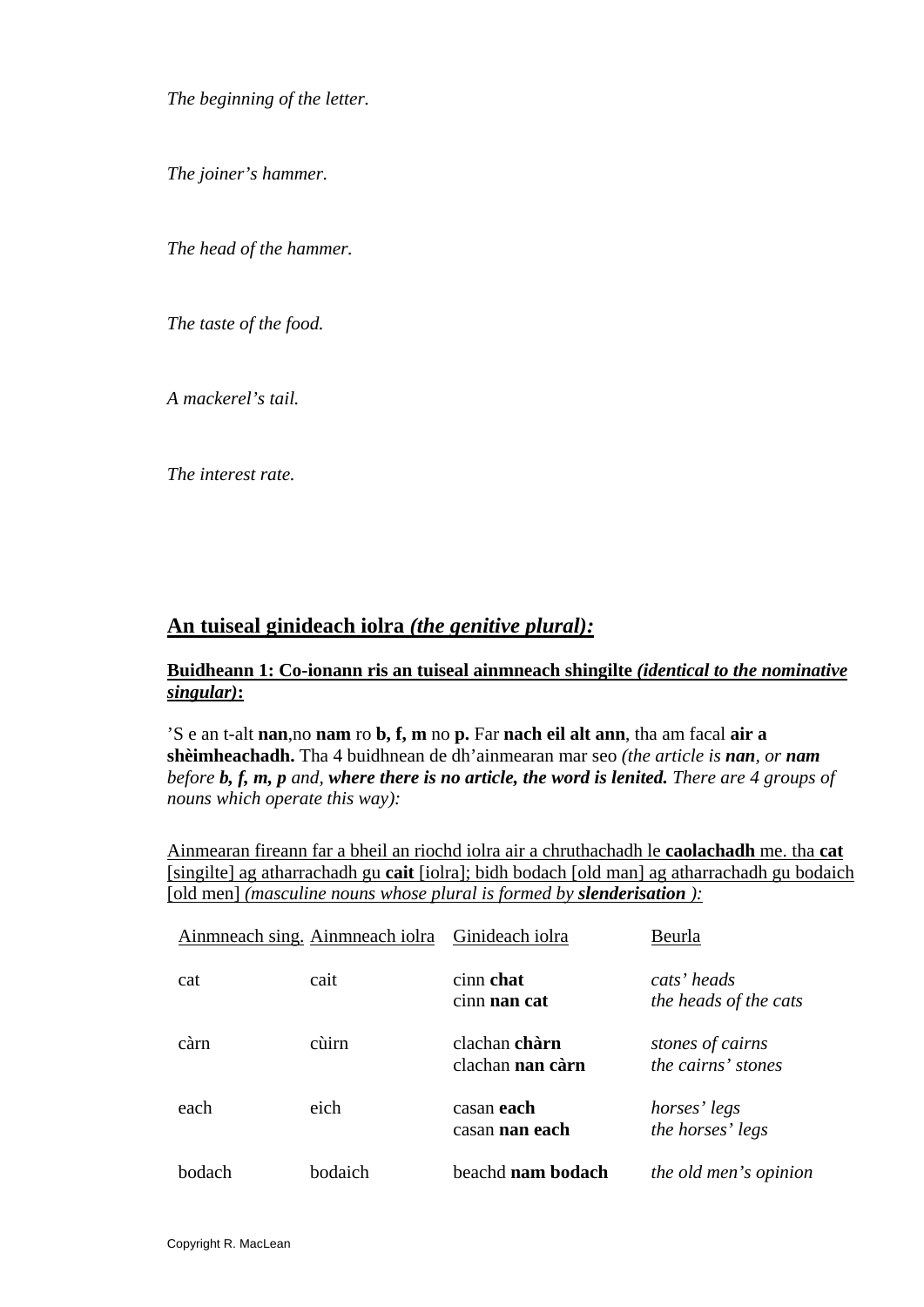#### Feadhainn aona-lideach a tha a' crìochnachadh le fuaimreag leathann anns an tuiseal ainmneach shingilte. Tha iad, mar as trice, boireann *(some single-syllable nouns whose last vowel in the nominative singular is broad. They are generally feminine):*

| Ainmn. sing. Ainmn. iolra |         | Ginideach iolra                     | Beurla                                         |
|---------------------------|---------|-------------------------------------|------------------------------------------------|
| bròg                      | brògan  | buinn <b>bhròg</b><br>bùth nam bròg | soles of shoes<br>the shoe shop                |
| long                      | longan  | port nan long                       | <i>the port of the ships</i>                   |
| cearc                     | cearcan | taigh-chearc<br>cinn nan cearc      | a hen-house (house of hens)<br>the hens' heads |
| cas                       | casan   | fuaim <b>nan cas</b>                | the sound of the feet                          |

Cuid de dh'ainmearan a tha a' crìochnachadh le **–an** no **–ant** anns an tuiseal ainmneach shingilte *(some words which end in –an or –ant in the nominative singular:* 

| Ainmn. sing. Ainmn. iolra |          | Ginideach iolra     | Beurla                        |
|---------------------------|----------|---------------------|-------------------------------|
| sgian                     | sgeinean | call nan sgian      | <i>the loss of the knives</i> |
| eilean                    | eileanan | muinntir nan eilean | the people of the islands     |
| pàrant                    | pàrantan | Comann nam Pàrant   | the parents' association      |

Cuid de dh'ainmearan fireann, far a bheil an tuiseal ginideach **singilte** air a chruthachadh le **"a" aig deireadh an fhacail** m.e. **sruth** *(a few masculine nouns whose genitive singular is formed by adding a terminal "a", eg sruth):*

| Ainmn. sing. Ainmn. iolra |         | Ginideach iolra                   | Beurla                                                |
|---------------------------|---------|-----------------------------------|-------------------------------------------------------|
| sruth                     | sruthan | torman shruth<br>torman nan sruth | <i>murmur of streams</i><br>the murmur of the streams |
| loch                      | lochan  | sgìre nan loch                    | the parish of the lochs                               |

#### **Buidheann 2: Co-ionann ris an tuiseal ainmneach iolra** *(identical to the nominative plural)***:**

|         |            | Ainmn. sing. Ainmn.iolra Ginideach iolra    | Beurla                                                                            |
|---------|------------|---------------------------------------------|-----------------------------------------------------------------------------------|
| eaglais | eaglaisean | ministearan <b>eaglaisean</b>               | ministers of churches<br>ministearan nan eaglaisean the ministers of the churches |
| càr     | càraichean | dorsan chàraichean<br>dorsan nan càraichean | doors of cars<br>the doors of the cars                                            |
| nathair |            | nathraichean beòil <b>nan nathraichean</b>  | the mouths of the snakes                                                          |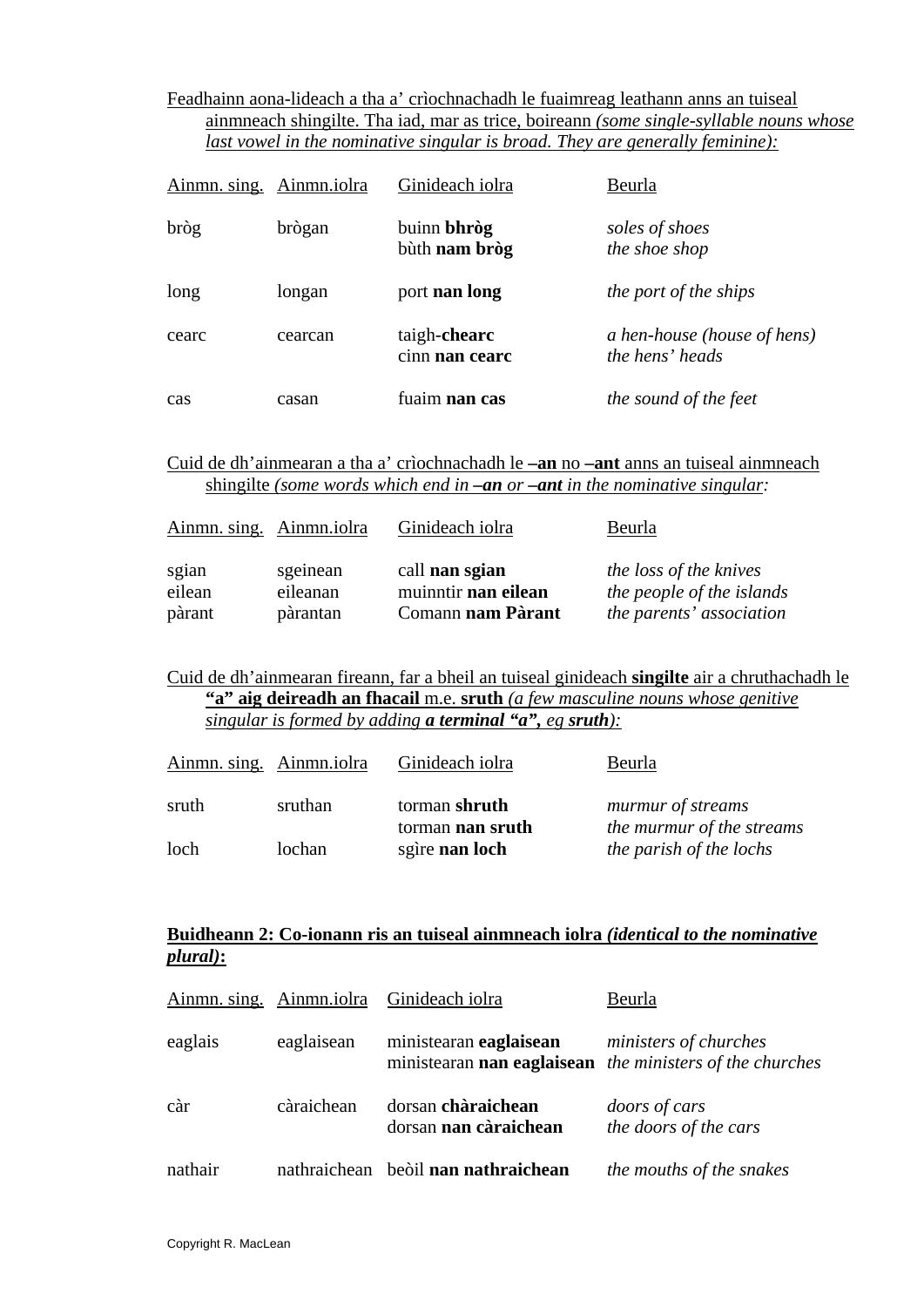| iasgair   | iasgairean | eathraichean <b>iasgairean</b><br>eathraichean nan iasgairean the fishermen's boats | fishermen's boats                                     |
|-----------|------------|-------------------------------------------------------------------------------------|-------------------------------------------------------|
| briosgaid |            | briosgaidean bogsa bhriosgaidean<br>blas nam briosgaidean                           | <i>a box of biscuits</i><br>the taste of the biscuits |

**NB:** A thaobh fuaimneachadh, thathar a' feuchainn, mar as trice, ris an **fhuaimreag mu dheireadh a dhèanamh leathann.** *(the general tendency is to ensure that the final sound, ie the final vowel, in the genitive plural is broad).* 

#### **Buidheann 3: Feadhainn neo-riaghailteach**

(the following are irregular):

| Ainmn. sing. | Ainmn.iolra | Ginideach iolra                                         | Beurla                                               |
|--------------|-------------|---------------------------------------------------------|------------------------------------------------------|
| bean         | mnathan     | buidheann <b>bhan</b><br>buidheann <b>nam ban</b>       | a women's group<br><i>the women's group</i>          |
| beinn        | beanntan    | mullaichean bheann(tan)<br>mullaichean <b>nam beann</b> | summits of mountains<br>the summits of the mountains |
| cù           | coin        | casan chon<br>casan nan con                             | dogs' legs<br>the dogs' legs                         |
| caora        | caoraich    | clòimh nan caorach                                      | the wool of the sheep                                |
| bò           | bà          | geumnaich nam bò                                        | the lowing of the cows                               |

#### **Eacarsaich: eadar-theangaich na leanas** *(translate the following):*

*The park is full of dogs.* 

*A horse race will be held.* 

*There were hens' wings there, but no hens.* 

*The hen's wings.* 

*The brothers' opinion.* 

*The sisters' opinion.* 

*The women's hospital (use "bean")* 

*A pig sty (use "fail")*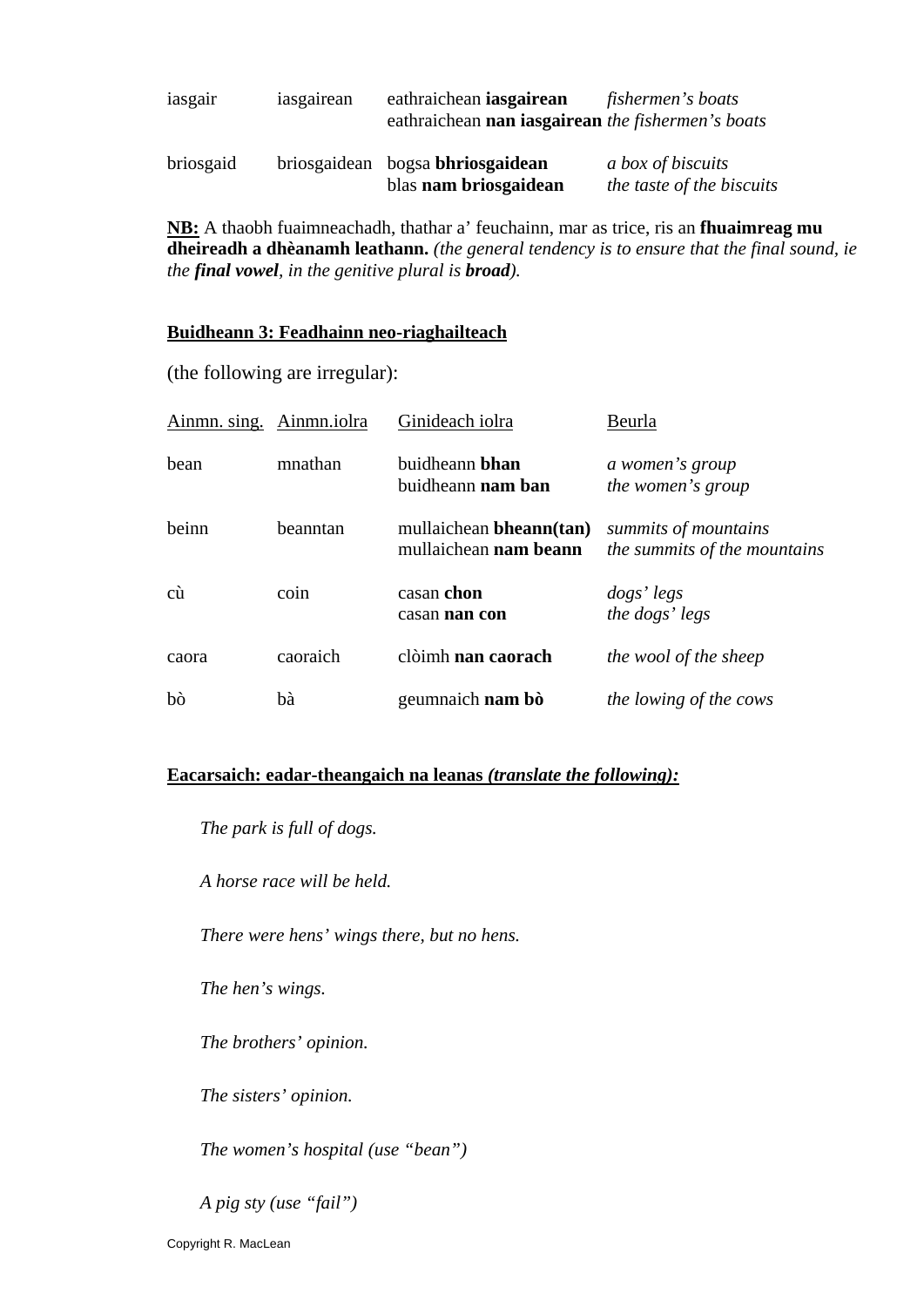#### **Mac is Mic:**

*Mac = son; mic = sons*  This is an example of pluralization by slenderization

#### **Eadar-theangaich seo gu Gàidhlig (nòs traidiseanta)**

 *a. in her son's house b. in her sons' house* 

 *c. in his son's house d. in his sons' house* 

#### **Suidheachaidhean eile anns am bi ainmearan a' dol don tuiseal ghinideach:** *(other situations in which nouns go into the genitive case):*

#### **1. As dèidh roimhear fillte** *(after a compound preposition):*

| a dh'aindeoin  | a dh'aindeoin nan trioblaidean |
|----------------|--------------------------------|
| a dh'ionnsaigh | a dh'ionnsaigh a' bhaile       |
| air cùl        | air cùl an dorais              |
| air beulaibh   | air beulaibh a' bhùird         |
| air feadh      | air feadh na dùthcha           |
| air muin       | air muin an eich               |
| air sgàth      | air sgàth na cloinne           |
| airson         | airson na h-oidhche            |
| am broinn      | am broinn an taighe            |
| am measg       | am measg nam bodach            |
| an aghaidh     | an aghaidh na gaoithe          |
| an àite        | an àite an airgid              |
| an cois        | an cois an rathaid             |
| an dèidh       | an dèidh a' ghnothaich         |
| a rèir         | a rèir a' mhinisteir           |
| às aonais      | às aonais mo mhàthar           |
| fa chomhair    | fa chomhair an tidseir         |
| mu choinneamh  | mu choinneamh na bùtha         |
| mu dheidhinn   | mu dheidhinn na h-obrach       |
| mun cuairt     | mun cuairt an t-saoghail       |
| mu thimcheall  | mu thimcheall an taighe        |
| os cionn       | os cionn na mara               |
| ri taobh       | ri taobh mo leapa              |
|                |                                |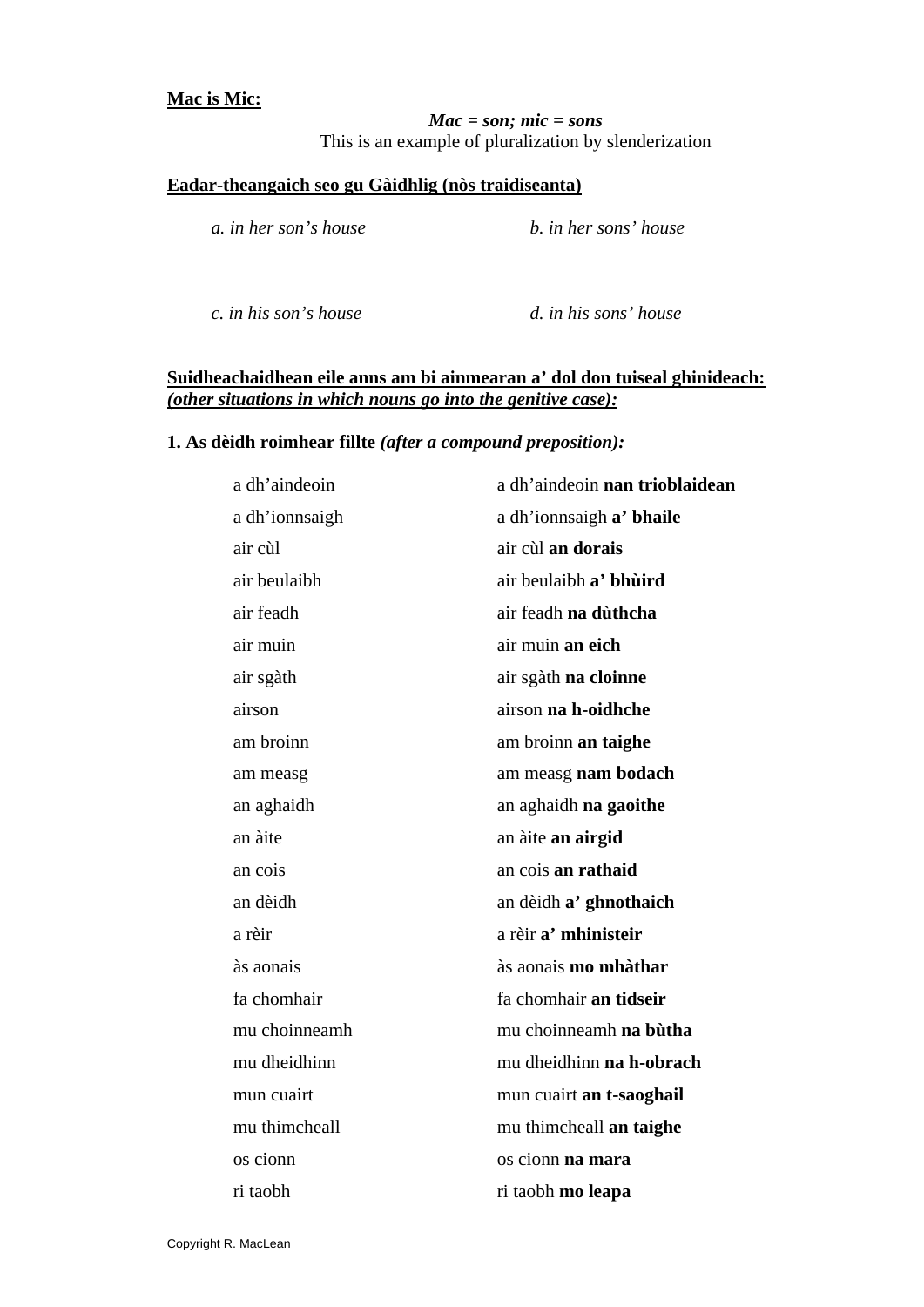**Thoir an aire!!** Tha cuid de roimhearan fillte air a bheil dreach sìmplidh an-diugh *(some compound prepositions now have the appearance of simple prepositions):*

| chun        | chun na h-aibhne     |
|-------------|----------------------|
| far (bhàrr) | far an rathaid       |
| rè          | rè na h-oidhche      |
| tarsainn    | tarsainn na drochaid |
| thar        | thar a' chuain       |

**Cuideachd:** Bi mothachail do roimhearan le "ri" is "air" a ghabhas an tuiseal tabhartach *(be aware of prepositions with "ri" and "air" which take the dative case):*

còmhla ris a' bhoireannach seachad air an taigh

#### **2. As dèidh ainmear gnìomhaireach, co-dhiù nuair a tha an t-alt ann**  *(after a verbal noun, at least when the article is present):*

| Tha mi a' deanamh obair<br>Bha mi ag ithe feoil | I am doing work<br>I was eating meat |
|-------------------------------------------------|--------------------------------------|
| Ach                                             |                                      |
| Tha mi a' deanamh na h-obrach                   | I am (at the) doing $(of)$ the work  |
| Bha thu ag ithe <b>na feola</b>                 | you were eating the meat             |
| Bidh sibh a' leughadh an leabhair               | you will be reading the book         |
| Bha iad a' togail na cloinne                    | they were lifting the children       |
| Tha sinn a' glasadh na h-eaglais(e)             | we are locking the church            |
| Bidh mi a' bleoghan na bà                       | I will be milking the cow            |

**NB:** Tha seo dìreach fìor nuair a tha an t-ainmear gnìomhaireach a' tighinn **ron** ainmear. Ma tha e as a dhèidh, thèid an t-ainmear don tuiseal ainmneach *(this is only true if the verbal noun comes before the noun; if it follows it, the noun will be in the nominative)*:

Tha mi air **an obair** a dhèanamh Bha e ag iarraidh **an litir** a sgrìobhadh Bha e airson **an aithris** a chrìochnachadh Tha e air **an t-uisge** òl Bha sin as dèidh dhaibh na **h-uinneagan** a ghlanadh

Ach **tha** e fìor ma nochdas an t-ainmear gnìomhaireach ann an riochd rùnach as dèidh gnìomhair gluasaid *(but the rule applies if the verbal noun appears in the mode of intent following a verb of motion):* 

Chaidh mi a dh'iarraidh **nam pàipearan** Dh'fhalbh e a reic **nan leabhraichean** Tha mi a' dol a choiseachd **nam beann**  Thig iad a dh'fheuchainn **nam bròg**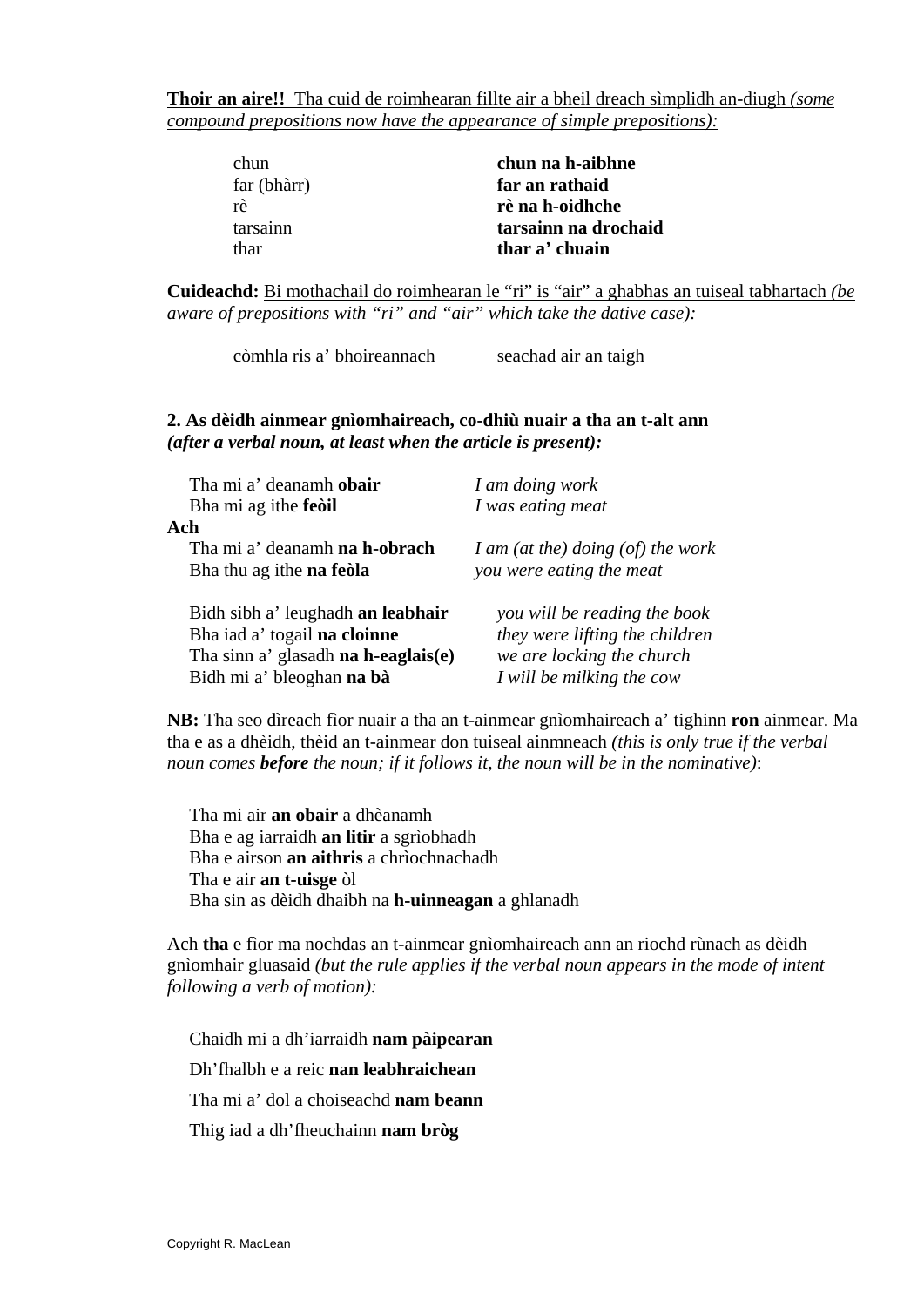#### **Puingean eile mu dheidhinn an tuiseil ghinidich** *(other points about the genitive case):*

Nuair a tha ainmear a' leantainn air ainmear meudachd me tuilleadh, barrachd, bidh e mar as trice anns an tuiseal ghinideach *(when a noun follows a noun of quantity eg tuilleadh, barrachd, it is usually in the genitive):* 

| tuilleadh <b>airgid</b> | barrachd dòchais         |
|-------------------------|--------------------------|
| toiseach tòiseachaidh   | mòran chàraichean        |
| beagan <b>foghlaim</b>  | an t-uabhas shaighdearan |
| gainnead phlèanaichean  | dìth obrach              |

Nuair a tha sreath ainmearan ann, agus iad uile seilbheach, gu traidiseanta, 's e dìreach am fear mu dheireadh air am biodh an riochd ginideach *(in a series of nouns, in which they are all possessive, it is traditionally only the last noun which would go in the genitive):*

allt **na beinne** coille allt **na beinne** meadhan coille allt **na beinne** dorchadas meadhan coille allt **na beinne** 

#### **Eacarsaich: An tuiseal ginideach: ceartaich na mearachdan:**

Tha tè de chomataidhean a' Phàrlamaid a' moladh gun cleachd fad a bharrachd de mhuinntir na h-eileanan mòine mar chonnadh. Tha iad dhen bheachd gun dèanadh sin feum do dh'eaconamaidh nan eileanan agus do shlàinte na pobaill. Tha iad a' moladh gum bi an fheadhainn a tha a' cleachdadh gual a' pàigheadh barrachd airgead ann an cìsean, agus tha iad a' faighinn taic bho cheannard nan Tòraidh agus ceannard nan Nàiseantaich, a bharrachd air mòran air beingean na Lib-Deamaich.

"Tha beachd na mòr-shluaigh cudromach," thuirt cathraiche na comataidh taobh a-muigh a' Phàrlamaid feasgar, "ach tha ar beachd-ne nas cudromaiche. Agus an-dràsta, tha cus dhaoine anns na h-eileanan a' ceannach gual bho chompanaidhean ann am baile Steòrnabhagh." A rèir a' chomataidh, bhiodh Alba na b' fheàrr às aonais an connadh sin. Tha iad ag ràdh gu bheil gual salach is gum bi e a' milleadh an àrainneachd. "Tha sinn a' moladh na connaidh a bh' aig na Gàidheil air feadh a' Ghàidhealtachd o shean," thuirt an cathraiche. Tha iad airson 's gun ceannaich a h-uile teaghlach tairisgeir ro dheireadh a' bhliadhna.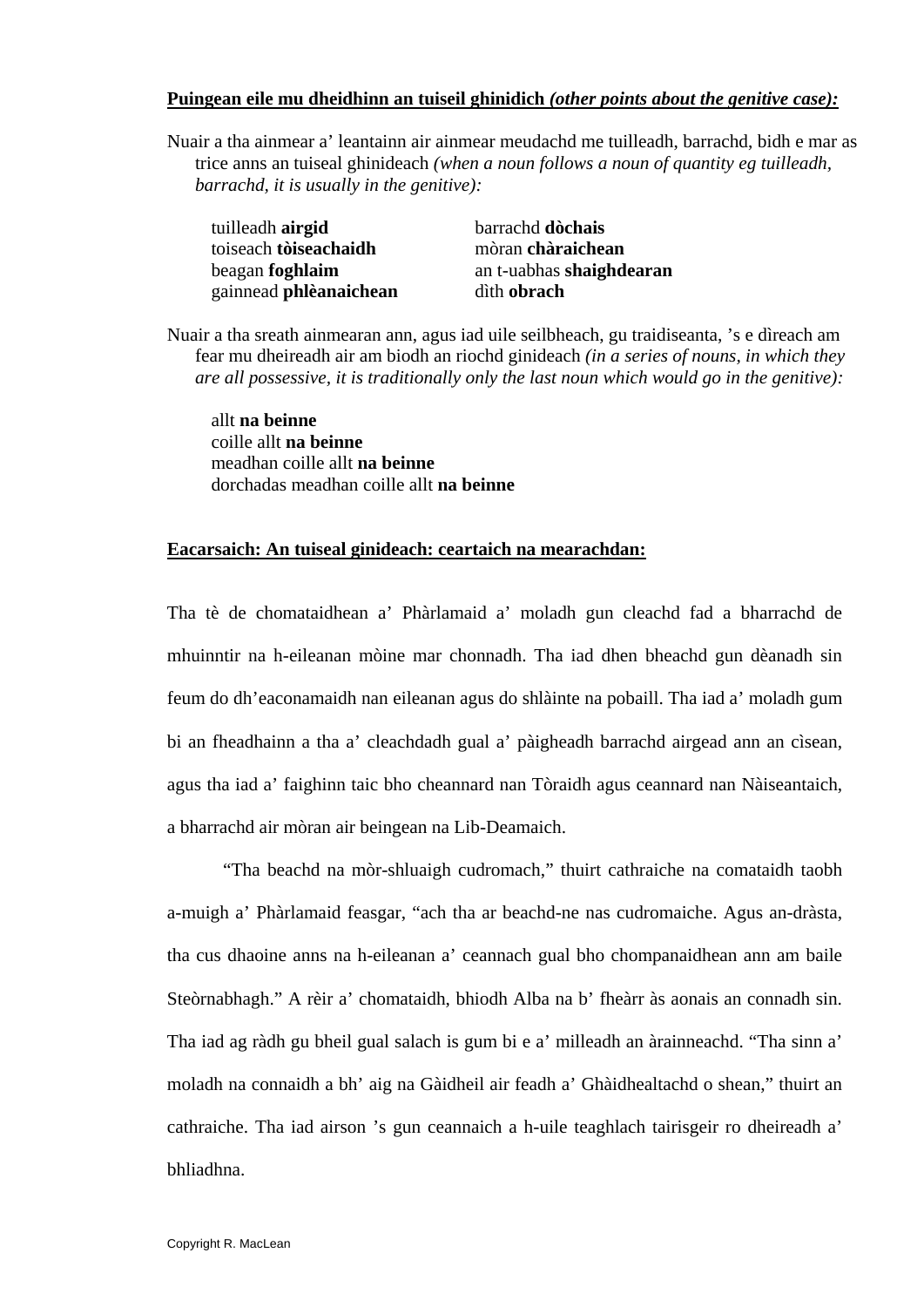## **2. Tuisealan agus Buadhairean** *(case and adjectives)*

'S e buadhair facal a tha a' toirt tuairisgeul air ainmear no riochdair *(an adjective is a word which describes a noun or pronoun):* 

*dubh mòr mìorbhaileach* 

*Bidh sibh eòlach air mar a tha buadhair ag obair ann an co-bhuinn ri ainmear anns an tuiseal ainmneach shingilte is mar a tha sèimheachadh ann a rèir gnè an ainmeir me* **bòrd mòr, uinneag mhòr.** *Ach a bheil sibh eòlach air an riaghailt a thaobh seimheachadh a' bhuadhair ann an co-bhuinn ri ainmearan iolra?* 

### **An tuiseal ainmneach iolra: sèimheachadh a' bhuadhair** *(the nominative plural: lenition of the adjective):*

**Buidheann 1: ainmearan a th' air an dèanamh iolra le –(e)an aig an deireadh; tha iad fireann no boireann.** Chan eil am buadhair air a shèimheachadh *(nouns, masculine or feminine, which are pluralised with a terminal –an: the adjective is not lenited):*

| <b>Singilte</b> | <b><i><u>Iolra</u></i></b> | Iolra le alt agus "mòr" |
|-----------------|----------------------------|-------------------------|
| caileag         | caileagan                  | na caileagan mòra       |
| coille          | coilltean                  | na coilltean mòra       |
| glainne         | glainneachan               | na glainneachan mòra    |
| bliadhna        | bliadhnaichean             | na bliadhnaichean mòra  |
| oidhche         |                            |                         |
| balla           |                            |                         |
| cogadh          |                            |                         |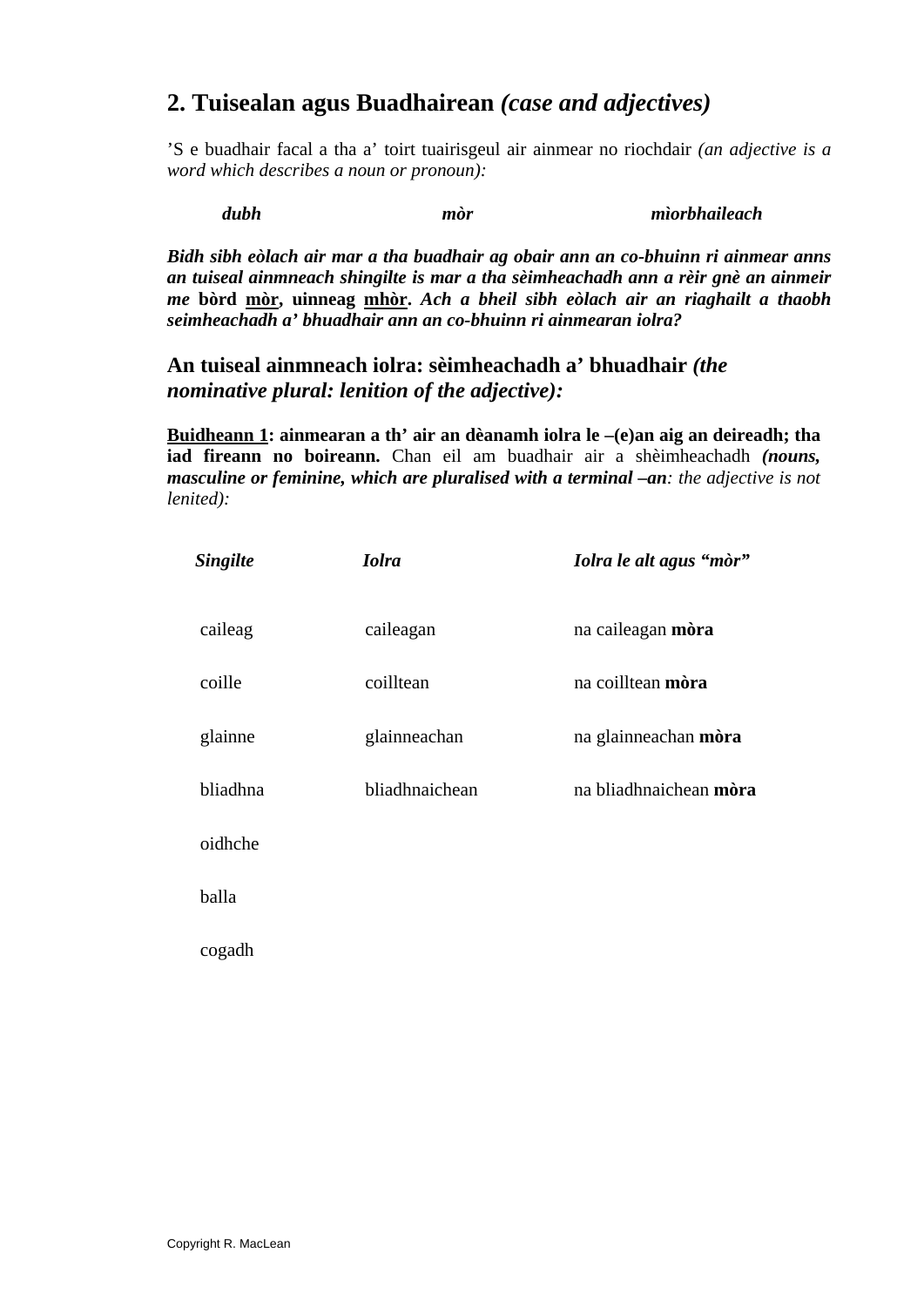#### **Buidheann 2**: **Ainmearan (uile fireann) a th' air an dèanamh iolra le caolachadh**:

Tha am buadhair air a shèimheachadh *(nouns, all masculine, which are pluralized by slenderisation. The adjective is lenited):* 

| <b>Singilte</b> | <b>Iolra</b> | Iolra le alt agus "mòr" |
|-----------------|--------------|-------------------------|
| bodach          | bodaich      | na bodaich mhòra        |
| cnoc            | cnuic        | na cnuic <b>mhòra</b>   |
| bòrd            | bùird        | na bùird <b>mhòra</b>   |
| cat             |              |                         |
| fiadh           |              |                         |
| boireannach     |              |                         |
|                 |              |                         |

**ACH:** Chan eil am facal **duine** a' leantainn an riaghailt seo. Ged is e **daoine** a chanar, agus gur e caolachadh a tha ga dhèanamh iolra, cha bhi am buadhair air a shèimheachadh leis. *(duine doesn't follow this rule. Even though we say daoine which is a slenderised plural, the adjective is not lenited).* 

*daoine mòra, daoine beaga, CHAN E daoine mhòra, daoine bheaga* 

#### **Eacarsaich: Eadar-theangaich seo gu Gàidhlig**

*The big Lewismen.* 

*The big dogs.* 

*Red cars.* 

*Long bridges.* 

*The big windows.* 

*Dirty boys.*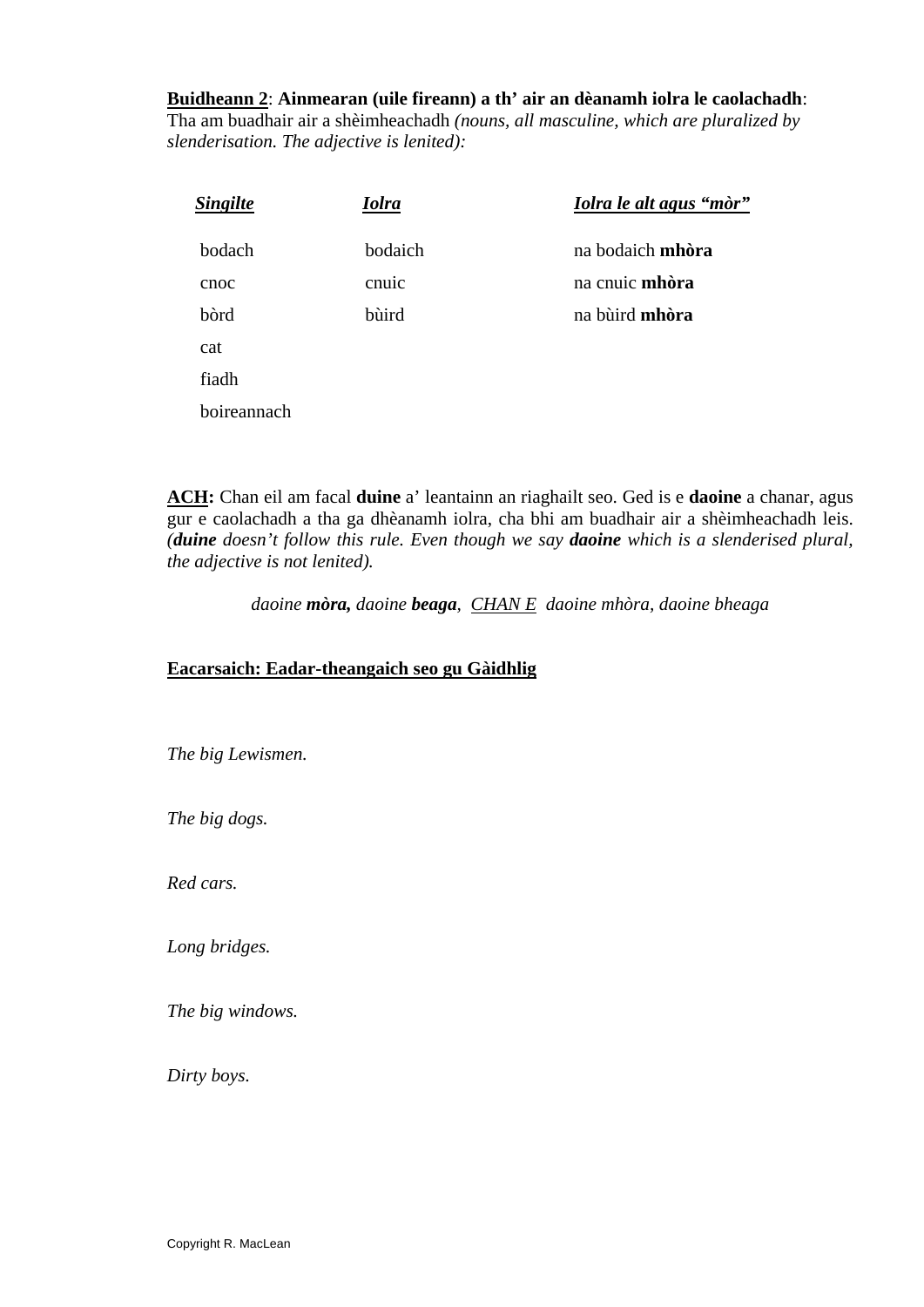## **Tuisealan eile agus am Buadhair:**

'S e an riaghailt bunaiteach a chumas ceart sibh – gu bheil **cruth a' bhuadhair a' leantainn air cruth an ainmeir** no cruth an ainmeir nan robh e comasach gabhail ri sèimheachadh no caolachadh. Ma tha fios agaibh mar bu chòir don ainmear a bhith, cha tèid sibh ceàrr leis a' bhuadhair!

#### **An tuiseal tabhartach singilte** *(the dative singular):*

Tha faclan fireann nas sìmplidhe na an fheadhainn bhoireann.

*Ainmneach singilte le alt Tabhartach singilte gun alt Tabhartach singilte le alt*

#### *Faclan fireann*

| am bòrd mòr      | air bòrd mòr         | air a' bhòrd mhòr        |
|------------------|----------------------|--------------------------|
| am balach beag   | le balach beag       | leis a' bhalach bheag    |
| an càr dearg     | ann an càr dearg     | anns a' chàr dhearg      |
| am fear bàn      | le fear bàn          | leis an fhear bhàn       |
| am monadh gorm   | ann am monadh gorm   | anns a' mhonadh ghorm    |
| an t-allt mòr    | ann an allt mòr      | anns an allt mhòr        |
| an doras geal    | air doras geal       | air an doras gheal       |
| an solas brèagha | ann an solas brèagha | anns an t-solas bhrèagha |
| an sporan mòr    | ann am sporan mòr    | anns an sporan mhòr      |

*Faclan boireann: Tha dà shiostam ann, stèidhichte air co-dhiù tha daoine a' caolachadh an ainmeir. 'S iad an fheadhainn ann an litrichean troma as coltaiche: (There are two systems today based on whether or not the noun is slenderized. The ones in bold type are the ones most likely to be encountered.)* 

| Ainmneach singilte le alt | Tabhartach singilte gun alt            | Tabhartach singilte le alt                      |
|---------------------------|----------------------------------------|-------------------------------------------------|
| a' bhròg dhubh            | air bròg dhubh<br>air bròig dhuibh     | air a' bhròg dhubh<br>air a' bhròig dhuibh      |
| a' chaileag bheag         | le caileag bheag<br>le caileig bhig    | leis a' chaileag bheag<br>leis a' chaileig bhig |
| a' ghealach bhàn          | air gealach bhàn<br>air gealaich bhàin | air a' ghealach bhàn<br>air a' ghealaich bhàin  |
| a' chas bheag             | air cas bheag<br>air cois bhig         | air a' chas bheag<br>air a' chois bhig          |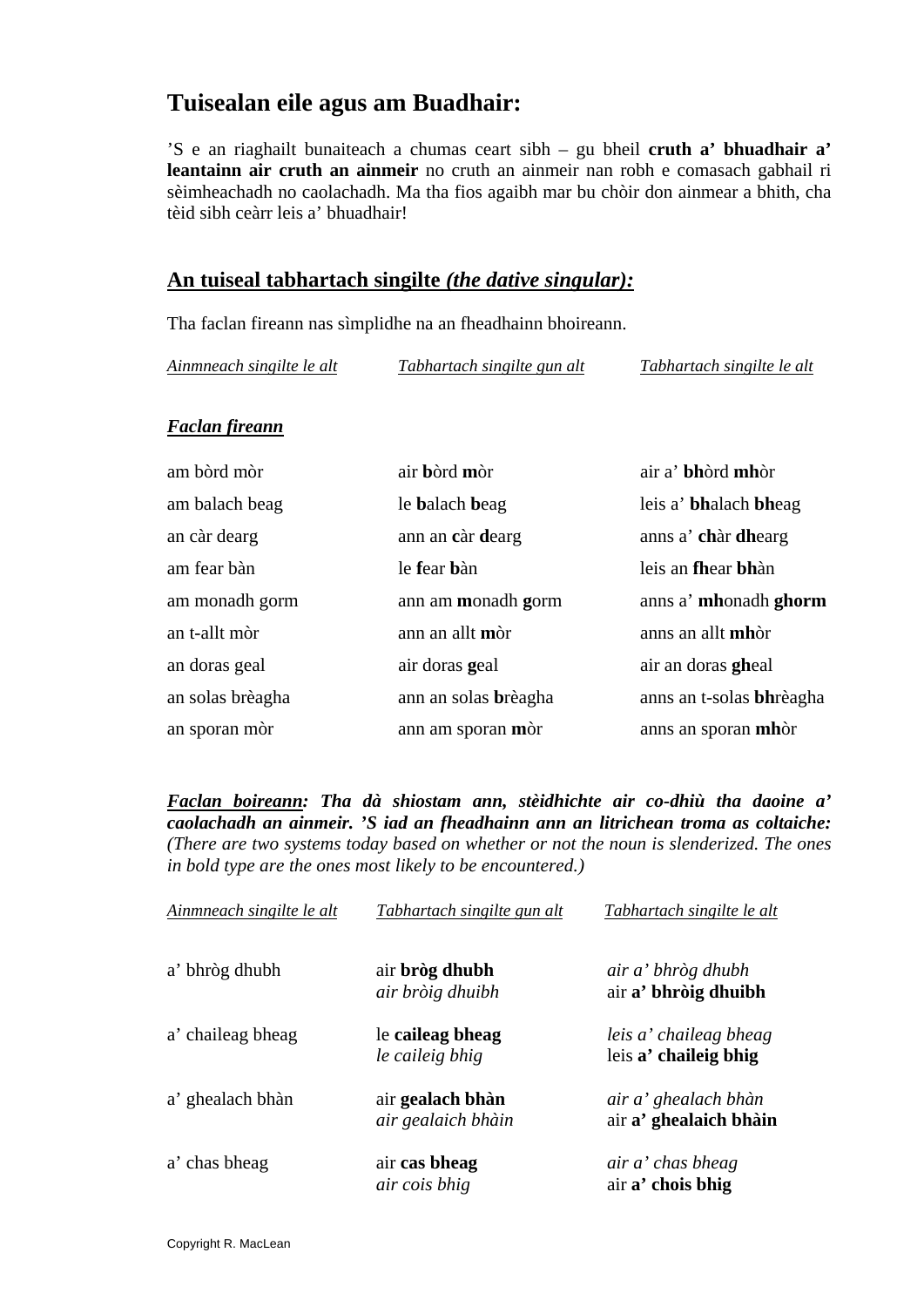| an làmh dheas          | air làmh dheas<br>air làimh dheis                         | air an làmh dheas<br>air an làimh dheis                     |
|------------------------|-----------------------------------------------------------|-------------------------------------------------------------|
| an uinneag mhòr        | aig uinneag mhòr<br>aig uinneig mhòir                     | aig an uinneag mhòr<br>aig an uinneig mhòir                 |
| an sgoil bheag         | ann an sgoil bheag<br>ann an sgoil bhig                   | anns an sgoil bheag<br>anns an sgoil bhig                   |
| an Eaglais Phròstanach | ann an Eaglais Phròstanach<br>ann an Eaglais Phròstanaich | anns an Eaglais Phròstanach<br>anns an Eaglais Phròstanaich |

### **An tuiseal tabhartach iolra** *(the dative plural):*

Tha seo co-ionann ris an tuiseal ainmneach iolra.

| Ainmneach iolra le alt | Tabhartach iolra gun alt | Tabhartach iolra le alt |
|------------------------|--------------------------|-------------------------|
|------------------------|--------------------------|-------------------------|

#### *Faclan fireann*

| na bùird mhòra       | air bùird mhòra       | air na bùird mhòra       |
|----------------------|-----------------------|--------------------------|
| na balaich bheaga    | le balaich bheaga     | leis na balaich bheaga   |
| na h-uillt mhòra     | ann an uillt mhòra    | anns na h-uillt mhòra    |
| na càraichean dearga | air càraichean dearga | air na càraichean dearga |
| na dorsan geala      | air dorsan geala      | air na dorsan geala      |

#### *Faclan boireann*

| na brògan dubha            | air brògan dubha             | air na brògan dubha     |
|----------------------------|------------------------------|-------------------------|
| na caileagan beaga         | le caileagan beaga           | leis na caileagan beaga |
| na h-uinneagan mòra        | fo uinneagan mòra            | fo na h-uinneagan mòra  |
| na sgoiltean beaga         | ann an sgoiltean beaga       | anns na sgoiltean beaga |
| na h-Eaglaisean Pròstanach | ann an Eaglaisean Pròstanach | anns na h-Eaglaisean    |
|                            |                              | Pròstanach              |

Thoir an aire le **feadhainn**, a tha boireann is air a bheil riochd singilte, ach aig a bheil ciall iolra:

*ainmneach tabhartach* feadhainn **mh**òr**a** air feadhainn **mh**òr**a**

an fheadhainn **mh**òr**a** air an fheadhainn **mh**òr**a**

NB: Tha e ceàrr a bhith ag ràdh "na feadhainn" (anns an tuiseal ainmneach)

Agus tha **clann** ann an suidheachadh àraidh. Seo mar a mhìnicheas Dwelly e (td 204): *"[Clann] is followed by the adjective in the plural when in the nominative case, but in the singular when in other cases."*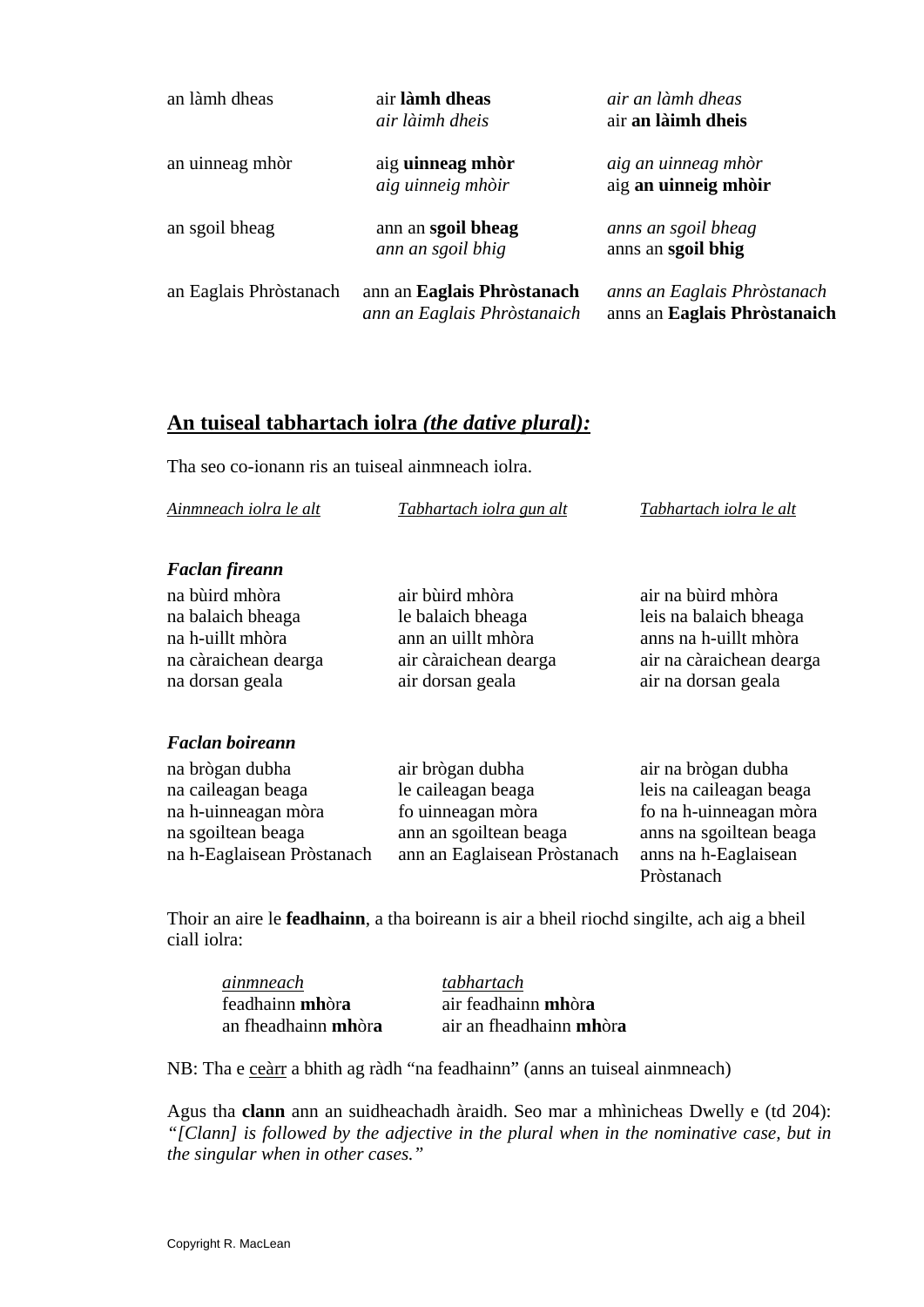Tha *clann* boireann agus tha ciall iolra air, ged a tha am facal fhèin singilte – agus chan eil a h-uile duine a' leantainn nan seann riaghailtean an-diugh *(*clann *is feminine and refers to a plural item, although the word itself is singular – and not everybody follows the old rules today):* 

| Ainmneach gun alt | Ainmneach le alt       | Tabhartach gun alt     | Tabhartach le alt            |
|-------------------|------------------------|------------------------|------------------------------|
| clann bheaga      | a' chlann bheaga       | air cloinn bhig        | air a' chloinn bhig          |
|                   | a' chlann bheag        | air clann bheag        | air a' chlann bheag          |
| clann mhòra       | a' chlann <b>mhòra</b> | le cloinn <b>mhòir</b> | leis a' chloinn <b>mhòir</b> |
|                   | a' chlann mhòr         | le clann mhòr          | leis a' chlann mhòr          |

NB: Tha e ceàrr a bhith ag ràdh "na clann" no "na cloinn" airson "the children" (ainmneach)

#### **Eacarsaich: am buadhair anns an tuiseal thabhartach: eadar-theangaich:**

*On the big horse.* 

*On the small hens.* 

*With the small children.* 

*In this small town.* 

*In Falkirk.* 

*In the red boat (bàta).*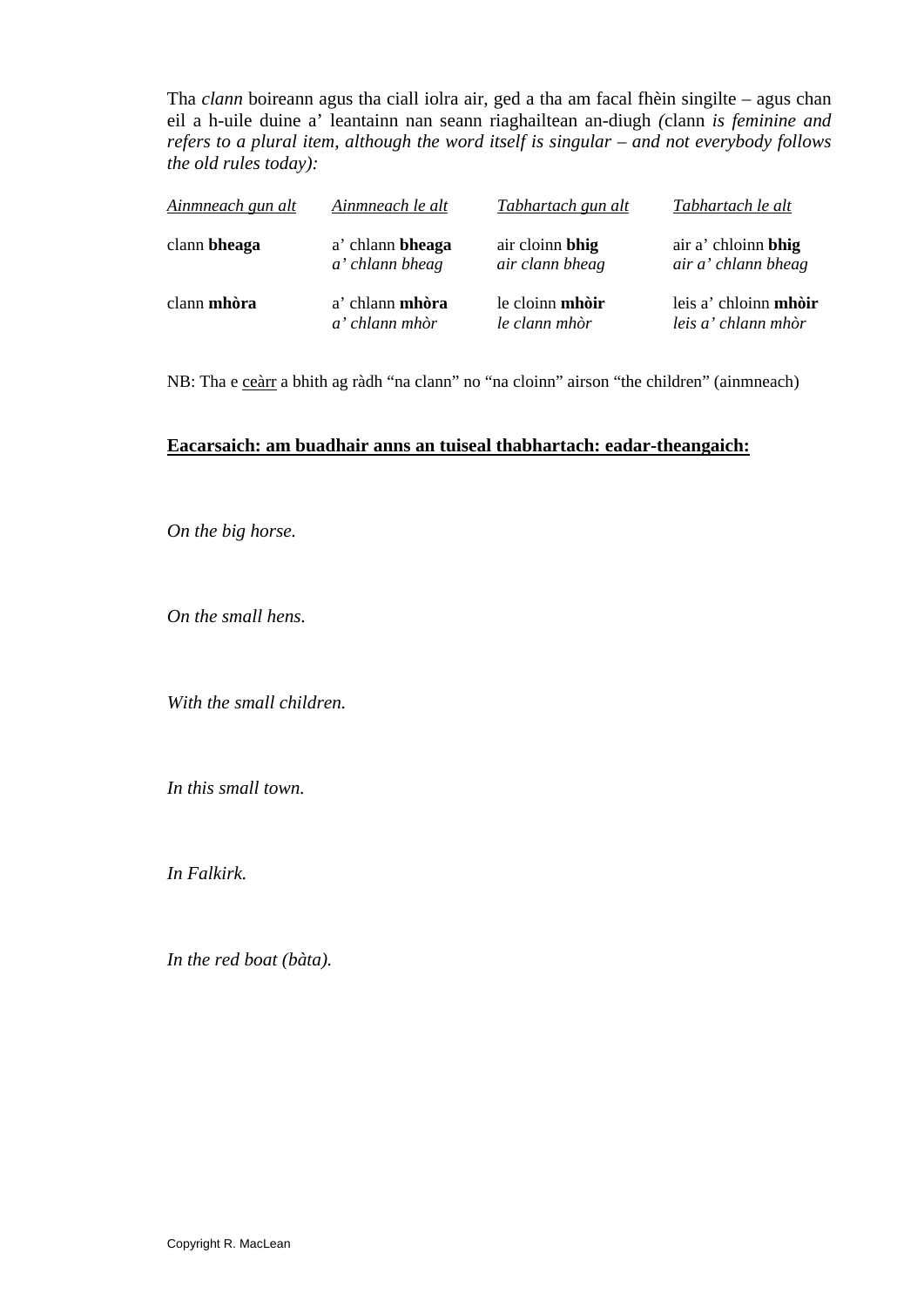### **An tuiseal ginideach singilte** *(the genitive singular)***:**

Le ainmearan fireann**:** Chan eil daoine buailteach a bhith gan caolachadh is gan sèimheachadh an-diugh far nach eil alt ann. Tha an dòigh thraidiseanta agus an dòigh ùr air an sealltainn le chèile: *(they are not so likely to be slenderised and lenited where there is no article. The traditional forms and the new forms are both shown, the latter in italics).* 

Mar eisimpleir, canaidh mòran daoine an là an-diugh: **casan bùird** *(legs of a table),* **casan bòrd mòr** *(legs of a big table),* agus **casan a' bhùird mhòir** *(the legs of the big table).* 

#### *Rule of thumb: use uninflected forms where there is no article, but the inflected forms where there is an article*

| Ainmn.singilte le alt | Ginideach singilte gun alt                         | Ginideach singilte le alt     |
|-----------------------|----------------------------------------------------|-------------------------------|
| am bòrd mòr           | casan bòrd mòr<br>casan bùird mhòir                | casan a' bhùird mhòir         |
| am balach beag        | leabhar balach beag<br>leabhar balaich bhig        | leabhar a' bhalaich bhig      |
| an càr dearg          | solais càr dearg<br>solais càir dheirg             | solais a' chàir dheirg        |
| am fear glic          | beachd fear glic<br>beachd fir ghlic               | beachd an fhir ghlic          |
| am monadh gorm        | mullach monadh gorm<br>mullach monaidh ghuirm      | mullach a' mhonaidh ghuirm    |
| an t-allt mòr         | drochaid allt mòr<br>drochaid uillt mhòir          | drochaid an uillt mhòir       |
| an doras geal         | aghaidh doras geal<br>aghaidh dorais ghil          | aghaidh an dorais ghil        |
| an solas brèagha      | sealladh solas brèagha<br>sealladh solais bhrèagha | sealladh an t-solais bhrèagha |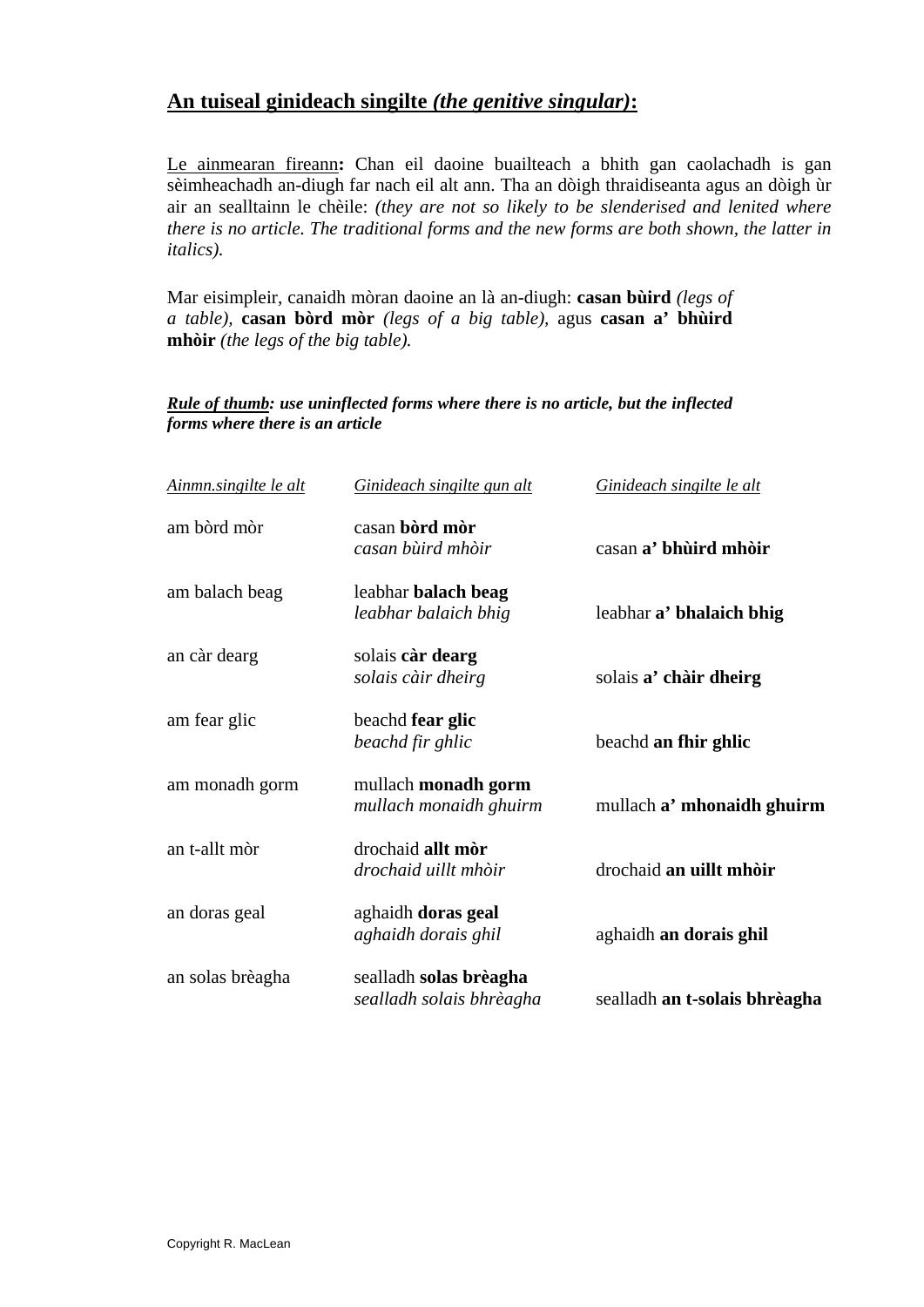Le ainmearan boireann**:** Tha an dòigh thraidiseanta agus *an dòigh ùr* air an sealltainn. Tha an diofar stèidhichte air co-dhiù tha "e" aig deireadh an ainmeir. Ma bhitheas, bidh "e" aig deireadh a' bhuadhair cuideachd agus cha bhi e air a shèimheachadh. Mura h-eil an "e" ann, bidh am buadhair as aonais "e" agus bidh e air a shèimheachadh. *(the traditional and modern modes are both shown, the latter in italics. The difference is based on whether there is a terminal "e" on the noun. If there is, there will also be a terminal "e" on the adjective and it will be unlenited. If there is not, there will be no "e" on the adjective and it will be lenited.)* 

| Ainmn.singilte le alt | Ginideach singilte gun alt                      | Ginideach singilte le alt                                 |
|-----------------------|-------------------------------------------------|-----------------------------------------------------------|
| a' bhròg dhubh        | bonn bròig dhuibh<br>bonn bròige duibhe         | bonn na bròig dhuibh<br>bonn na bròige duibhe             |
| a' chaileag bheag     | ceann caileig bhig<br>ceann caileige bige       | ceann na caileig bhig<br>ceann na caileige bige           |
| a' chas bheag         | bonn cois bhig<br>bonn coise bige               | bonn na cois bhig<br>bonn na coise bige                   |
| an làmh dheas         | miotag làimh dheis<br>miotag làimhe deise       | miotag na làimh dheis<br>miotag na làimhe deise           |
| an uinneag mhòr       | glainne uinneig mhòir<br>glainne uinneige mòire | glainne na h-uinneig mhòir<br>glainne na h-uinneige mòire |
| an sgoil bheag        | clann sgoil bhig<br>clann sgoile bige           | clann na sgoil bhig<br>clann na sgoile bige               |

**NB**: Bidh feadhainn a' leantainn riaghailt ùr nan ainmearan fireann nuair nach eil alt ann – cha bhi iad a' caolachadh an ainmeir no a' bhuadhair idir. The examples in the central column might be supplemented by another model – no slenderization at all (like their masculine counterparts) eg **bonn bhròg dhubh** (a black shoe's sole); **bonn cas bheag** (a small foot's sole); **clann sgoil bheag** (a small school's children).

### **Buadhairean nach bi air an caolachadh uair sam bith** *(non-slenderising adjectives in the genitive singular)*

**Tha cuid de bhuadhairean ann nach gabh caolachadh, eg** bochd, beò, ceàrr:

Le ainmearan fireann:

| Ainmn.singilte le alt | Ginideach singilte gun alt                           | Ginideach singilte le alt    |
|-----------------------|------------------------------------------------------|------------------------------|
| am fear <b>bochd</b>  | beachd fir <b>bhochd</b><br>beachd fear <b>bochd</b> | beachd an fhir <b>bhochd</b> |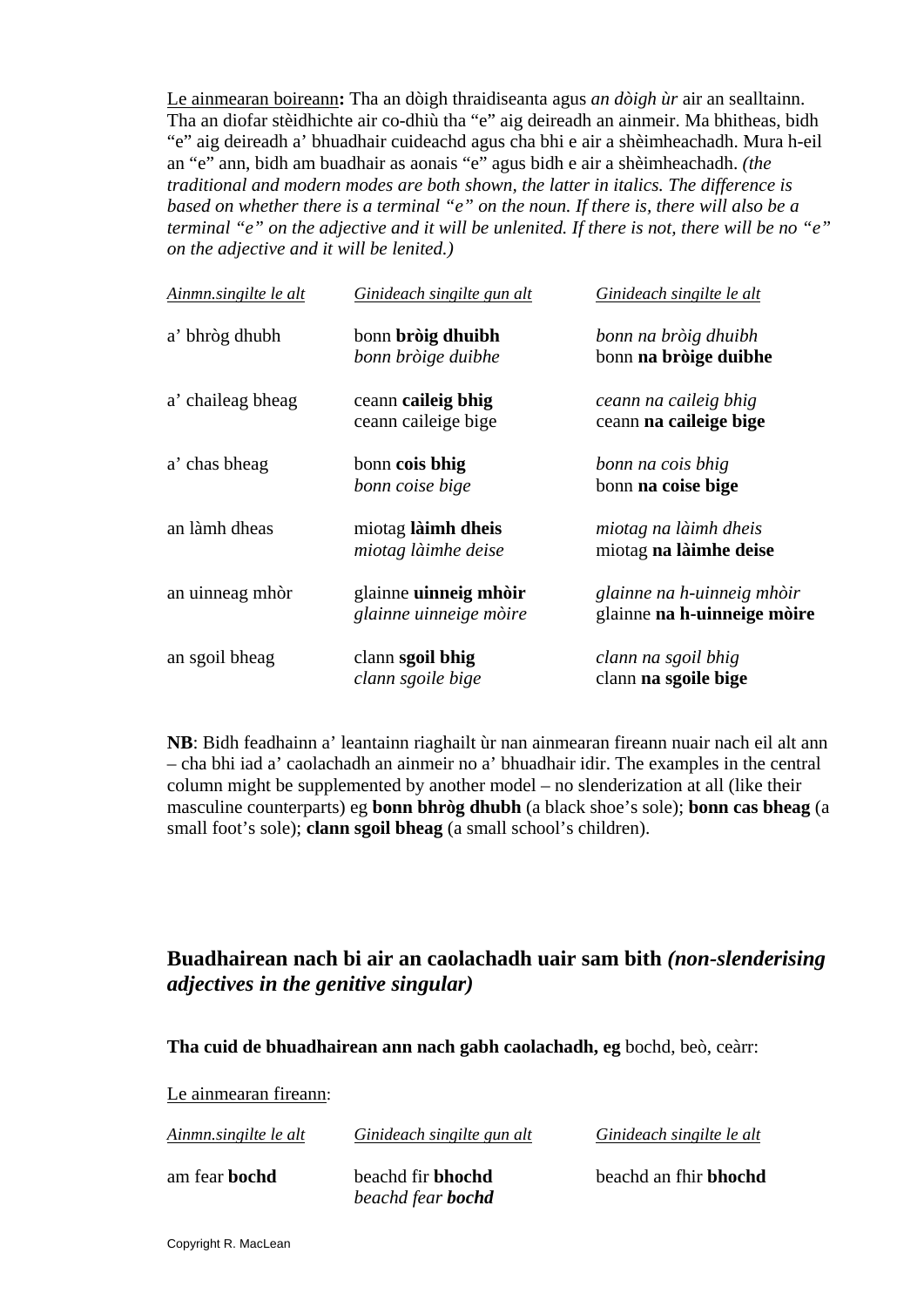| an cat beò       | earball cait bheò<br>earball cat <b>beò</b>   | earball a' chait bheò     |
|------------------|-----------------------------------------------|---------------------------|
| am pàipear ceàrr | coltas pàipeir chearr<br>coltas pàipear ceàrr | coltas a' phàipeir chearr |
|                  |                                               |                           |

#### **Le ainmearan boireann**:

| Ainmn.singilte le alt | Ginideach singilte gun alt     | Ginideach singilte le alt         |
|-----------------------|--------------------------------|-----------------------------------|
| a' chailleach bhochd  | beachd cailliche <b>bochda</b> | beachd na cailliche <b>bochda</b> |
|                       | beachd caillich <b>bhochd</b>  | beachd na caillich <b>bhochd</b>  |
| a' chearc <b>bheo</b> | ceann circe beò                | ceann na circe beò                |
|                       | ceann circ <b>bheò</b>         | ceann na circ bheò                |
| an fhidheall cheàrr   | bonn fidhle ceàrr              | bonn na fidhle ceàrr              |
|                       | bonn fidheall <b>cheàrr</b>    |                                   |

# **Eacarsaich eadar-theangachaidh:**

*The body of a large man.* 

*The small man's suitcase.* 

*In front of the small woman.* 

*The policies of the European Union.* 

*He is training the big dog* 

*.*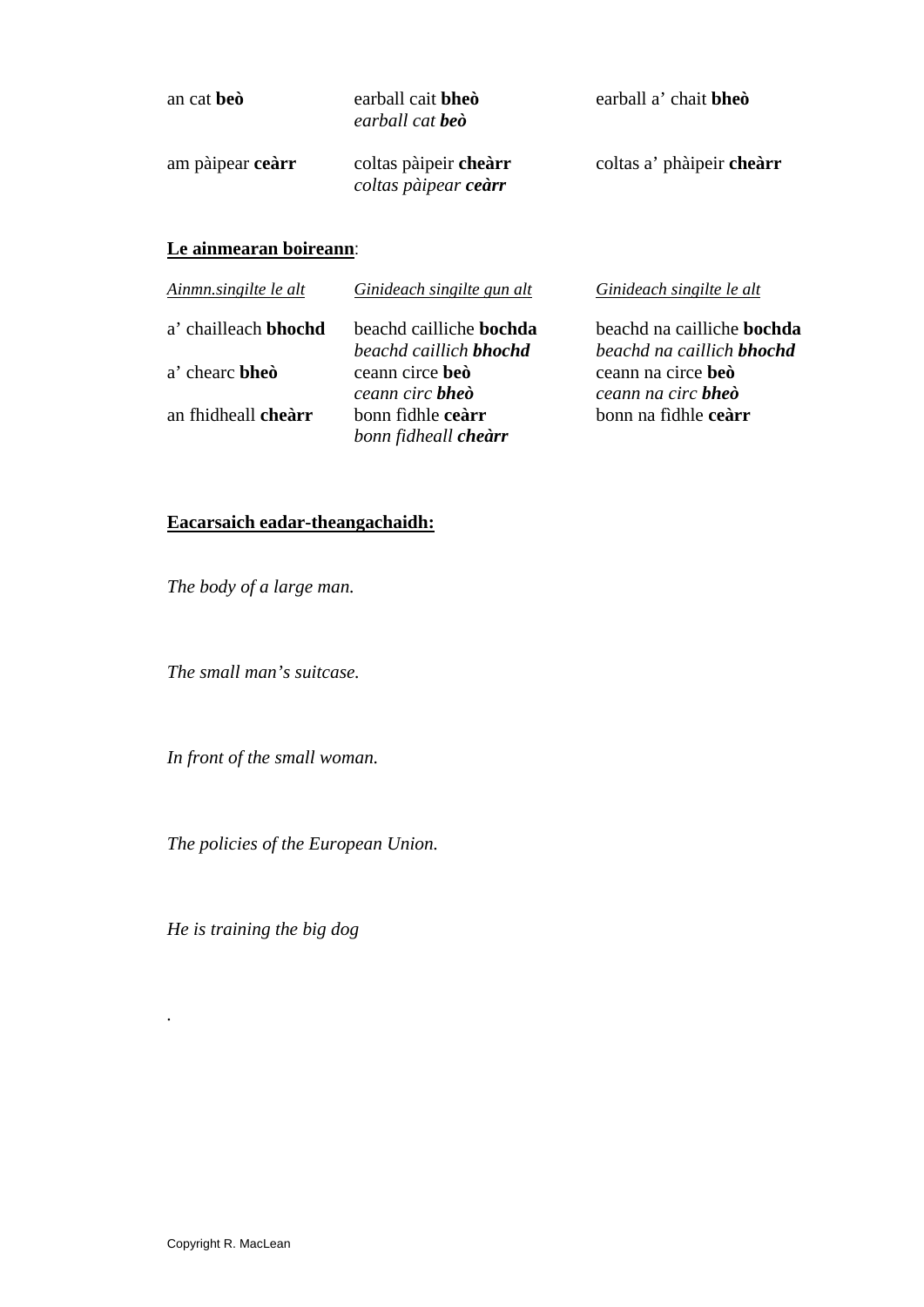### **An tuiseal ginideach iolra (***the genitive plural)***:**

Faodaidh sinn an fheadhainn seo a sgaradh gu dà bhuidhinn:

**Buidheann 1**: Le ainmearan a th' air an dèanamh **iolra** anns an tuiseal ainmneach le **caolachadh** (tha iad uile fireann), tha dòigh thràidiseanta agus *dòigh ùr* ann. 'S e an dòigh an an litrichean troma as cumanta a th' ann an-diugh: *(with nouns which are pluralised in the nominative by slenderisation – they are all masculine - there are traditional and modern modes). The most common modes are given in bold.:* 

An-diugh, canaidh mòran **casan nam bòrd** (gun bhuadhair), ach **casan nam bùird mhòra** (le buadhair), rud nach canadh na seann Ghàidheil (chanadh iadsan **casan nam bòrd mòra**).

| Ainmn.iolra le alt | Ginideach iolra gun alt                                | Ginideach iolra le alt                                     |
|--------------------|--------------------------------------------------------|------------------------------------------------------------|
| na bùird mhòra     | casan b(h) uird mhòra<br>casan bhòrd mòra              | casan nam bùird mhòra<br>casan nam bòrd mòra               |
| na balaich bheaga  | aodach b(h)alaich bheaga<br>aodach bhalach beaga       | aodach nam balaich bheaga<br>aodach nam balach beaga       |
| na fir bhàna       | $cinn f(h)$ ir bhàna<br>cinn fhear bàna                | cinn nam fir bhàna<br>cinn nam fear bàna                   |
| na h-uillt mhòra   | bruaichean uillt mhòra<br>bruaichean allt mòra         | bruaichean nan uillt mhòra<br>bruaichean nan allt mòra     |
| na solais bhrèagha | sealladh s(h)olais bhrèagha<br>sealladh sholas brèagha | sealladh nan solais bhrèagha<br>sealladh nan solas brèagha |

**Buidheann 2**: Le ainmearan a th' air an dèanamh iolra anns an tuiseal ainmneach le **–an** aig an deireadh (faodaidh iad a bhith fireann no boireann), chan eil am buadhair air a shèimheachadh agus tha dìreach aon dòigh ann *(with nouns which are pluralised in the nominative by a terminal –an – they may be masculine or feminine – the adjective is not lenited, and there is only one mode):* 

| Ainmn.iolra le alt            | Ginideach iolra gun alt                  | Ginideach iolra le alt                       |
|-------------------------------|------------------------------------------|----------------------------------------------|
| na caraichean dearga          | solais chàraichean dearga                | solais nan càraichean dearga                 |
| na dorsan geala               | aghaidh dhorsan geala                    | aghaidh nan dorsan geala                     |
| na drochaidean beaga          | clach dhrochaidean beaga                 | clach nan drochaidean beaga                  |
| na sgoiltean beaga            | dorsan sgoiltean beaga                   | dorsan nan sgoiltean beaga                   |
| na seirbheisean ùra           | toiseach sheirbheisean ùra               | toiseach nan seirbheisean ùra                |
| na saighdearan<br>Seumasach   | feachd shaighdearan<br><b>Seumasach</b>  | feachd nan saighdearan<br><b>Seumasach</b>   |
| na h-Eaglaisean<br>Pròstanach | muinntir Eaglaisean<br><b>Pròstanach</b> | muinntir nan Eaglaisean<br><b>Pròstanach</b> |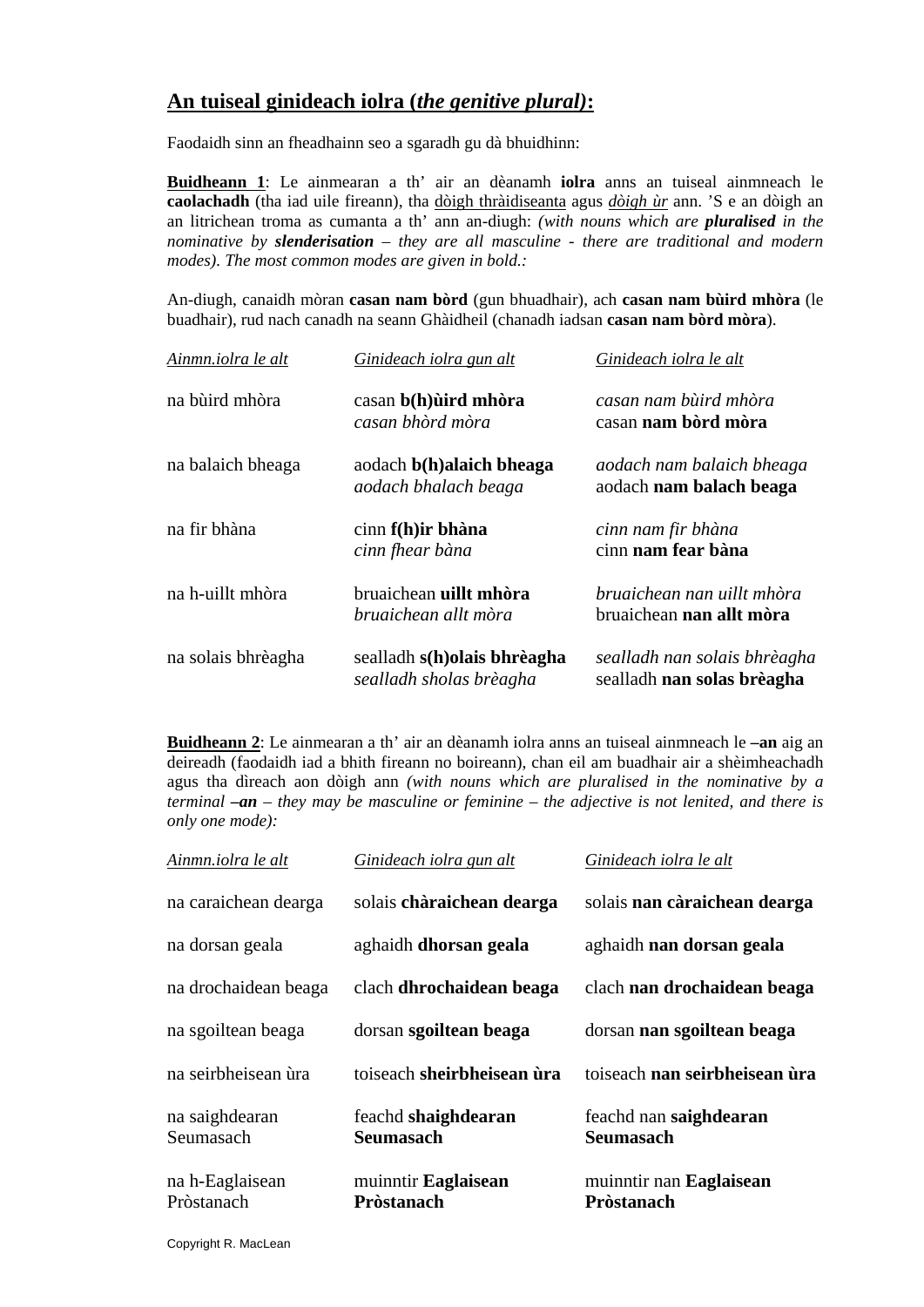#### **"An fheadhainn" anns an tuiseal ghinideach le buadhair:**

An-diugh, is gann gun cluinnear an dòigh thraidiseanta. Tha an dòigh ùr chumanta air a sealltainn ann an litrichean troma *(nowadays you will hardly meet with the traditional mode. The common modern mode is shown in bold):* 

|                     | (coltas feadhnach mòra)<br>coltas feadhainn mhòra | (coltas na feadhnach mòra)<br>coltas an fheadhainn mhòra |
|---------------------|---------------------------------------------------|----------------------------------------------------------|
| Ainmeach            | Ginideach gun alt                                 | Ginideach le alt                                         |
| an fheadhainn mhòra | (coltas feadhna mòra)                             | (coltas na feadhna mòra)                                 |

#### **Eacarsaich eadar-theangachaidh:**

*The bench of the old Frenchmen (*bodach*).* 

*The opinions of the small men (fear).* 

*The opinions of small men (*fear*).* 

*The big women's clothes.* 

*The doors of the red cars.* 

*The redcoats' guns.* 

*This is for (airson) the big boys (*balach*).* 

*This is for the big boys (*gille*).* 

*This is for big boys (*gille*).* 

*Thanks for the long letters.* 

#### **Am buadhair le ainmean pearsanta** *(the adjective with personal names)***:**

*Fireann Boireann*

Taigh Nèill Bhig

 Taigh Sheumais Bhig Taigh Mòrag Bheag/Mòraig Bhig Taigh Thormoid Bhig Taigh Anna Bheag/Anna Bhig

Dè an diofar a th' ann eadar ainmean boireann is ainmean fireann?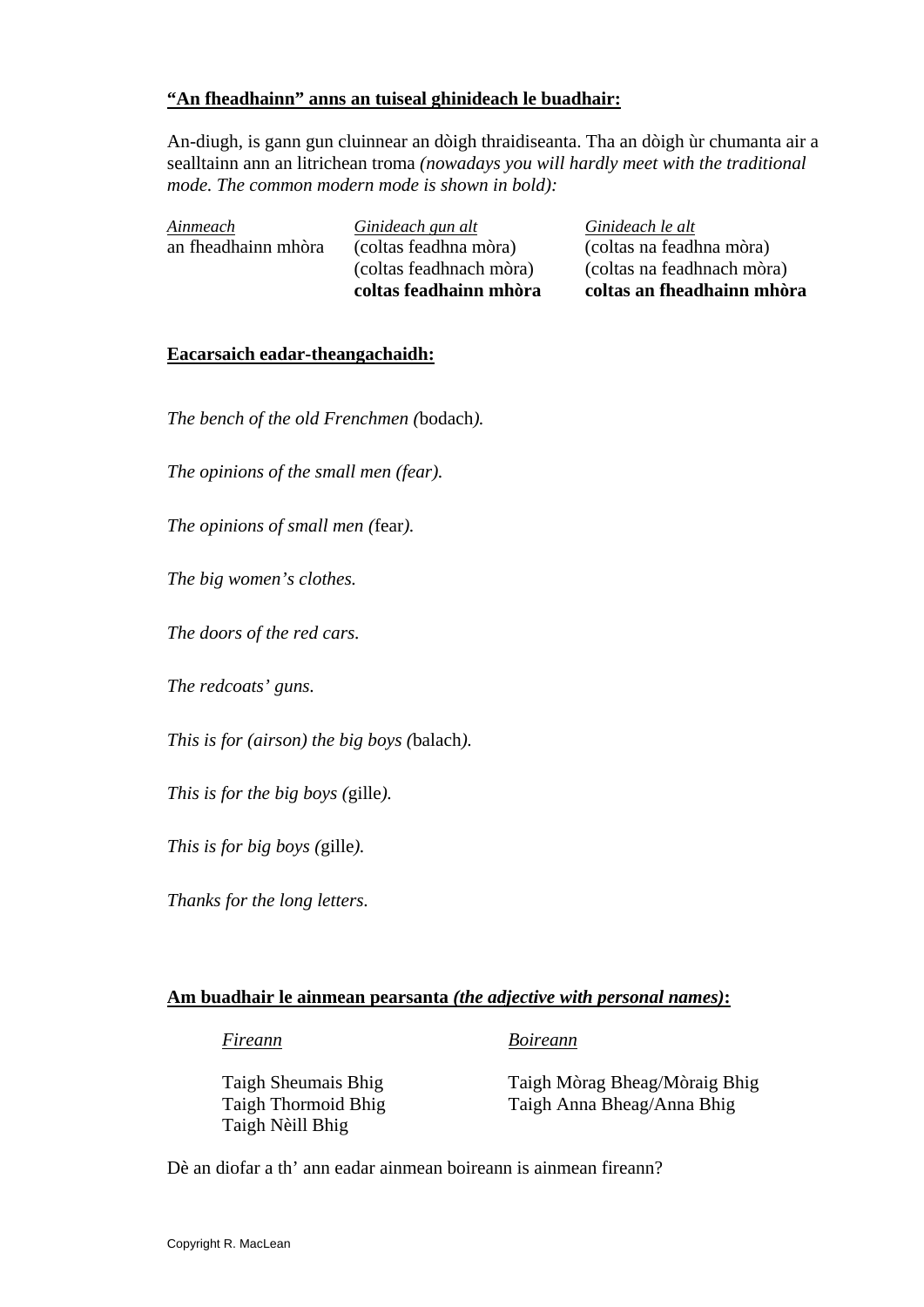# **3. Eacarsaichean & Ceartachadh Mhearachdan**

*Tha co-dhiù aon mhearachd anns gach earrann ruisg a leanas. Cuir ceart e agus mìnich carson a tha e ceàrr.* 

Bha Ealasaid a' cluich a' chlàrsaich bho mhoch gu dubh. Bha i air leth sgìth aig an deiridh.

Tha muinntir an Fhraing gu math measail air seilcheagan mhòra.

Tha an uan sin gu math lag. Saoil am bi e beò a-màireach?

Bha a' mhèirleach a' coimhead air an t-airgead. "Cha robh airgead mhòr mar seo agam riamh," thuirt e.

Dè an rud dorch a tha sin na laighe anns an sneachd? Tha coltas corp air.

Am faca tu an naidheachd sin anns a' Phàipear Bhig? Mar as trice cha bhi mi a' leughadh am pàipear sin gu DiSathairne ach leugh mi an-diugh e.

Bidh a' chailleach sin a' glanadh an eaglais a h-uile DiLuain. 'S e obair cruaidh a th' aice.

Dè an cabhag a th' ort? Bidh an clann ceart gu leòr airson greis eile.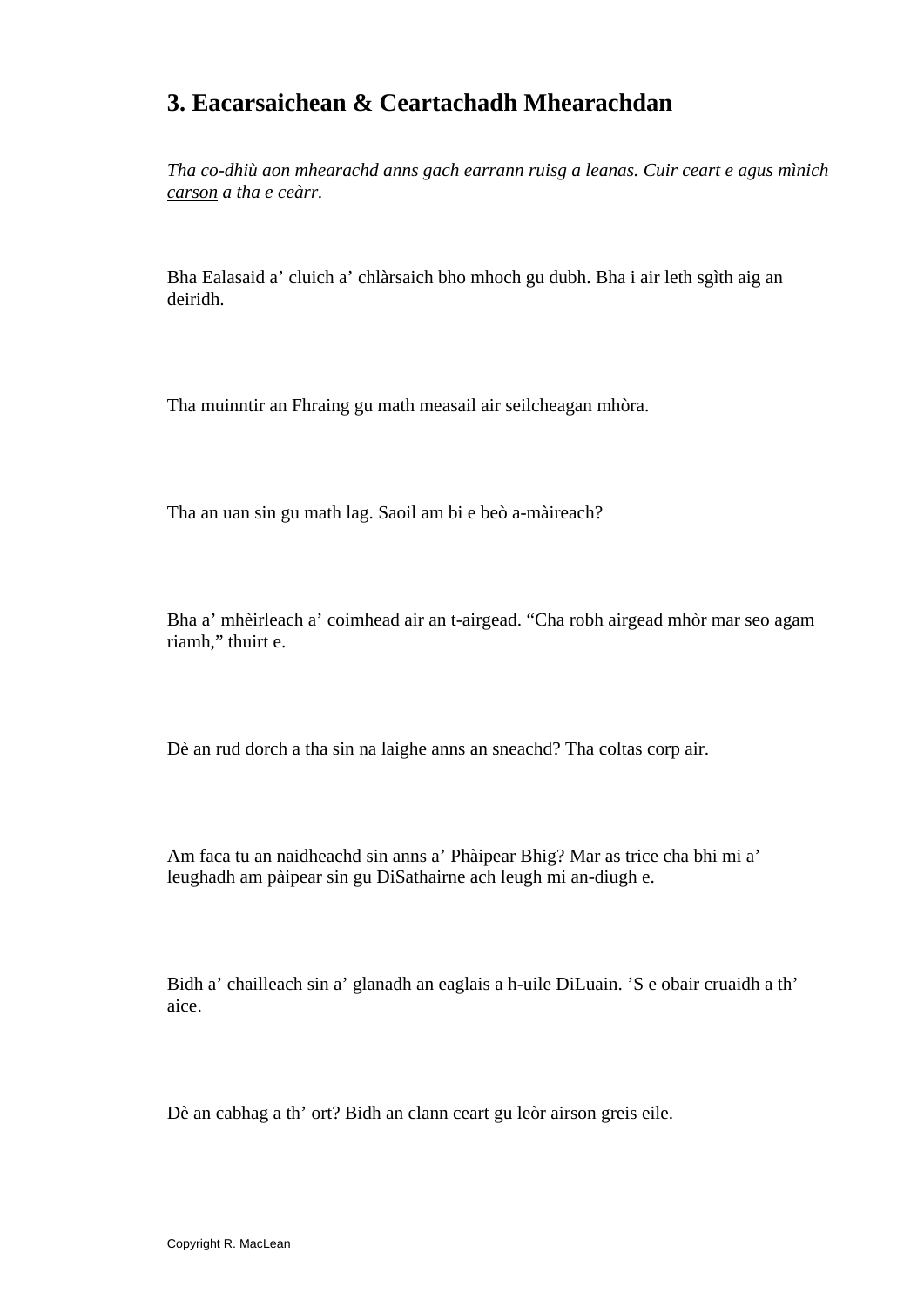Bha mi aig a' cholabhairt, ceart gu leòr, ach chan e sin am peann agam-sa. Bha dùil agam gur e do pheann sa a bh' ann.

Thàinig i a mach às a' choinneimh aig ochd uairean Oidhche Chiadaoin agus an uair sin chaidh i a dh'ionnsaigh Glaschu air an rathad mòr. Chan eil sgeul oirre a-nise agus thathar ga lorg air feadh a' Ghalltachd.

*Eadar-theangaich na seantansan a leanas gu Gàidhlig: make sure you can critically analyse and justify your grammatical decisions.* 

Wee Paul's book is on the round table.

Big Elizabeth's bottle is full of fresh milk.

The people of Gairloch (Geàrrloch) are very nice.

The people of Stornoway are very nice.

The people of Fort William are very nice.

The people of Nairn (Inbhir Narann) are also very nice.

What's annoying the wee children?

The legs of that black dog over there are very long.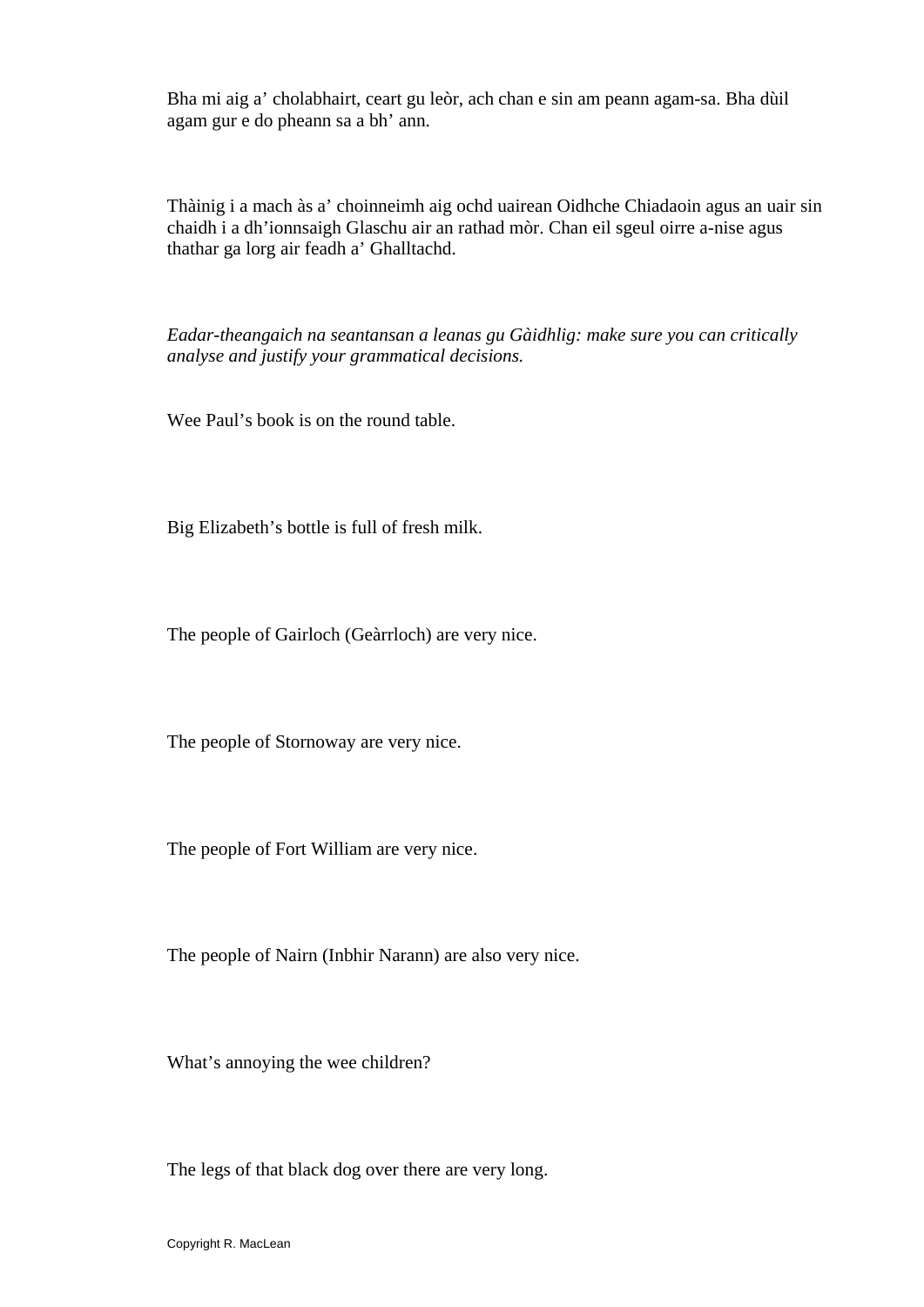I found the nest of the hen.

I found the nest of the grouse (cearc-fhraoich).

Look at the paint on your new brown shoe!

Look at the paint on your new brown shoes!

I'll go to the sermon today.

There are small deer in the big wood.

You have a lot of (mòran) money, but  $\underline{I}$  have a lot of contentment (toileachas)

We call this place "the pool of the big salmon" (bradan).

The salmon is called "the fish of knowledge" (eòlas).

My curse (mallachd) on the big sheep (plural)!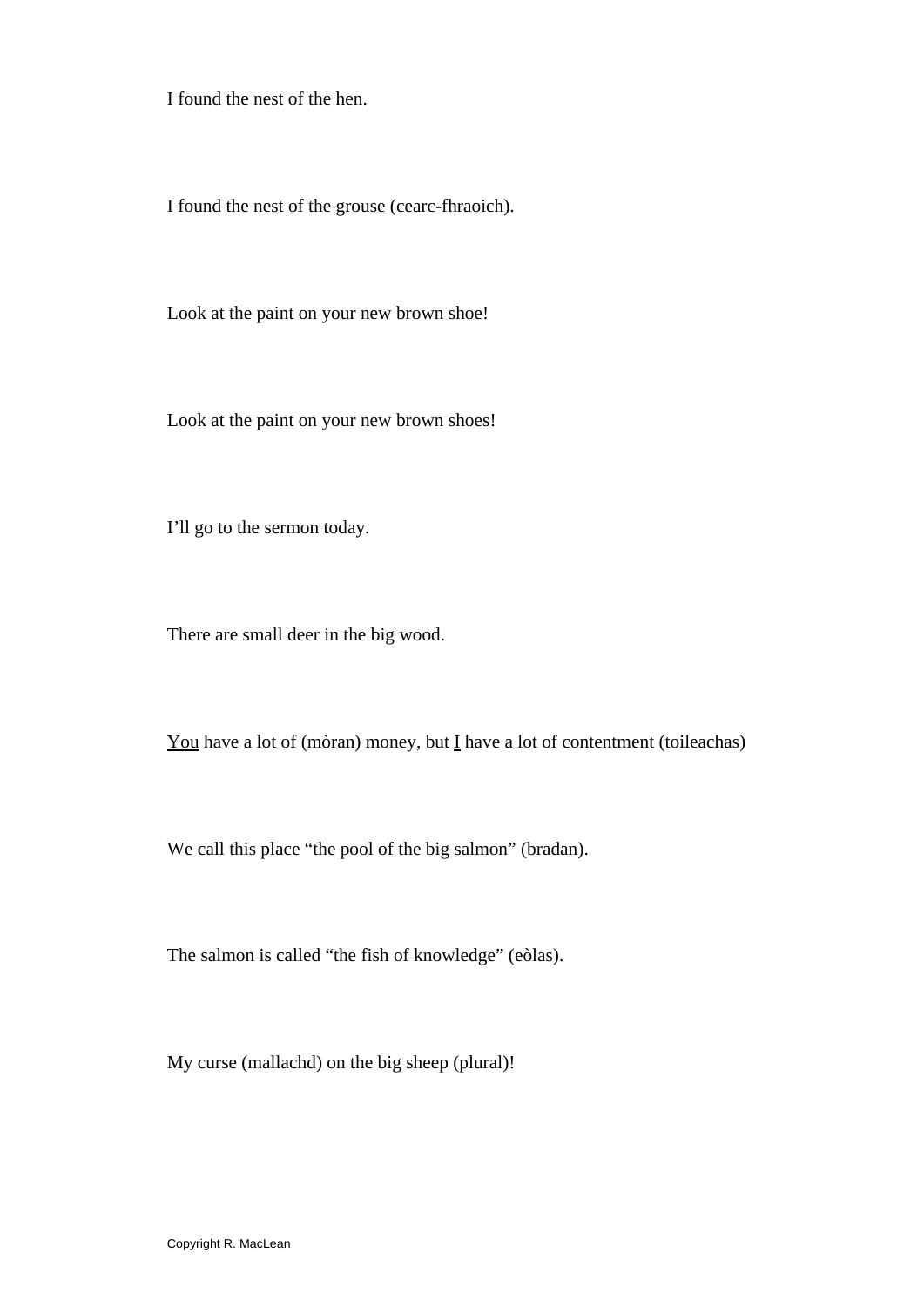# **4. Tuilleadh air litreachadh** *(more on spelling)*

#### **An t-asgair** *(the apostrophe):*

'S e am prionnsabal a th' air cùlaibh cleachdadh an asgair gu bheil e a' seasamh airson litir, no litrichean, nach eil ann *(the principle behind the use of the apostrophe is that it stands for a letter, or letters, which are missing)* 

1. Tha e a' seasamh airson an **g** ann an **ag** *(it stands for the g in ag):* 

**tha e a' falbh bha iad a' dèanamh sin bidh mi a' leughadh** 

**NB:** Tha beàrn meudachd litreach ann eadar an t-asgair agus toiseach an ath-fhacail *(there is a single space left between the apostrophe and the start of the next word).* 

2. Chan eil asgair ann a-nise far a bheil **ag + riochdair seilbheach + ainmear gnìomhaireach** *(there is no longer an apostrophe where there is ag + possessive pronoun + verbal noun):* 

| mar a bha e           | $a$ - $n$ is         |
|-----------------------|----------------------|
| bha e 'gam iarraidh   | bha e gam iarraidh   |
| tha mi 'gad mholadh   | tha mi gad mholadh   |
| tha mi 'gan trèigsinn | tha mi gan trèigsinn |

3. Tha asgair ann as dèidh **dh** far a bheil sin a' comharrachadh **an tràtha chaithte** ann an gnìomhair, ach chan eil beàrn ann eadar an t-asgair agus an ath-fhacal *(the apostrophe occurs after dh where it is a marker of the past tense of a verb, but there is no space between the apostrophe and the next word):*

| dh'fhalbh e | dh'obraich i gu math | dh'ith e am buntàta |
|-------------|----------------------|---------------------|
|             |                      |                     |

4. Faodaidh **'s** dhol an àite **is** no **agus** ann am mòran suidheachaidhean *(is and agus may be replaced by 's in many situations):*

**'s dòcha gum bi 's math gu bheil 's mise Iain air ais 's air adhart 's truagh nach do dh'fhuirich mi tioram air tìr** 

5. Tha asgair a' seasamh airson "o" anns na riochdairean seilbheach **mo** agus **do** ro fhuaimreag no "f" air a leantainn le fuaimreag. Tha beàrn ann eadar an t-asgair agus an ath-fhacal *(an apostrophe stands for "o" in the possessive pronouns mo and do before a vowel or "f" followed by a vowel. There is a space between the apostrophe and the next letter):*

**m' athair d' aodann m' ad m' fhalt d' fhàinne** 

6. Nuair a facal a tha a' crìochnachadh ann am fuaimreag air a leantainn le facal a tha a' tòiseachadh le fuaimreag, faodaidh asgair a dhol an àite na fuaimreig mu dheireadh anns a' chiad fhacal *(when a word ending with a vowel is followed by*  another word which starts with a vowel, an apostrophe may replace the final vowel *of the first word):*

|  | duin' òg | gill' èasgaidh | boinn' uisge |
|--|----------|----------------|--------------|
|--|----------|----------------|--------------|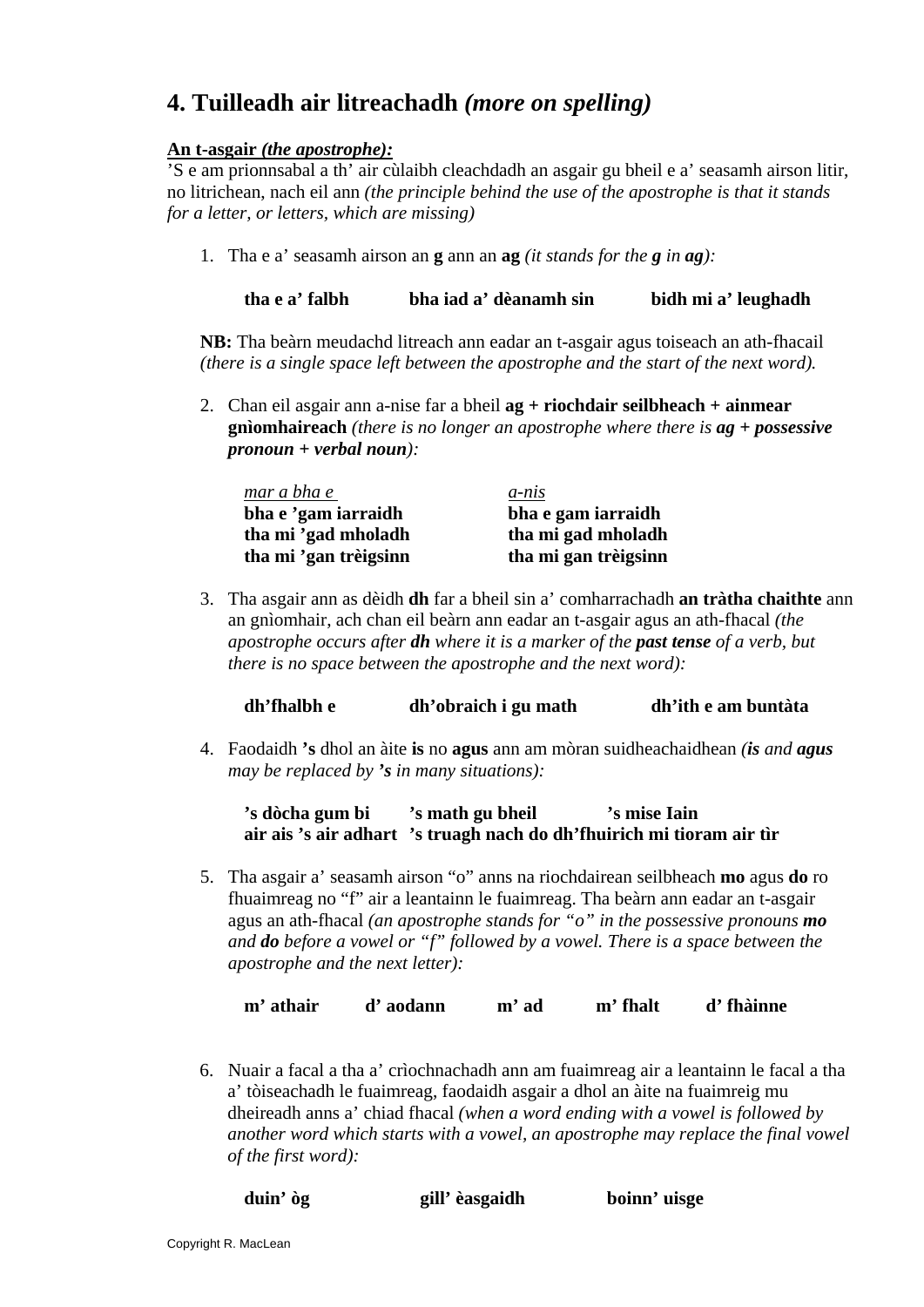- 7. Nuair a tha gnìomhairean leithid **tha** no **bha** a' tighinn ro fhuaimreag, bithear uaireannan a' sgrìobhadh **th'** no **bh'** *(where verbs like tha or bha come before a vowel, th' or bh' are sometimes written):*
	- **dè th' aige na phòcaid? sin an rud a bh' agam**
- 8. Chuir GOC riochd ùr air cuid de dh'abairtean, faighinn cuidhteas an asgair *(GOC standardised some phrases,getting rid of the apostrophe):*

| mar a bha e      | $a$ -nis        |
|------------------|-----------------|
| là'rna mhàireach | làrna-mhàireach |
| ce'là-deug       | ceala-deug      |
| co'là-deug       | cola-deug       |

#### **Bi** *(the verb "to be"):*

| $(a)$ bhith<br>tha e a' còrdadh rium a bhith ann an Glaschu                                             |
|---------------------------------------------------------------------------------------------------------|
|                                                                                                         |
|                                                                                                         |
| bhi                                                                                                     |
|                                                                                                         |
|                                                                                                         |
| bidh                                                                                                    |
| bidh e a' dol don bhùth                                                                                 |
| bidh mi air ais a-màireach                                                                              |
| bidh iad aig an tràigh                                                                                  |
| <b>bithidh</b>                                                                                          |
| am bi thu ann? O, bithidh!                                                                              |
| bi                                                                                                      |
| am bi thu ann?                                                                                          |
| càit' am bi thu?                                                                                        |
| nach <b>bi</b> thu ann?                                                                                 |
| nach bi e nas fheàrr an ath-bhliadhna?                                                                  |
| tha mi toilichte gum bi thu ann                                                                         |
| tha mi an dòchas gum bi thu nas fheàrr                                                                  |
| bi sàmhach!                                                                                             |
| na bi gòrach!                                                                                           |
|                                                                                                         |
| An tràth teachdail dàimheach <i>(the relative future)</i> :<br>ciamar a <b>bhios</b> e ann an New York? |
| ged a <b>bhios</b> e fuar, bidh e math                                                                  |
| 's e a bhitheas!                                                                                        |
|                                                                                                         |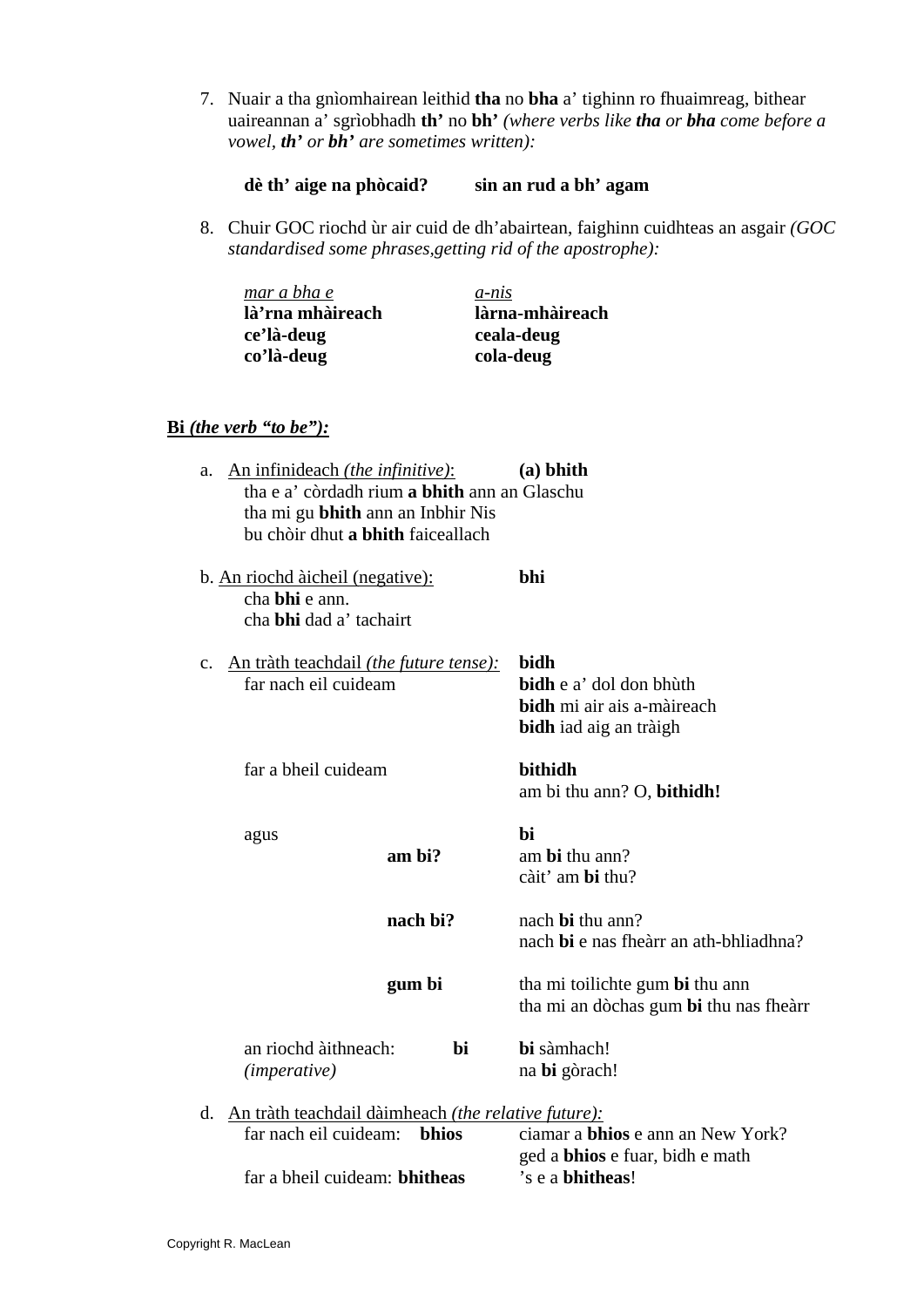|                      | e. An tràth cùmhnantach <i>(the conditional)</i> :  |       | bhiodh                                                                                                                                                                                                                                                                                                                                       |  |
|----------------------|-----------------------------------------------------|-------|----------------------------------------------------------------------------------------------------------------------------------------------------------------------------------------------------------------------------------------------------------------------------------------------------------------------------------------------|--|
| far nach eil cuideam |                                                     |       | bhiodh sin sgoinneil!<br>cha <b>bhiodh</b> sin math idir                                                                                                                                                                                                                                                                                     |  |
|                      |                                                     |       | ged a <b>bhiodh</b> e beartach                                                                                                                                                                                                                                                                                                               |  |
|                      |                                                     | biodh | bha e an dòchas gum biodh e math<br>ged nach biodh e deiseil, rachadh i ann                                                                                                                                                                                                                                                                  |  |
|                      | far a bheil cuideam:                                |       | bhitheadh 'S mi a bhitheadh!<br>biodh sin mar a <b>bhitheadh e</b>                                                                                                                                                                                                                                                                           |  |
|                      |                                                     |       | Eacarsaich: cuir an dreach ceart air a' ghnìomhair "bi"; lìon na beàrnan:                                                                                                                                                                                                                                                                    |  |
| Màiri:               | Am b____________________ duine sam bith ann?        |       |                                                                                                                                                                                                                                                                                                                                              |  |
|                      | Dòmhnall: B__________________ Alasdair ann co-dhiù. |       |                                                                                                                                                                                                                                                                                                                                              |  |
| Màiri:               | Am $b$ ?                                            |       |                                                                                                                                                                                                                                                                                                                                              |  |
| Dòmhnall:            |                                                     |       | $0, b$ $\qquad \qquad$ $\qquad$ $\qquad$ $\qquad$ $\qquad$ $\qquad$ $\qquad$ $\qquad$ $\qquad$ $\qquad$ $\qquad$ $\qquad$ $\qquad$ $\qquad$ $\qquad$ $\qquad$ $\qquad$ $\qquad$ $\qquad$ $\qquad$ $\qquad$ $\qquad$ $\qquad$ $\qquad$ $\qquad$ $\qquad$ $\qquad$ $\qquad$ $\qquad$ $\qquad$ $\qquad$ $\qquad$ $\qquad$ $\qquad$ $\qquad$ $\$ |  |
|                      |                                                     |       | ann a h-uile là. Agus tha e gu b_______________ ann an-diugh mar as àbhaist.                                                                                                                                                                                                                                                                 |  |
| Màiri:               |                                                     |       |                                                                                                                                                                                                                                                                                                                                              |  |
|                      |                                                     |       | Tha mi a' smaoineachadh gum b________________ co-dhiù.                                                                                                                                                                                                                                                                                       |  |
| Dòmhnall:            |                                                     |       |                                                                                                                                                                                                                                                                                                                                              |  |
| Màiri:               | $Chab$ $\qquad \qquad$                              |       |                                                                                                                                                                                                                                                                                                                                              |  |
|                      |                                                     |       | Dòmhnall: O, b______________, tha mi deimhinne gum b__________. 'S ann feasgar a                                                                                                                                                                                                                                                             |  |
|                      |                                                     |       |                                                                                                                                                                                                                                                                                                                                              |  |
|                      |                                                     |       | Màiri: O, 's i a b____________________! Dhìochuimhnich mi mu a deidhinn.                                                                                                                                                                                                                                                                     |  |
| Dòmhnall:            |                                                     |       |                                                                                                                                                                                                                                                                                                                                              |  |
|                      | fòn aice.                                           |       |                                                                                                                                                                                                                                                                                                                                              |  |
| Màiri:               |                                                     |       | Shaoileadh tu gum b____________________. Leis an airgead a th' aice, shaoileadh                                                                                                                                                                                                                                                              |  |
|                      |                                                     |       |                                                                                                                                                                                                                                                                                                                                              |  |
|                      |                                                     |       | Dòmhnall: Ai, ach, tha thusa beartach is chan eil fòn agadsa.                                                                                                                                                                                                                                                                                |  |
| Màiri:               | Beartach? Mise? B___________ sàmhach!               |       |                                                                                                                                                                                                                                                                                                                                              |  |
|                      |                                                     |       |                                                                                                                                                                                                                                                                                                                                              |  |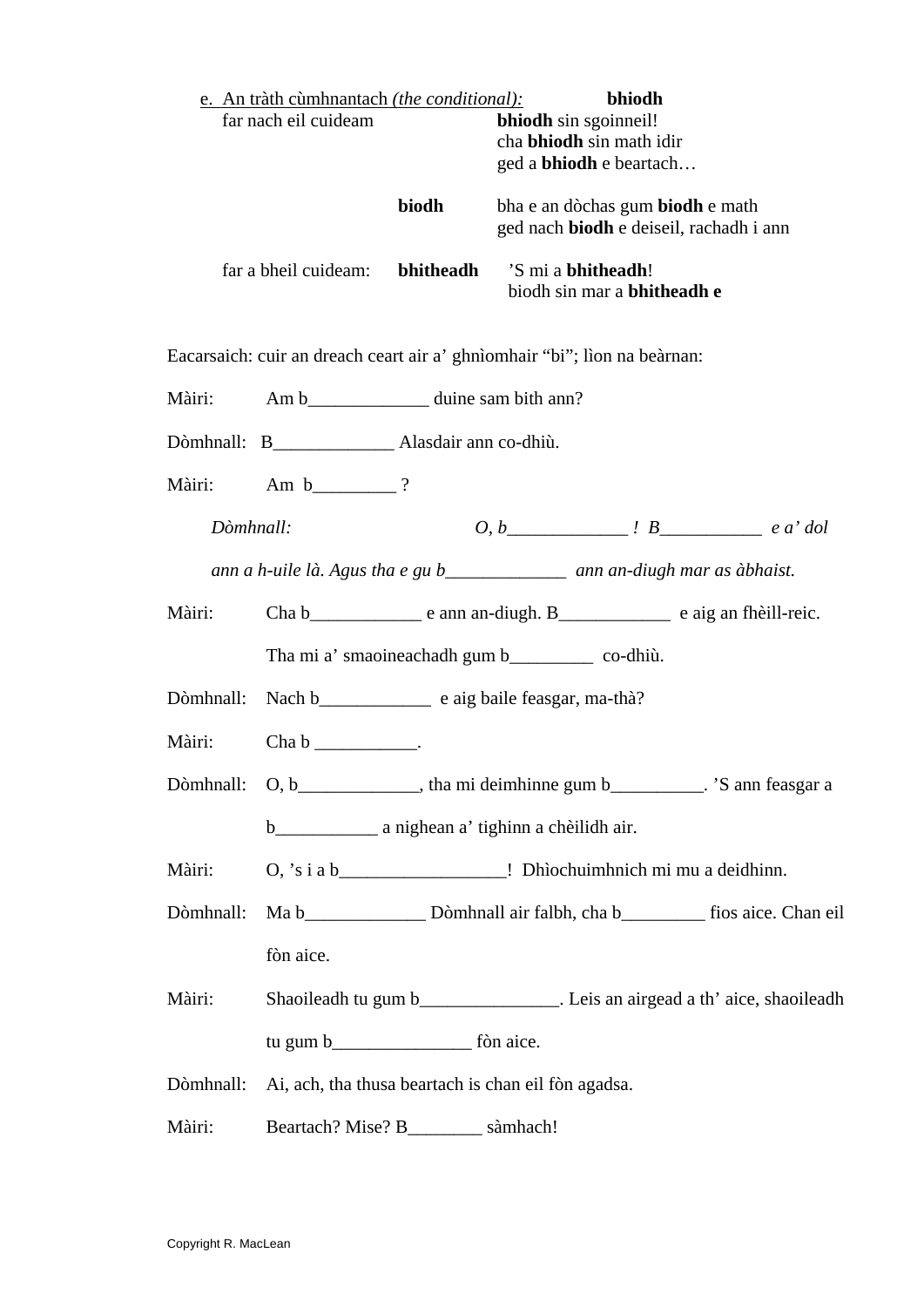#### **sa, san, sna, son** agus **'s an:**

Seo na giorrachaidhean a thathar a' moladh:

| anns an       | san   | bha e san amar-snàmh                                                 |  |
|---------------|-------|----------------------------------------------------------------------|--|
| anns a'       | sa    | tha e sa chidsin                                                     |  |
| anns na       | sna   | tha iad sna h-oghaichean                                             |  |
| seo           | sa    | 's toigh leam an leabhar sa<br>thachair sin an t-seachdain sa chaidh |  |
| agus a/is a   | 's a  | fhad 's a bha mi a' feitheamh                                        |  |
| agus an/is an | 's an | bha mi fhìn 's an cù ann còmhla                                      |  |
| airson        | son   | tha mi son a bhith cinnteach                                         |  |

### **Abairtean roimhearach: giorrachaidhean** *(prepositional phrases: abbreviations)*

#### **do + mo + thaigh = dom thaigh dha + mo + thaigh = dham thaigh**

| Roimhear | <b>Riochdair</b> | Riochdair roimhearach |  |
|----------|------------------|-----------------------|--|
| do/dha   | mo               | dom/dham              |  |
|          | do               | dod/dhad              |  |
|          | a (masc)         | $da/dha$ (thaigh)     |  |
|          | a (fem)          | da/dha (taigh)        |  |
|          | ar               | dor/dar/dhar          |  |
|          | ur               | dur/dhur              |  |
|          | am               | dom/dam/dham          |  |
|          | an               | don/dan/dhan          |  |

#### **bho + mo + charaid = bhom charaid dha + mo + charaid = dham charaid**

| Roimhear | <b>Riochdair</b> | Riochdair roimhearach |
|----------|------------------|-----------------------|
| bho/o    | mo               | bhom/om               |
|          | do               | bhod/od               |
|          | a (masc)         | bho/o (a thaigh)      |
|          | a (fem)          | bho/o (a taigh)       |
|          | ar               | bhor/or               |
|          | ur               | bhur                  |
|          | am               | bhom/om               |
|          | an               | bhon/on               |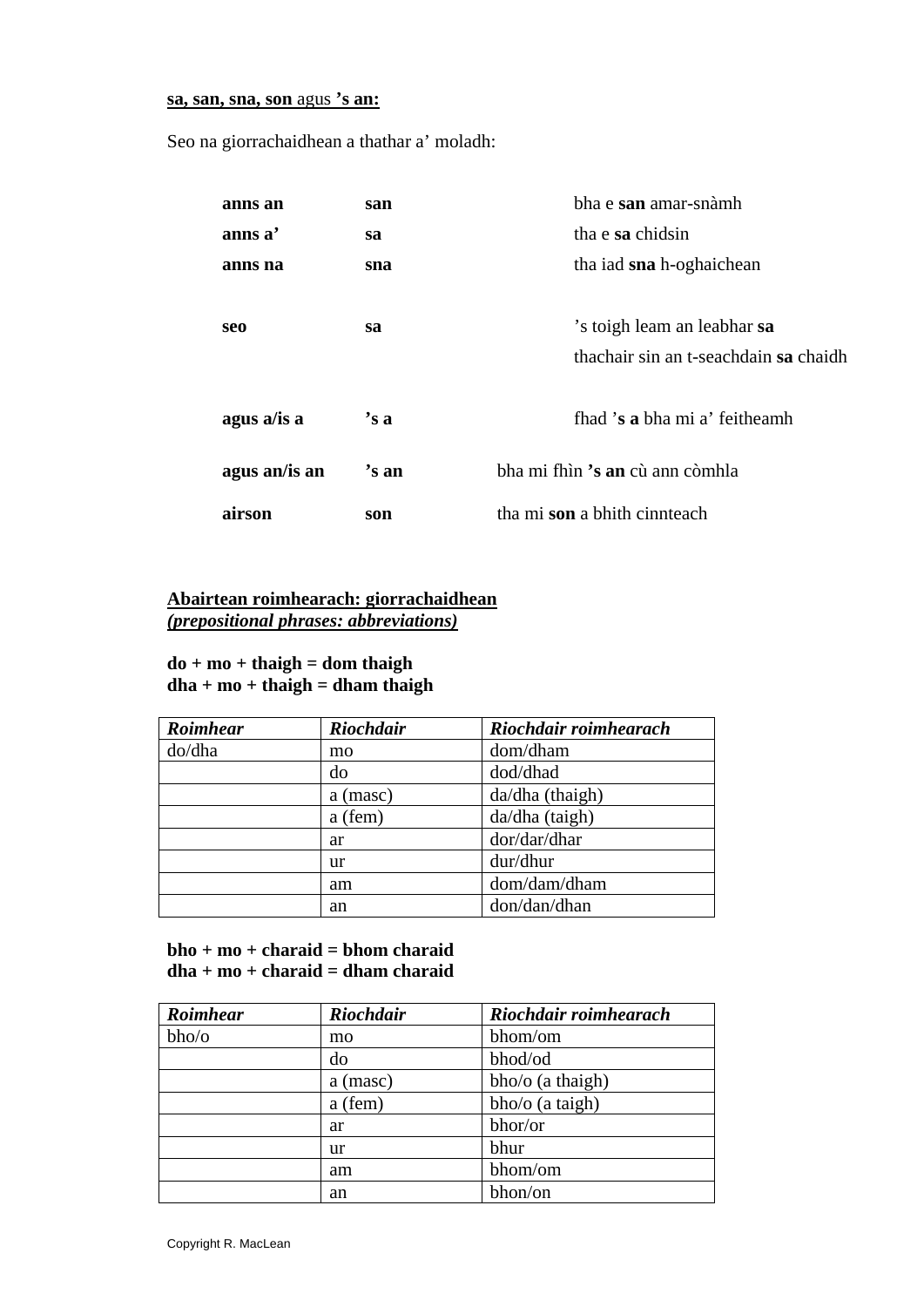Agus mar an ceudna:

| Roimhear/      | mi   | thu  | e/i      | sinn | sibh | iad       |
|----------------|------|------|----------|------|------|-----------|
| riochdair      |      |      |          |      |      |           |
| de             | dem  | ded  | de(a)    | der  | dur  | den/dem   |
|                | dhem | dhed | dhe(a)   | dher | dhur | dhen/dhem |
| fo             | fom  | fod  | fo $(a)$ | for  | fur  | fon/fom   |
| gu             | gum  | gud  | gu(a)    | gar  | gur  | gun/gum   |
| le             | lem  | led  | $le$ (a) | ler  | lur  | len/lem   |
| ri             | rim  | rid  | ri(a)    | rir  | rur  | rin/rim   |
| r <sub>0</sub> | rom  | rod  | ro $(a)$ | ror  | rur  | ron/rom   |
| tro            | trom | trod | tro(a)   | tror | trur | tron/trom |

#### **Eacarsaich: atharraich seo gu Gàidhlig an là an-diugh** *(bho Eachdraidh na h-Alba le Aonghas MacCoinnich, 1867):*

Bha ban-tighearnan 's an àm ud a' giùlan earradh fhada. Thug a' bhan-tighearn thapaidh so

fear-frithealaidh a steach leatha do'n Chaisteal, a bha cumail suas a h-earraidh. Bha ceann

an fhir so còmhdaichte le luideagaibh, mar gu'm biodh e air bhith 'an sabaist. Dh'fhàg i 'm

fear so an àit' an Iarla, 's thug i 'n t-Iarla mach 'na 'riochd. O'n bha 'n oidhch' air

dorchachadh mu'n do phill i mach, fhuair i féin 's an t-Iarla seachad air gach geàrd gu

sàbhailte. 'An tearc làithibh an déigh sin ràinig Iarla Earra-Ghàeil an Olaind gu tearuinte.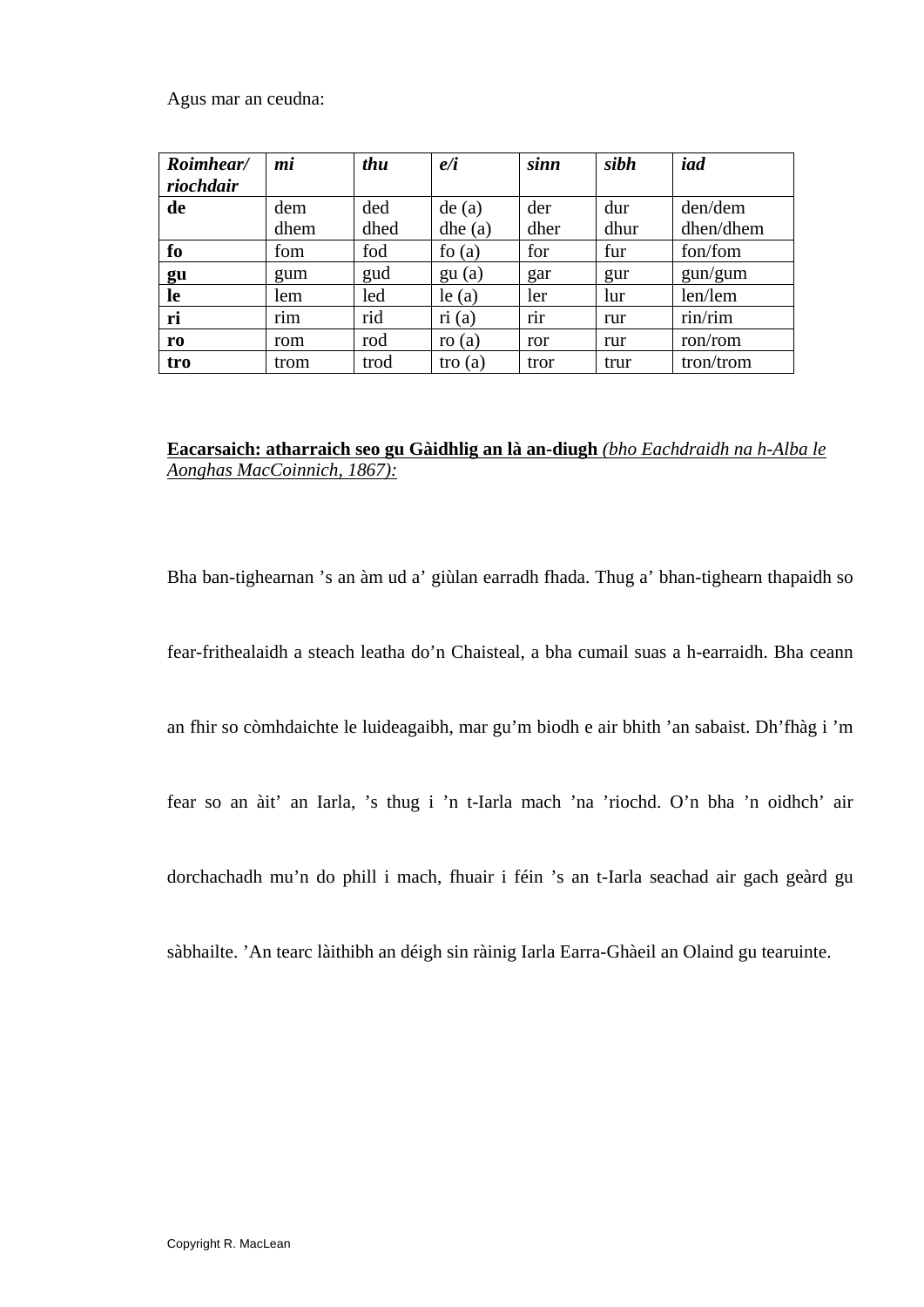# **Facal san Dealachadh**

Cuimhnich gu bheil thu a' riochdachadh dòigh smaoineachaidh agus cultair a tha eadardhealaichte bho chultar na Beurla. Cùm do chòmhradh is sgrìobhadh cho Gàidhealach 's a ghabhas, le bhith a' cleachdadh ghnàthasan-cainnt Gàidhlig, seach feadhainn Bheurla, nuair a tha sibh a' bruidhinn agus a' sgrìobhadh ann an Gàidhlig. Chan e gràmar a-mhàin a tha a' cunntadh. Tha blas agus gnàthasan do chainnt is do sgrìobhaidh air leth cudromach cuideachd.

Seo eacarsaich anns an dealachadh a bhios a' cumail sin nad chuimhne. Tagh na freagairtean a tha ceart:

- a. A bheil thu a' dol a chur a-steach air mo bhriogais? *Are you going to shorten my trousers? Are you going to do something unspeakable in my trousers?*
- b. Bha mi gam ithe fhèin airson mo ghòraich. *I was eating myself for my foolishness I was sorely vexed at my own foolishness*
- c. Na tig nam ghaoth. *I am suffering from flatulence. Don't come near me.*
- d. Bha an doras air fhàgail air a' chlab/air clab a' chraois *The door was left locked The door was left wide open*
- e. Tha còig not aig Alasdair orm *I owe Alasdair £5 Alasdair owes me £5*
- f. Cò leis thu? *Who is with you? Who are your parents/forebears? Who are your children?*
- g. Cuir thuige do phìob *Tune your pipe (musician) Get rid of your pipe (plumber)*